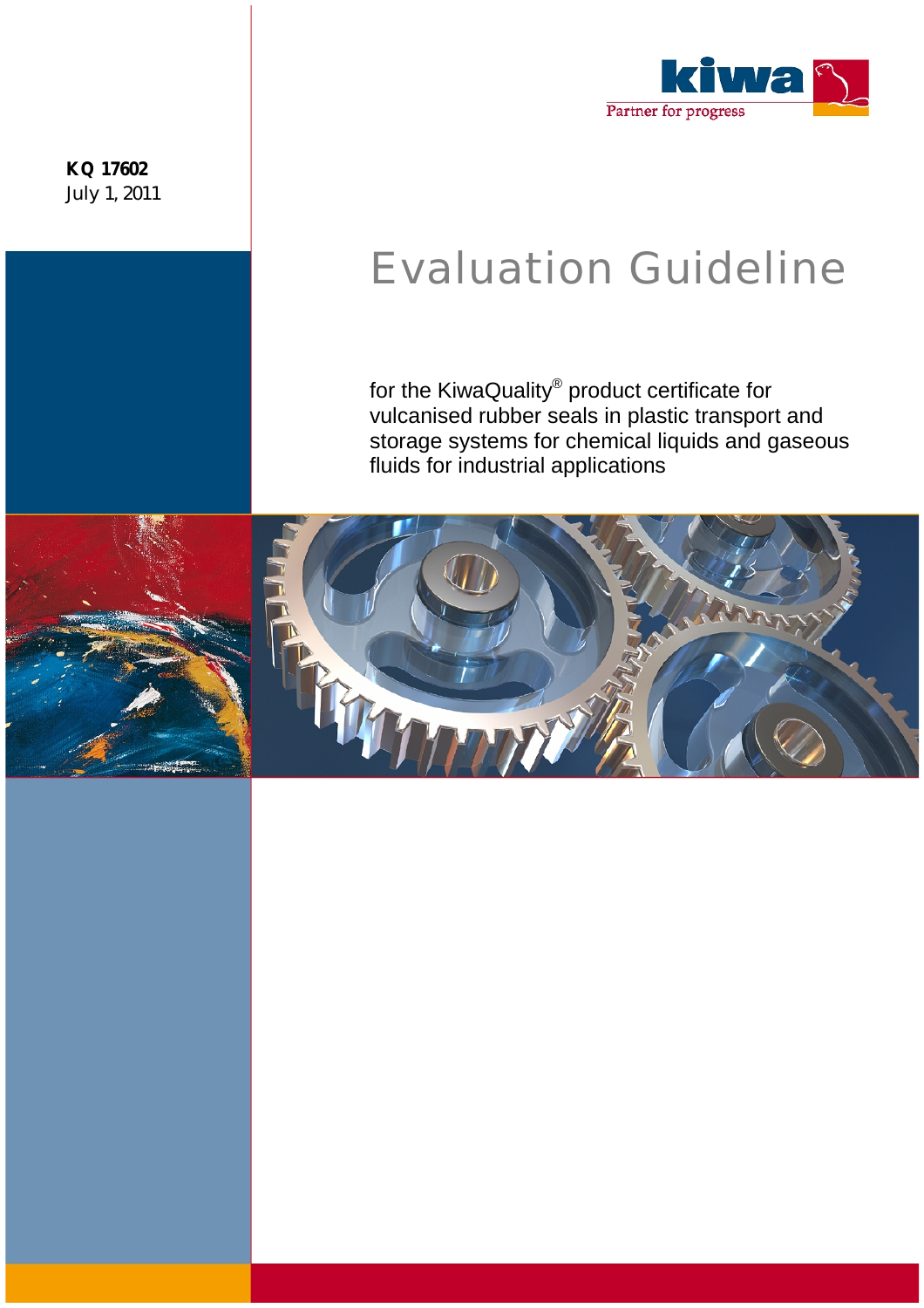### **Preface**

This evaluation guideline has been accepted by the Kiwa Board of Experts "Plastics piping systems (LSK)", wherein all the relevant parties in the field of plastics piping systems for industrial applications are represented. These Boards of Experts also supervises the certification activities and where necessary require the evaluation guideline to be revised. All references to Board of Experts in this evaluation guideline pertain to the above mentioned Boards of Experts.

This evaluation guideline will be used by Kiwa in conjunction with the Kiwa-Regulations for Product Certification. This regulation details the method employed by Kiwa for conducting the necessary investigations prior to issuing the product certificate and the method of external control.

This evaluation guideline is to be assessed by the Board of Experts at least every 5 years, but at the latest on July 1, 2016.

**Kiwa Nederland B.V.**  Sir Winston Churchilllaan 273 Postbus 70 2280 AB RIJSWIJK The Netherlands +31 70 414 44 00+31 70 414 44 20 [www.kiwa.nl](http://www.kiwa.nl)

© 2011 Kiwa N.V.

All rights reserved. No part of this book may be reproduced, stored in a database or retrieval system, or published, in any form or in any way, electronically, mechanically, by print, photoprint, microfilm or any other means without prior written permission from the publisher. The use of this evaluation guideline by third parties, for any purpose whatsoever, is only allowed after a written agreement is made with Kiwa to this end.

#### **Validation**

This evaluation guideline has been validated by the Director Certification and Inspection of Kiwa on July 1, 2011.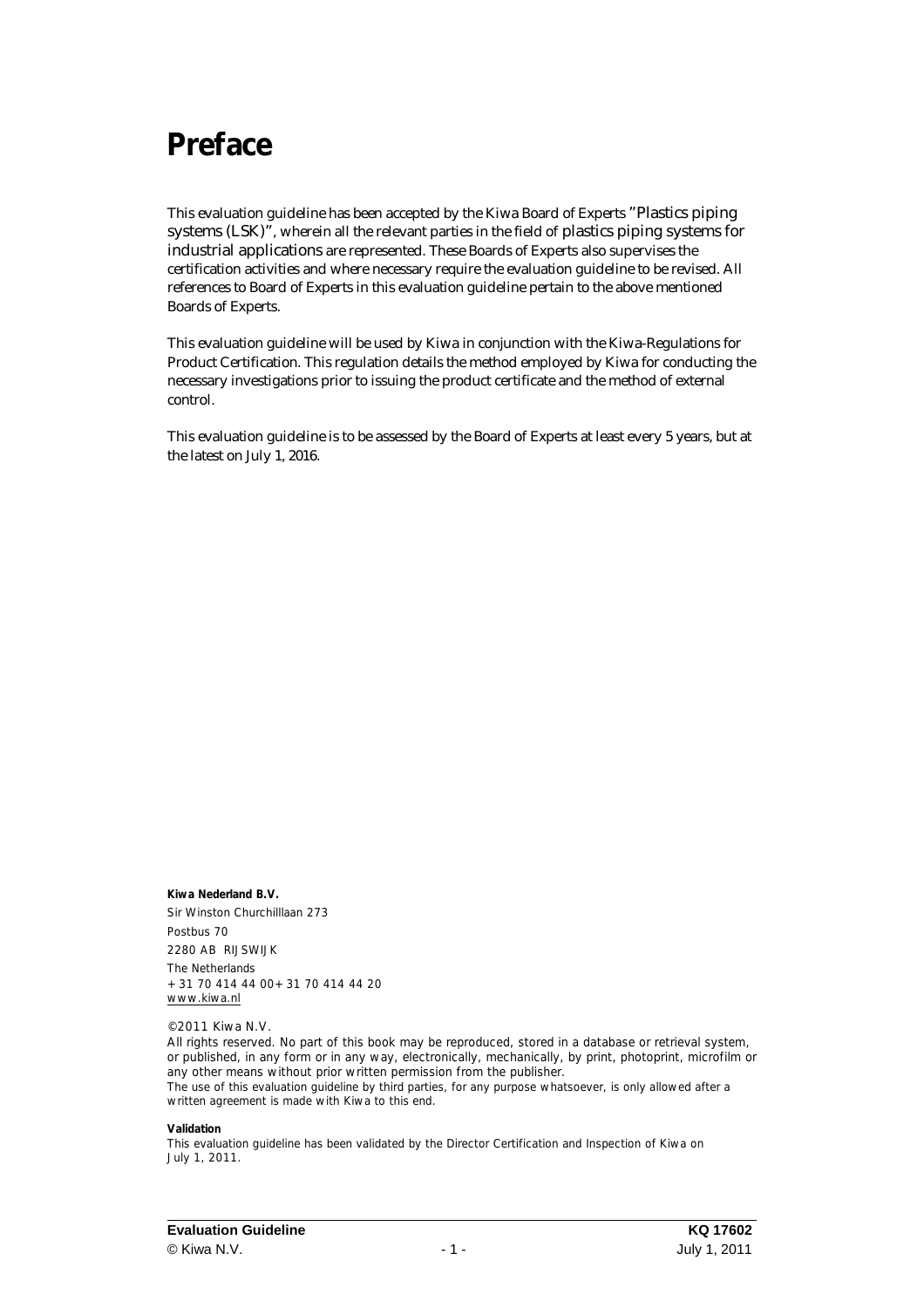### **Contents**

| 1              | Introduction                                                    | 4                |
|----------------|-----------------------------------------------------------------|------------------|
| 1.1            | General                                                         | 4                |
| 1.2            | Field of application / scope                                    | 4                |
| 1.3            | Certification scheme in relation to chemical resistance testing | $\sqrt{5}$       |
| 1.4            | Acceptance of test reports provided by the supplier             | $\boldsymbol{7}$ |
| 1.5            | <b>Quality declaration</b>                                      | 7                |
| 1.6            | <b>Legal requirements</b>                                       | 7                |
| $\overline{2}$ | <b>Terms and definitions</b>                                    | 8                |
| 3              | Procedure for granting the quality declaration                  | 10               |
| 3.1            | <b>Precertification tests</b>                                   | 10               |
| 3.2            | Granting the quality declaration                                | 10               |
| 4              | Requirements and test methods                                   | 11               |
| 4.1            | <b>General</b>                                                  | 11               |
| 4.2            | <b>Material</b>                                                 | 12               |
| 4.3            | <b>Functional requirements</b>                                  | 12               |
| 4.4            | Appearance, homogeneity, dimensions and volume                  | 13               |
| 4.5            | Physical and mechanical properties of the rubber                | 14               |
| 4.6            | Chemical resistance properties of the rubber                    | 18               |
| 4.7            | Properties for special types of products                        | 22               |
| 4.8            | Sampling, test material and test pieces                         | 24               |
| 5              | Marking                                                         | 25               |
| 5.1            | General                                                         | 25               |
| 5.2            | <b>Certification mark</b>                                       | 25               |
| 6              | Requirements in respect of the quality system                   | 26               |
| 6.1            | General                                                         | 26               |
| 6.2            | Manager of the quality system                                   | 26               |
| 6.3            | Internal quality control/quality plan                           | 26               |
| 6.4            | Procedures and working instructions                             | 26               |
| 6.5            | <b>External inspection</b>                                      | 26               |
| 6.6            | Quality control of rubber products                              | 27               |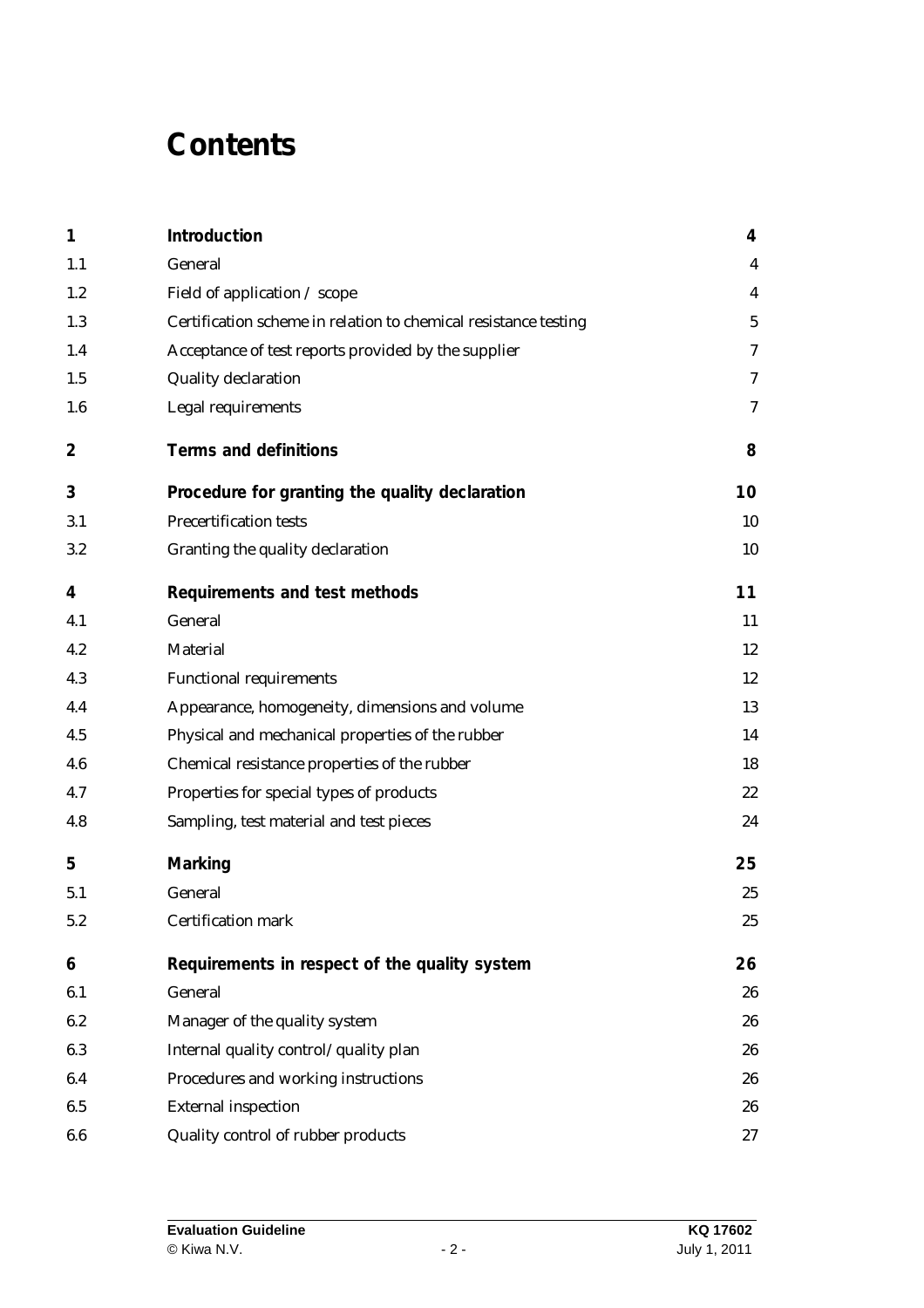| 7              | Summary of tests and inspections                                                              | 28 |
|----------------|-----------------------------------------------------------------------------------------------|----|
| 7.1            | <b>Test matrix</b>                                                                            | 28 |
| 7.2            | Inspection of the quality system                                                              | 28 |
| 7.3            | Change in design, in material and/or in the production method                                 | 29 |
| 8              | Agreements on the implementation of certification                                             | 30 |
| 8.1            | <b>General</b>                                                                                | 30 |
| 8.2            | <b>Certification staff</b>                                                                    | 30 |
| 8.3            | <b>Report Precertification tests</b>                                                          | 32 |
| 8.4            | Decision for granting the certificate                                                         | 32 |
| 8.5            | Lay out of quality declaration                                                                | 32 |
| 8.6            | Nature and frequency of external inspections                                                  | 32 |
| 8.7            | <b>Interpretation of requirements</b>                                                         | 32 |
| 9              | <b>Mentioned documents</b>                                                                    | 33 |
| 9.1            | Standards / normative documents:                                                              | 33 |
| <b>Annex A</b> | Summary of the material requirements for rubber products and rubber<br>sheets                 | 36 |
| <b>Annex B</b> | Categorisation of O-ring sizes                                                                | 38 |
| Annex C        | <b>Explanations (informative)</b>                                                             | 39 |
| C.1            | <b>Explanations</b>                                                                           | 39 |
| C.2            | Recommendations for the storage and use of rubber products                                    | 39 |
| C.3            | Processing                                                                                    | 40 |
| C.4            | Products in aboveground installations                                                         | 41 |
| C.5            | Informative background to this Evaluation Guideline                                           | 41 |
| <b>Annex D</b> | Example KQ Certificate                                                                        | 42 |
| <b>Annex E</b> | Model IQC-scheme                                                                              | 45 |
| <b>Annex F</b> | Difference between requirements on raw material and those on products<br>(informative)        | 46 |
| <b>Annex G</b> | Test pieces from products                                                                     | 47 |
| Annex H        | Testing in case the products are O-rings                                                      | 48 |
| Annex I        | Nomenclature and abbrevations of the most common rubber types<br>according to ISO 1629 : 1996 | 49 |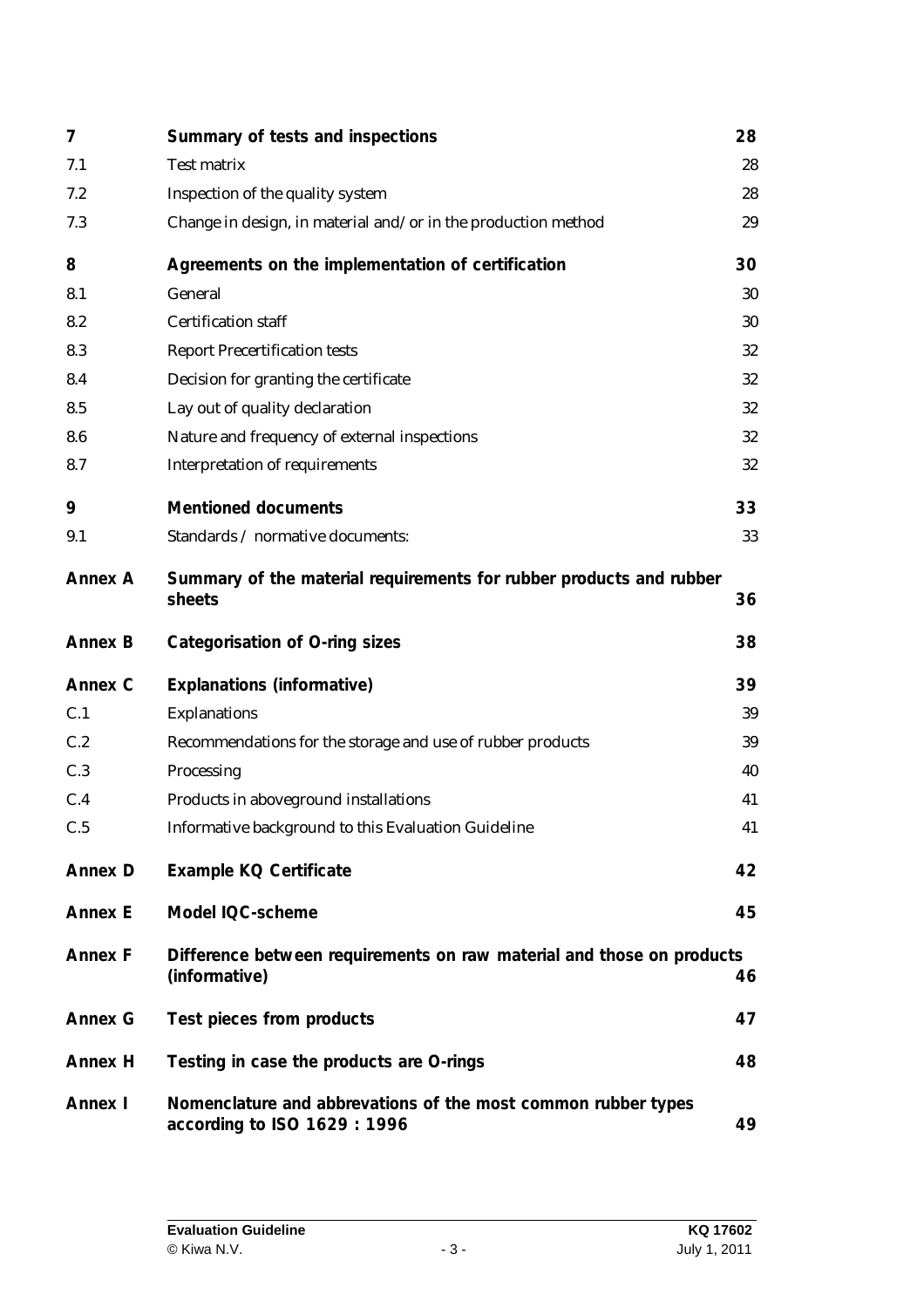### **1 Introduction**

### **1.1 General**

This evaluation guideline includes all relevant requirements which are adhered to by Kiwa as the basis for the issue and maintenance of a KiwaQuality® (KQ) product certificate for vulcanised rubber seals in plastic transport and storage systems for chemical liquids and gaseous fluids in industrial applications. In the further content of this evaluation guideline with the term "chemical liquid" is meant "chemical liquid and gaseous fluid".

For the performance of its certification work, Kiwa is bound to the requirements as included in the clause 4.6 "conditions and procedures for granting, maintaining, extending, suspending and withdrawing certification" of EN 45011.

### **1.2 Field of application / scope**

The products are intended to be applied as seals in plastic systems for the transport and storage of chemical (hazardous) liquids and gaseous fluids as well as of solid matter in fluids for industrial applications. Examples of industrial applications are installations in chemical plants, power plants, steel and metal industry, semiconductor industry and water treatment.

The intended systems comprehend plastic piping, fittings and connectors and plastic storage tanks. The systems are intended for underground as well as above ground applications. Pipes, fittings, connectors and tanks made of glass reinforced plastics (GRP) are also included in the scope.

Not covered by this evaluation guideline are:

- rubber elements that are part of the opening and closure function of valves, like seats in butterfly valves;
- rubber connecting elements, like flexible joints, compensators and hoses ;
- applications in the field of food and feed:
- vulcanised rubber products for drinking water applications; for these products the Kiwa Evaluation Guideline K17504 is applicable;
- vulcanised rubber pipe joint seals for waste water pipes; for these products the Kiwa Evaluation Guideline 2013 is applicable;
- vulcanised rubber seals for pipes and fittings for supply of gaseous fuels; for these products the Kiwa Gastec QA Approval Requirements 81 are applicable.

For applications especially in the field of transport of gaseous and chemical liquids national (legal) requirements, e.g. standards, evaluation guidelines, national certification scheme's, may be applicable.

This evaluation guideline specifies the characteristics and requirements for vulcanised rubber seals for the intended applications. Seals made of thermoplastic elastomers (TPE) are not covered by this evaluation guideline.

For the certification of monolayer and multilayer plastic piping systems for industrial applications the Evaluation Guidelines KQ 17601 respectively KQ 17603 are applicable.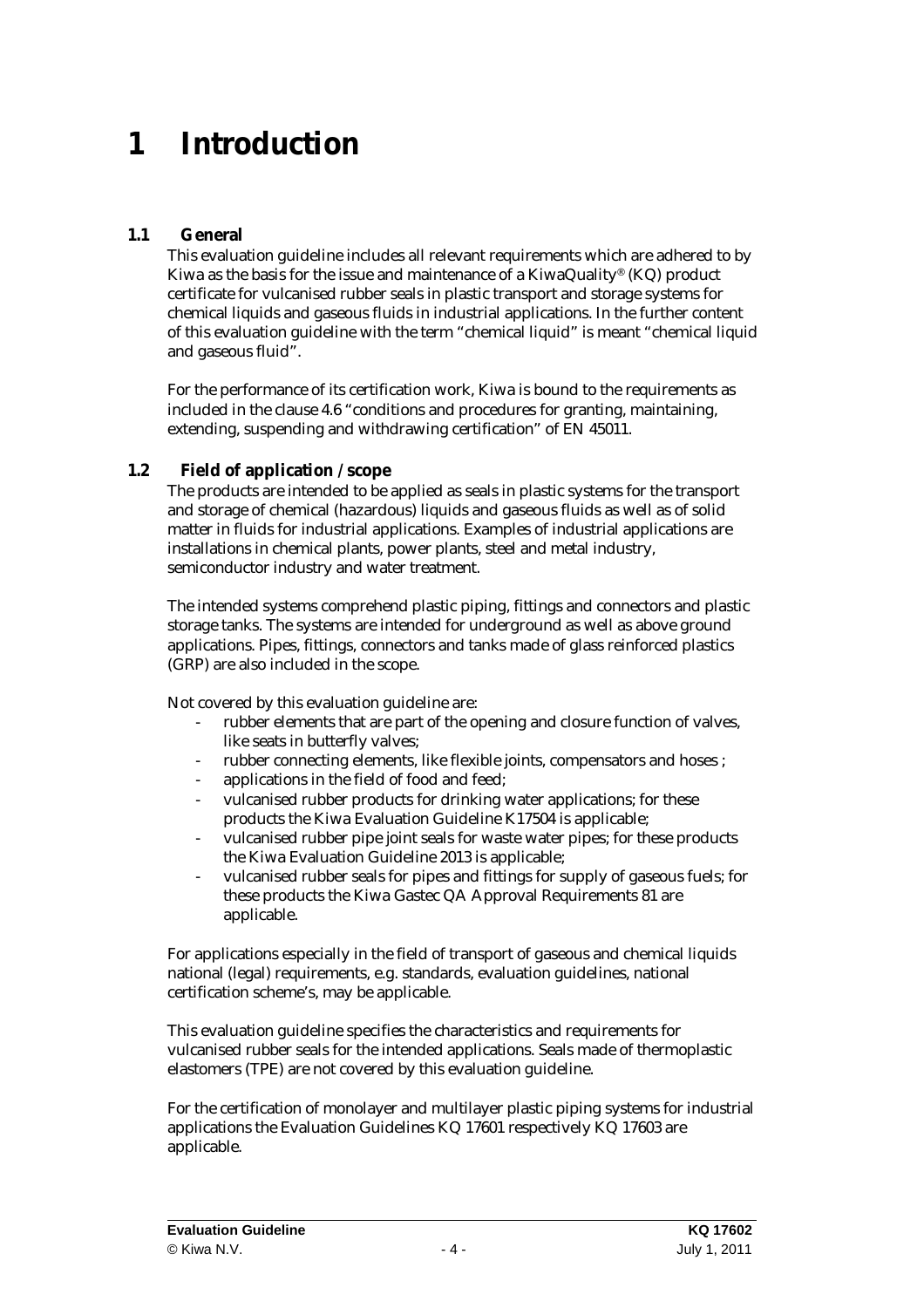Remark: especially with regard to installation requirements it is advised to check whether any relevant (safety) regulations in respect of fire behaviour and explosion risk are applicable if applications are envisaged for inflammable media.

Certification is intended for actual products (seals). To reduce unnecessary testing it is also possible to issue a certificate on a rubber material intended to be used for the production of products afterwards. Having such a certificate will reduce the tests needed to be carried out on the actual products. An exception is made for O-rings with a protective surface coating, see 4.1.1.

### **1.3 Certification scheme in relation to chemical resistance testing**

Within the framework of certification of vulcanised rubber seals for plastic transport and storage systems, the by the supplier proposed PAR (see 1.4) has to be confirmed by the certification body via the proposed tests and requirements of this evaluation guideline.

Within the framework of certification of a piping system (See evaluation guidelines KQ 17601 or KQ 17603) additional testing and approval takes place on the level of complete pipe constructions, including fittings with rubber seals that are certified according to this evaluation guideline.

### **1.4 Classification conditions: Product Approval Range**

For each chemical liquid to be transported or stored in contact with the specified rubber seals, the product approval range (PAR) shall be stated by the supplier to Kiwa. On the basis of the specified PAR's, the test conditions for the tests are defined. When tested with positive result, the PAR's will be declared in the KQ-certificates to be issued.

The following has to be specified by the certification applicant for defining the PAR per chemical liquid to be transported or stored in contact with the specified rubber seals:

- the intended lifetime of the seals as applied in a system (years);
- the concentration profile, consisting of:
	- o minimum concentration of the chemical liquid (%);
	- o maximum concentration of the chemical liquid (%);
- the range of operating temperatures:
	- o minimum operating temperature (*Tmin* in ºC);
	- o maximum operating temperature (*Tmax* in ºC);
	- o the time profile of the operating temperatures, if available;
- the periods of "wet" (system filled) and "dry" (system empty) condition, if applicable;
- the cleaning or maintenance regime, if applicable.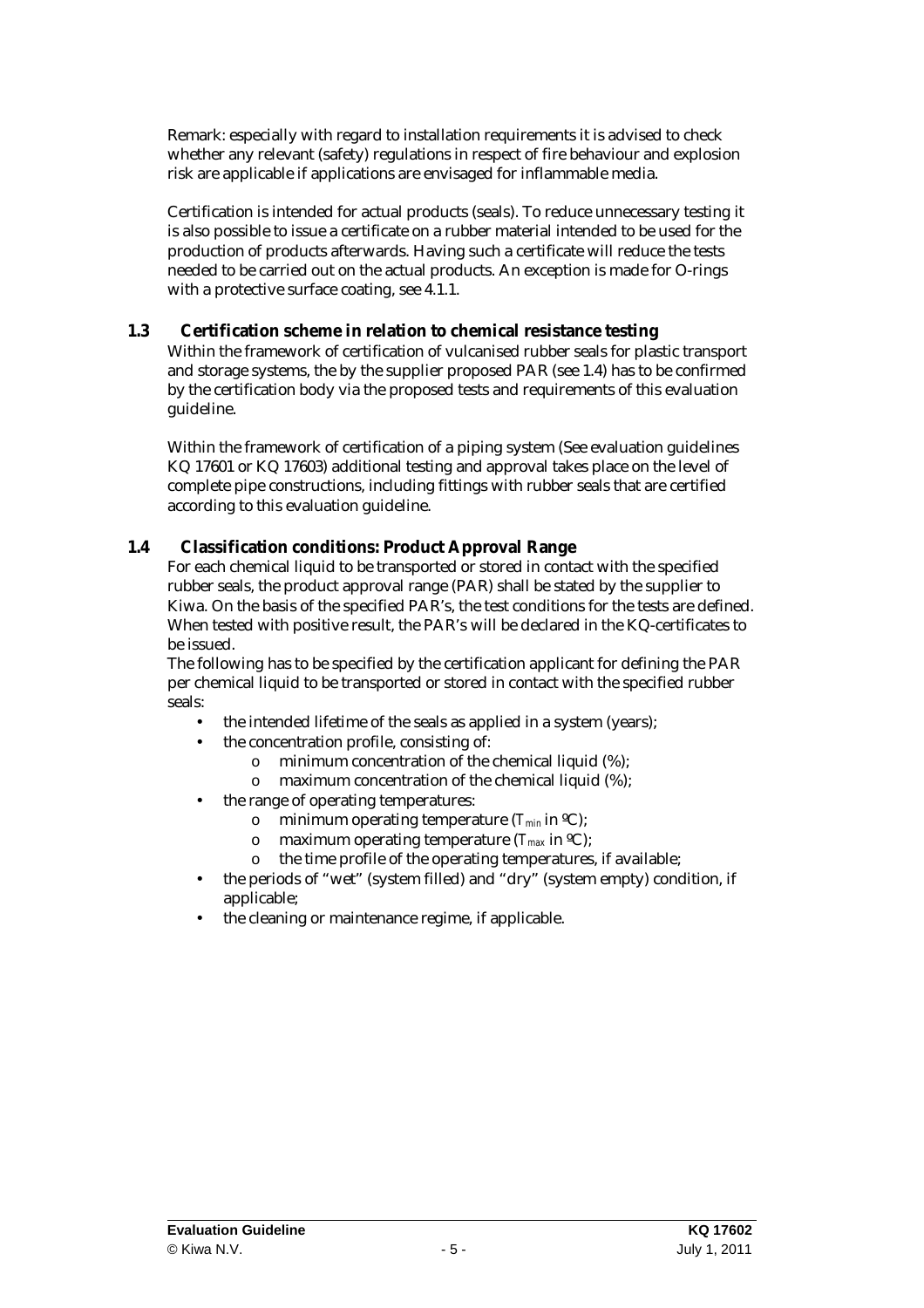

#### Figure 1: Flow chart of chemical resistance testing as part of certification process

#### <sup>1</sup> Not possible for rings with a protective surface coating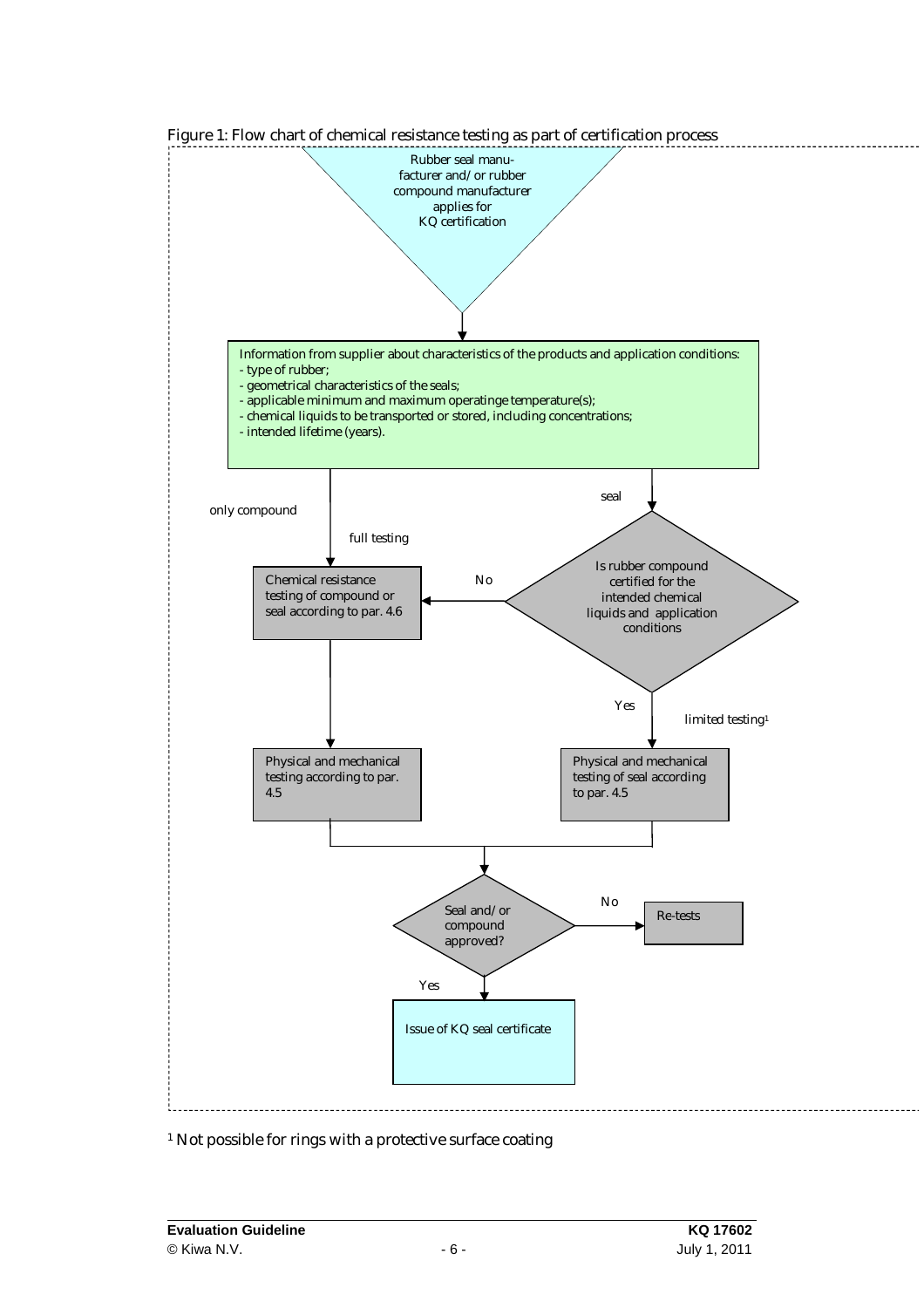### **1.5 Acceptance of test reports provided by the supplier**

When reports from test institutions or laboratories are produced by the supplier in order to demonstrate that the product meets the requirements of this evaluation guideline, the institute or laboratory shall meet one of the applicable accreditation norms, being;

- EN-ISO/IEC 17025 for laboratories;
- EN 45004 for inspection bodies;
- EN 45011 for certification bodies certifying products;

A certificate of accreditation shall be shown, either issued by the Board of Accreditation (RvA) or one of the institutions with which the RvA an agreement of mutual acceptance has been concluded. Kiwa reserves the right to verify whether the accreditation norm is fulfilled.

The accreditation shall refer to the examination as required in this evaluation guideline. When no certificate of accreditation can be shown, Kiwa will verify whether the accreditation norm is fulfilled.

### **1.6 Quality declaration**

The quality declarations to be issued by Kiwa are described as KiwaQuality® (KQ) product certificate.

A model of the certificate to be issued on the basis of this evaluation guideline has been included as an annex.

### **1.7 Legal requirements**

This evaluation guideline does not take into account any legal or other relevant requirements with regard to installation, safety, environmental aspects etc of the piping systems with rubber seals to be installed.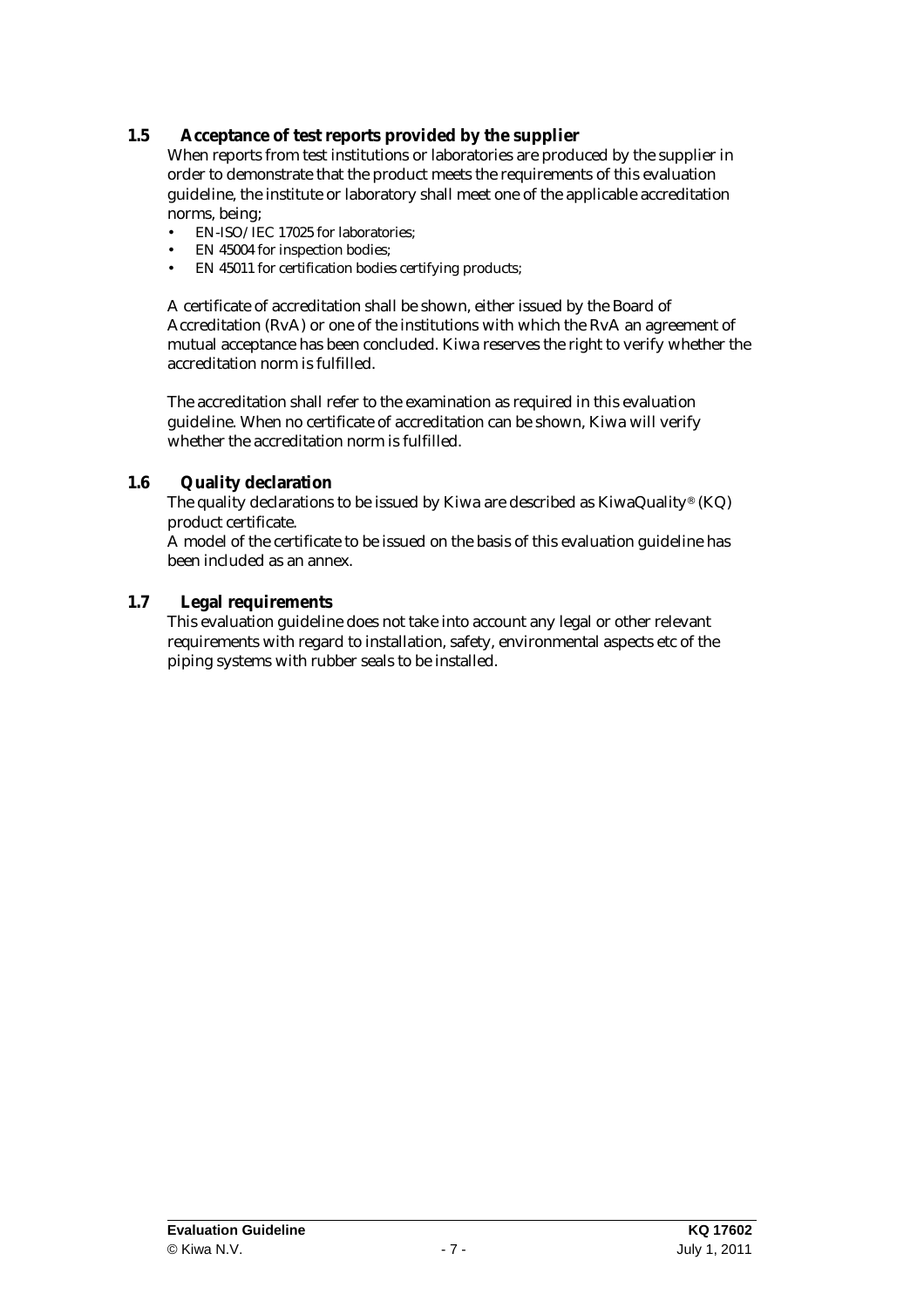### **2 Terms and definitions**

In this evaluation guideline the following terms and definitions are applicable:

**Evaluation Guideline**: the agreements made within the Board of Experts on the subject of certification.

**Board of Experts**: The Board of Experts "Plastics piping systems (LSK)".

**Supplier**: the party that is responsible for ensuring that the products meet and continue to meet the requirements on which the certification is based. Note: the 'Supplier' may also be the manufacturer of the certified product(s).

**IQC scheme**: a description of the quality inspections carried out by the supplier as part of his quality system.

**Product requirements**: requirements made specific by means of measures or figures, focusing on (identifiable) characteristics of products and containing a limiting value to be achieved, which limiting value can be calculated or measured in an unequivocal manner.

**Precertification evaluation**: investigation in order to ascertain that all the requirements recorded in the evaluation guideline are met.

**Inspection visit**: the surveillance inspections and tests carried out after the certificate has been granted in order to ascertain whether the certified products continue to meet the requirements recorded in the evaluation guideline.

#### **Remark**

The test matrix contains a summary showing what tests Kiwa will carry out in the precertification stage and in the event of inspections as well as showing the frequency with which the inspection tests will be carried out.

**Product certificate**: a document, in which Kiwa declares that a product may, on delivery, be deemed to comply with the product specification recorded in the product certificate.

#### **Product approval range (PAR)**:

Definition of the applicable and approved operating temperature range, the maximum concentration or concentration range of the chemical liquid and lifetime of the vulcanised rubber seal within a plastic system for a certain chemical liquid to be transported or stored. For each chemical liquid the accompanying PAR has to be defined and will be included in the KQ-certificate.

#### **Minimum operating temperature** *Tmin* :

Temperature of the conveyed or stored chemical liquid related to the circumstances for which the rubber seal has been designed; to be declared by the supplier for each chemical liquid (part of the PAR).

#### **Maximum operating temperature** *Tmax* :

Highest long term continuous operating temperature of the conveyed or stored chemical liquid related to the circumstances for which the rubber seal has been designed; to be declared by the supplier for each chemical liquid (part of the PAR).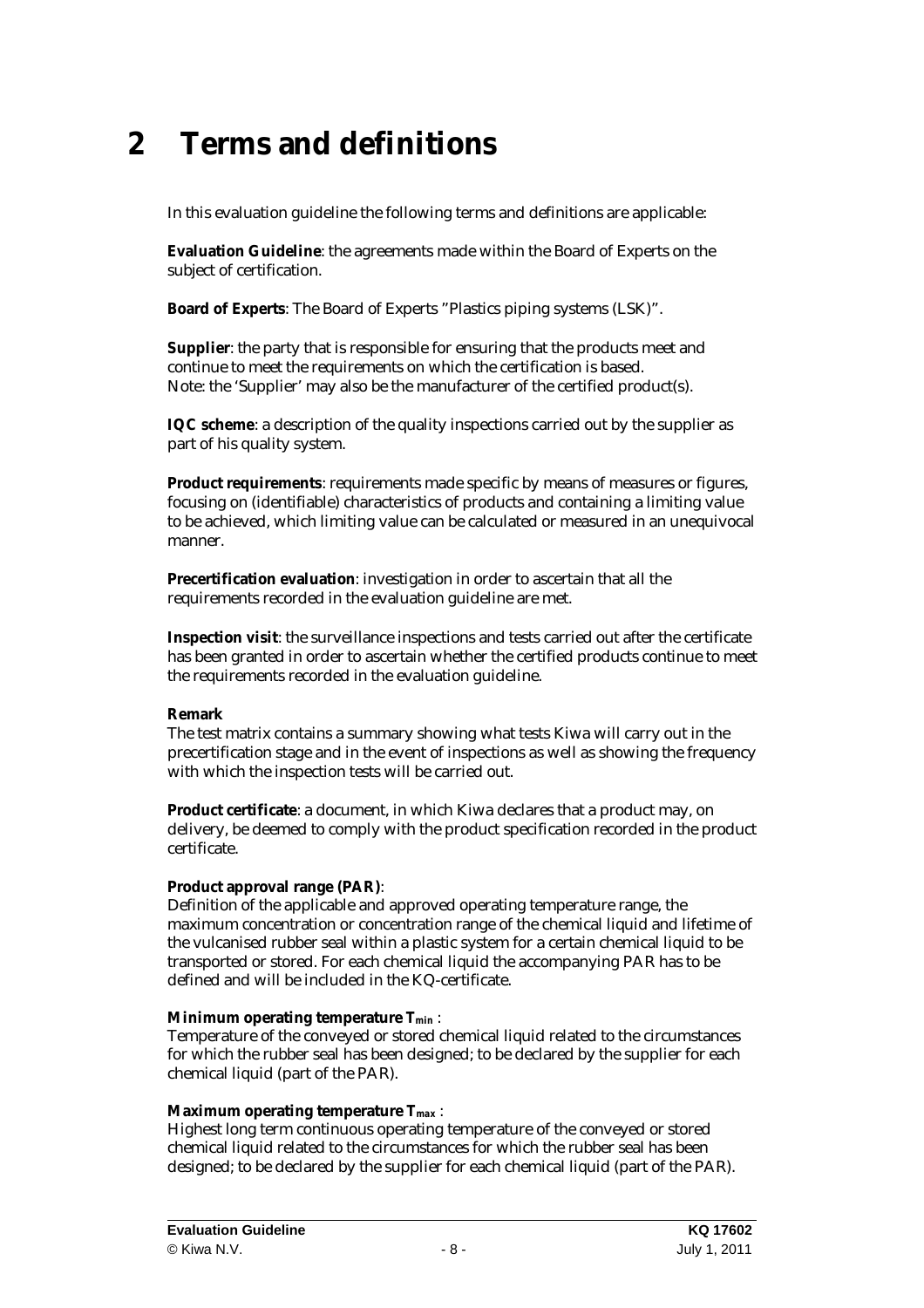**Malfunctioning temperature** *Tmal*: :

Highest temperature that can be reached when the control limits are exceeded; to be declared by the supplier for a chemical liquid to be transported (part of the PAR). Within the definition according to NEN-ISO 10508 this can occur up to a total of 10 h over a period of 5 years.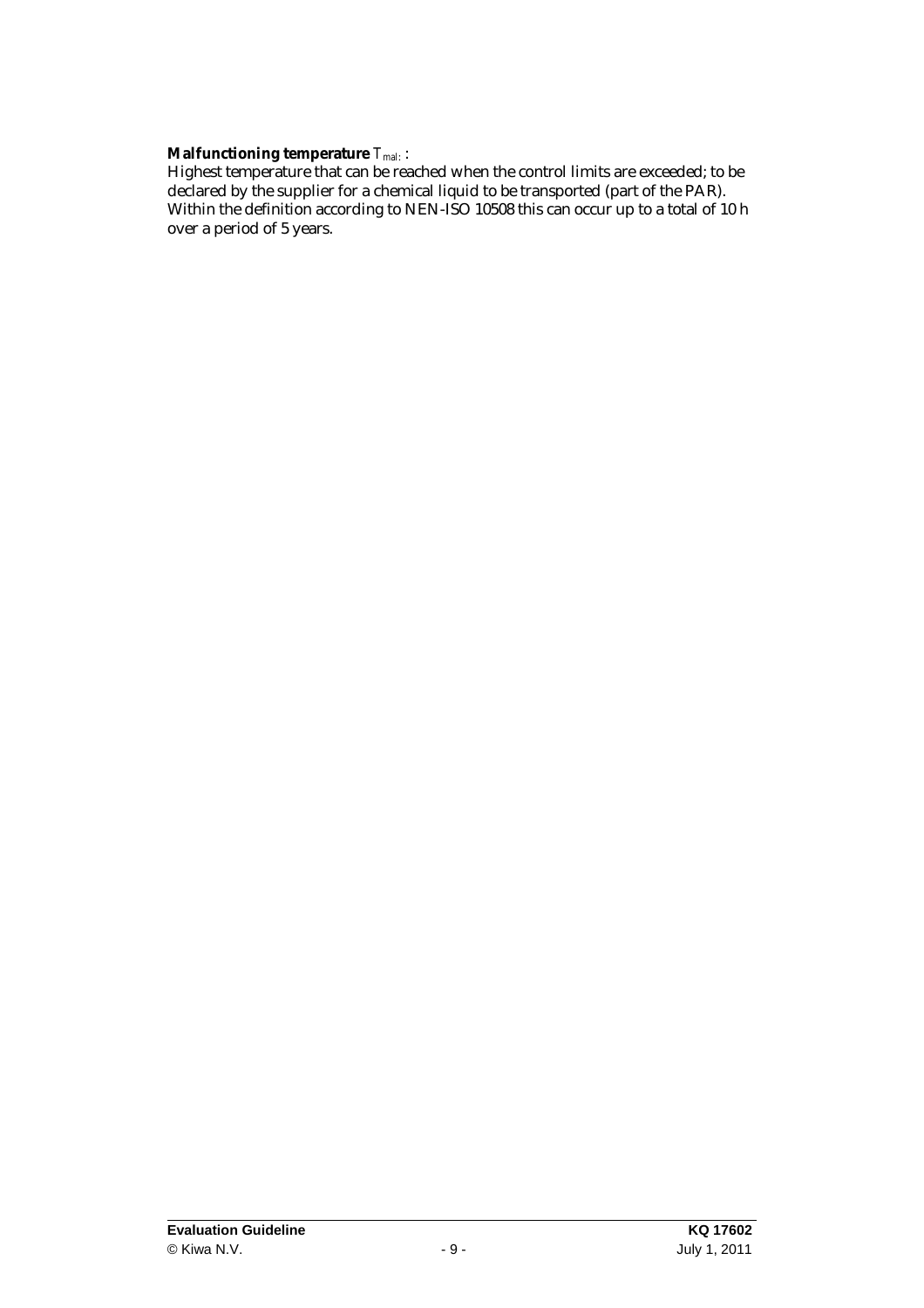### **3 Procedure for granting the quality declaration**

### **3.1 Precertification tests**

The precertification-tests to be performed are based on the (product) requirements as included in this evaluation guideline including the test methods and contain, depending on the nature of the product to be certified:

- type testing to determine whether the products comply with the product and/or functional requirements,
- Production Process Assessment,
- Assessment of the quality system and the IQC-scheme,
- Assessment on the presence and functioning of the remaining procedure.

### **3.2 Granting the quality declaration**

After finishing the precertification tests the results are presented to the person deciding on granting of certificate. This person evaluates the results and decides whether the certificate can be granted or additional data and/or tests are necessary.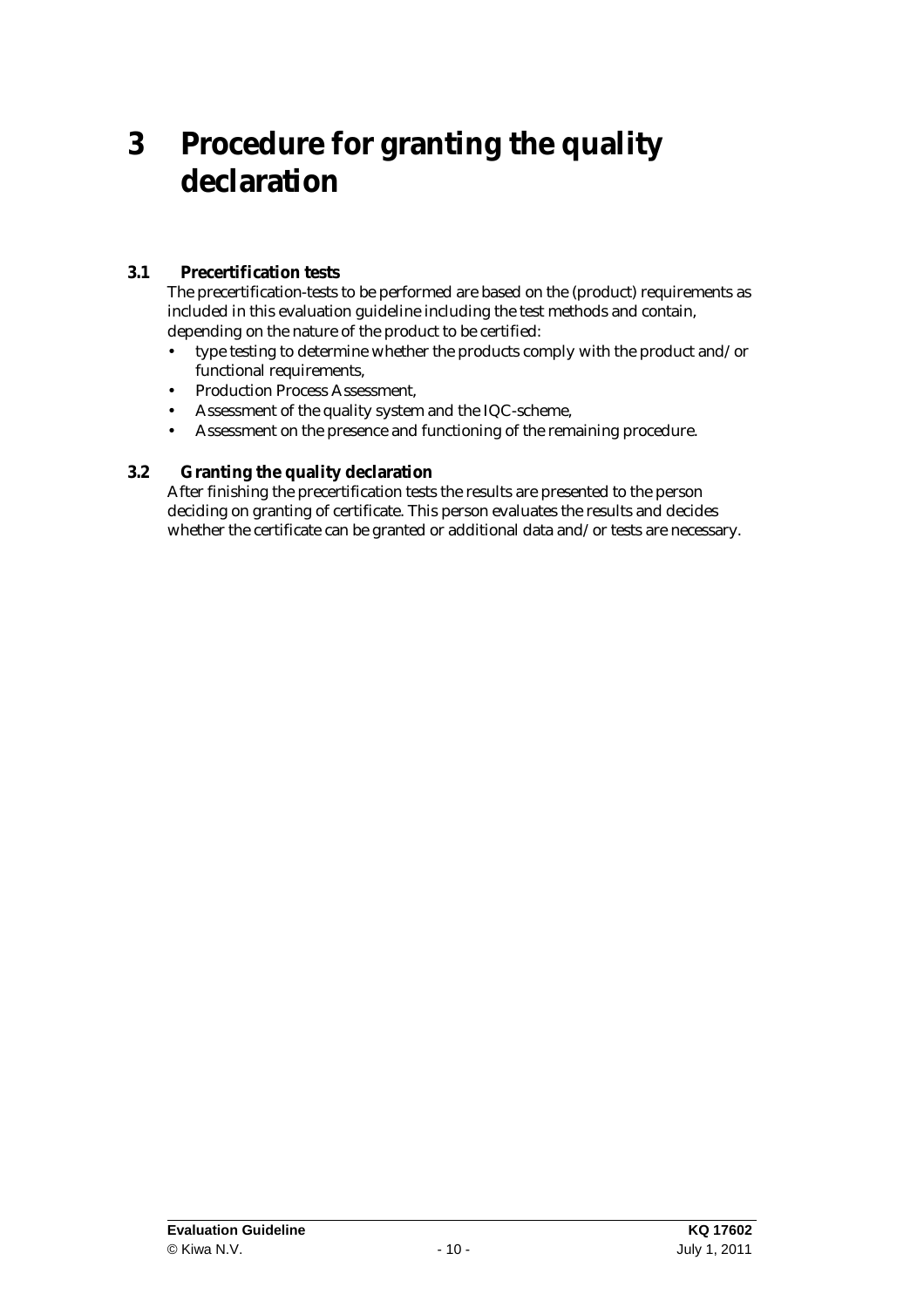### **4 Requirements and test methods**

### **4.1 General**

In the next chapters the requirements and test methods are embodied to which vulcanised rubber seals for plastic transport and storage systems have to comply to. Based on the PAR a qualified material expert under the responsibility of Kiwa will set up the necessary evaluation program. This might include the steps for the first evaluation as mentioned in 4.6.

### *4.1.1 Types of rubber seals*

### *4.1.1.1 Solid rubber products (e.g. gaskets and flange seals)*

The rubber shall fulfil the requirements of this evaluation guideline in 4.3 until 4.6. Joints shall also fulfil the requirements in 4.7.1 and 4.7.2.

### *4.1.1.2 O-rings*

The rubber shall fulfil the requirements of this evaluation guideline in 4.3 until 4.6. Joints shall also fulfil the requirements in 4.7.1 and 4.7.2.

In this evaluation guideline test methods for O-rings are included in annex H. In annex B a classification of O-ring sizes in groups is given. For each group the compression set at the relevant elevated temperature has to be verified before approval by a certification institute can be granted.

### *4.1.1.3 Rings with a flexible protective surface coating*

This applies to surface coatings with the purpose of protecting the rubber of the ring being directly in contact to chemical liquids. The rubber shall fulfil the requirements of this evaluation guideline in 4.3 until 4.7. At the tests 4.5.5, 4.5.8 and 4.6 the exposure shall be performed on rings with the coating; the coated rings shall be elongated one time until 100 % elongation 24 hours before the start of these tests, unless a reduced elongation is prescribed by a qualified person.

### *4.1.1.4 Rubber products combining two different rubber compounds (i.e. a hard and a soft rubber)*

Both rubbers shall fulfil the requirements of this evaluation guideline in 4.3 until 4.7. In cases where one of the rubbers is meant to be a kind of back up ring which has no contact at all with the medium transported or stored, only the rubber intended to be in contact with the medium shall fulfil all requirements. The rubber used for the back up function shall fulfil the requirements with respect to the mechanical properties (4.5). The adhesion between the two rubbers shall fulfil the requirements of 4.7.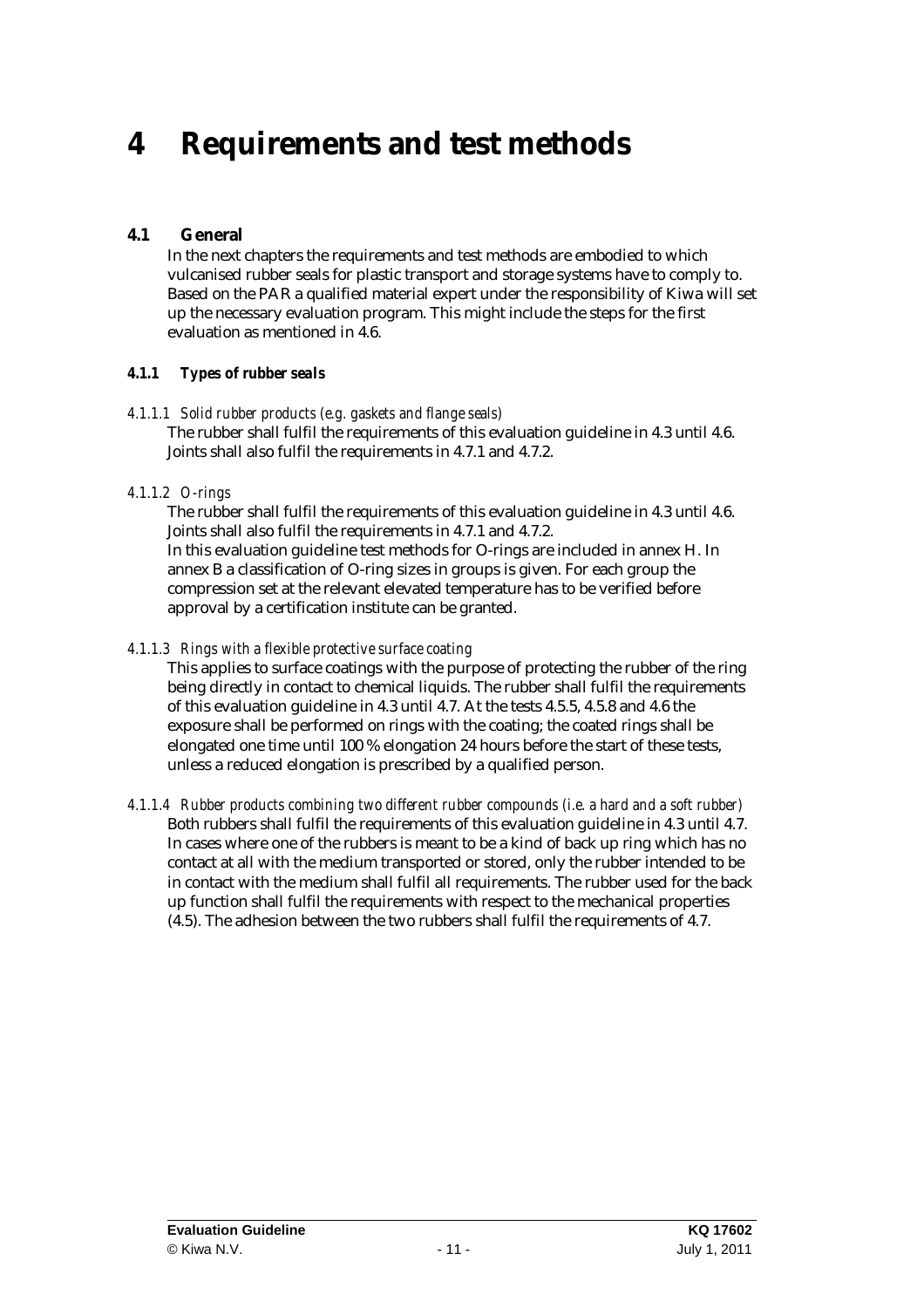### *4.1.1.5 Rubbers vulcanized or attached to rigid materials*

The rubber shall fulfil the requirements of this evaluation guideline in 4.3 until 4.6. The adhesion between the rubber and the other material shall fulfil the requirements in 4.7.

### *4.1.1.6 Rubber products containing other rigid non-adhered materials (eg metal springs)*

The rubber shall fulfil the requirements of this evaluation guideline in 4.3 until 4.6. The non rubber material shall not have a negative influence on the functioning of the rubber, for instance by having sharp edges that could cut the rubber under deformation. This shall be judged by deforming the complete assembly in a way as intended during use followed by an inspection for damage to the rubber (outside and inside).

### *4.1.1.7 Product containing voids (not porosity)*

The rubber shall fulfil the requirements of this evaluation guideline in 4.3 until 4.6. Joints shall also fulfil the requirements in 4.7.1 and 4.7.2.

In cases where the part containing the void has to function in the same manner as a solid rubber the complete product shall fulfil the requirements for the compression set as given in section 4.5.6 measured at the place of the void.

### **4.2 Material**

### *4.2.1 General*

Within the scope of this evaluation guideline all types of vulcanised rubber, including blends, may be used for manufacturing products.

#### *4.2.2 Homogeneity*

All ingredients shall be mixed in the rubber homogeneously.

### **4.3 Functional requirements**

### *4.3.1 General*

The rubber products shall be suitable for the intended purpose. The design, the type(s) of rubber selected and the construction shall be such that, with regard to the type of application, a good sealing under normal circumstances is assured.

### *4.3.2 Effect of rubber products on the pipe and/or fitting material*

The rubber products may not contain substances that, under normal circumstances (PAR), can have an adverse effect on the material of the pipes and fittings. In case of doubt a suitable method to verify this can be taken out of ISO 3865.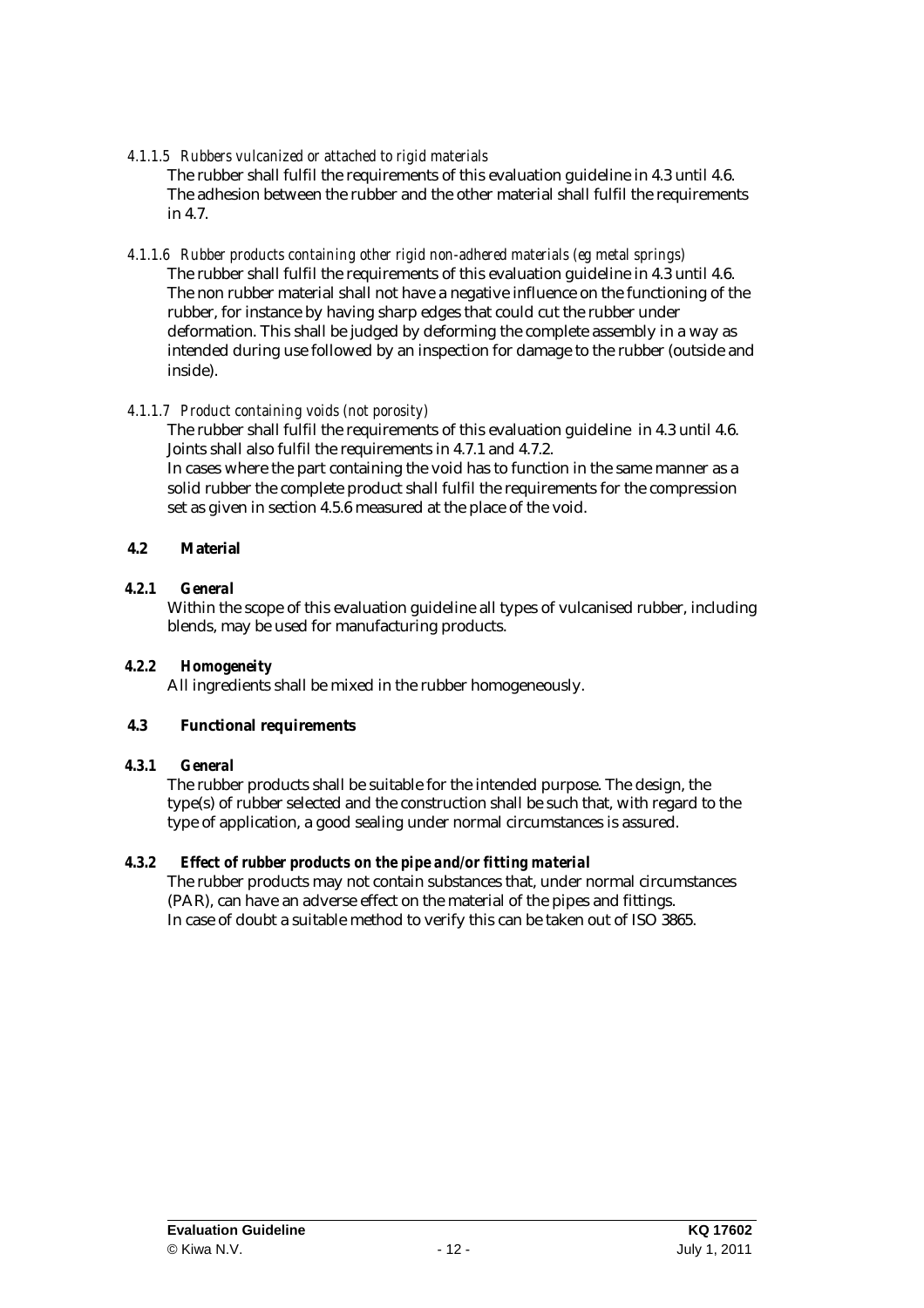### **4.4 Appearance, homogeneity, dimensions and volume**

### *4.4.1 Appearance*

The appearance of the rubber products shall comply with ISO 9691. For the appearance of O-rings also reference can be made to ISO 3601-3. The appearance is judged on, at least five, random selected rubber products.

### *4.4.2 Homogeneity*

The rubber products may not contain foreign bodies and shall be free of cracks, entrapped air, bubbles or other irregularities, i.e. ISO 9691. For testing a random selection of at least five products shall be taken and they shall be cut in flat slices or parts of about 2 mm in thickness. The slices shall be stretched approximately 100% and the findings shall be recorded.

### *4.4.3 Dimensions and volume*

The nominal measurements - and in case it is relevant for the application - the nominal volume of the rubber products and the acceptable deviations shall be in accordance with the figures stated by the manufacturer and they shall be laid down in a drawing. Tolerances shall be specified from the appropriate classes of ISO 3302. For dimensions of O-rings also reference could be made to ISO 3601-1.

The dimensions shall be determined by means of appropriate measuring equipment (see ISO 23529).

The volume shall be determined using the method as given in ISO 1817 with an accuracy of 1 mg by weighing the rubber products first in air and then in water.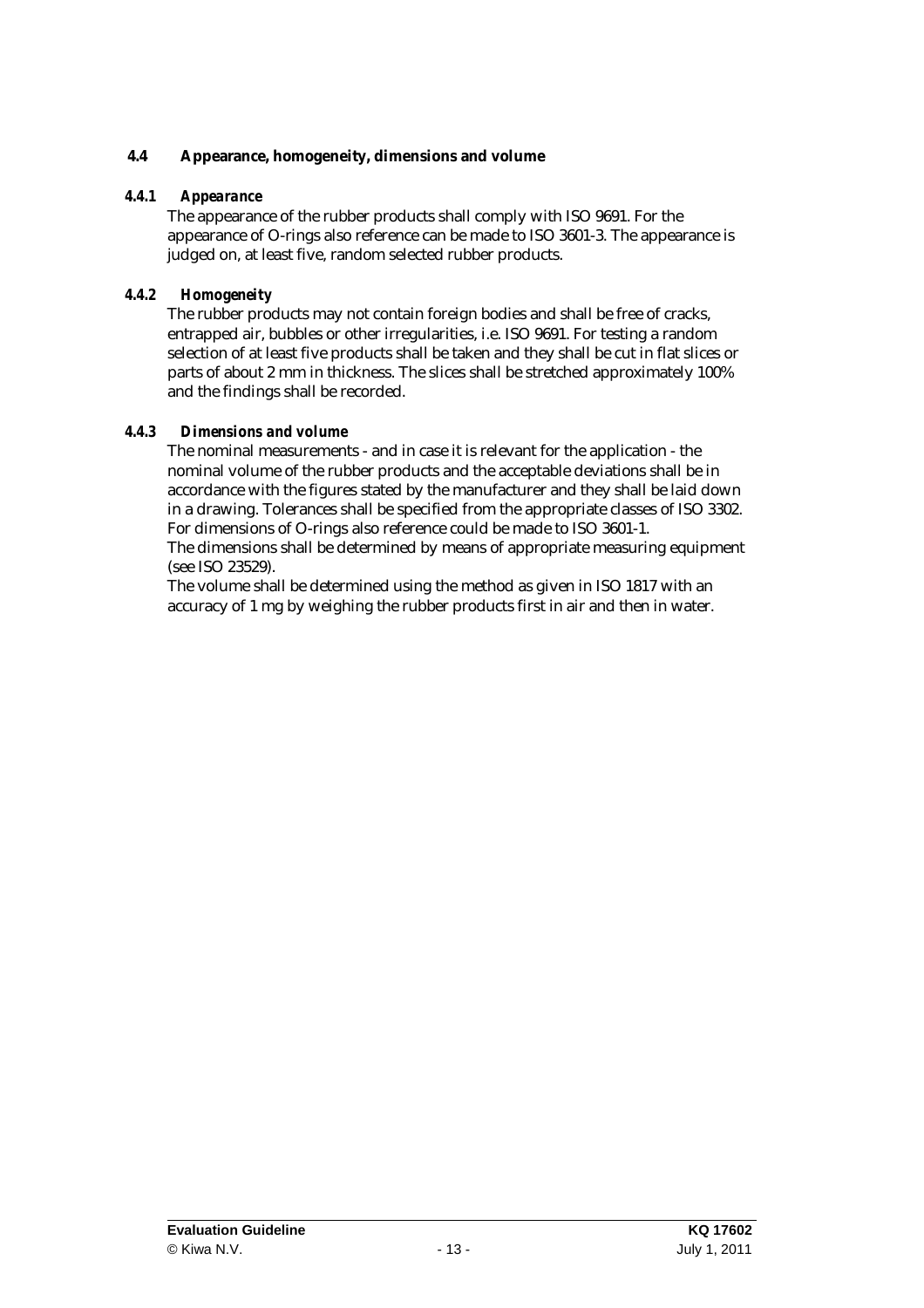### **4.5 Physical and mechanical properties of the rubber**

### *4.5.1 General*

Unless stated otherwise tests must be carried out at a temperature of  $(23 \pm 2)$  °C and a relative humidity of  $(50 \pm 5)$  % according to ISO 23529.

### *4.5.2 Hardness*

### *4.5.2.1 General*

The hardness shall be suitable for the material and the construction of the joints for which the rubber products are intended.

Therefore the hardness shall be set in consultation between the supplier of the plastic transport or storage system and the supplier of the rubber products.

Then the hardness concerned shall be reported to the inspection body as nominal hardness with the tolerance range which has been determined by mutual consent. Usually the tolerance range for the rubber is  $\pm$  5 IRHD. When the customer or the type of construction demands a tighter tolerance range, this can be  $\pm$  3 IRHD. The hardness shall be determined according to ISO 48.

Only in the case where the form and the dimensions of the ring do not allow measurement according to the standard mentioned previously, or in case of a check measurement (non destructive), the apparent hardness shall be determined in a way which both parties (buyer and manufacturer) have agreed upon. In that case the following issues must be laid down and submitted to the certification institute, for approval: the nominal apparent hardness plus the corresponding tolerance, the method of measurement and the place(s) of measurement.

### *4.5.2.2 Difference in hardness*

The difference in hardness (the difference between the highest and lowest value measured) of a product shall not exceed 5 IRHD.

### *4.5.3 Class of hardness*

The products shall have a nominal hardness falling within the range of values of table 1. The manufacturer shall submit the value of this nominal hardness, which shall be within the range of a class of hardness. All other tolerances only apply within the nominal hardness range of one class, as specified in table 1.

| Table 1 - Class of hardness |  |
|-----------------------------|--|
|-----------------------------|--|

| <b>Class of hardness</b> | Tolerance range of hardness |
|--------------------------|-----------------------------|
| in IRHD                  | class in IRHD               |
| 40                       | $> 36$ en < 45              |
| 50                       | $> 46$ en < 55              |
| 60                       | $> 56$ en < 65              |
| 70                       | $> 66$ en < 75              |
| 80                       | $> 76$ en $< 85$            |
| 90                       | $\geq 86$ en $\leq 95$      |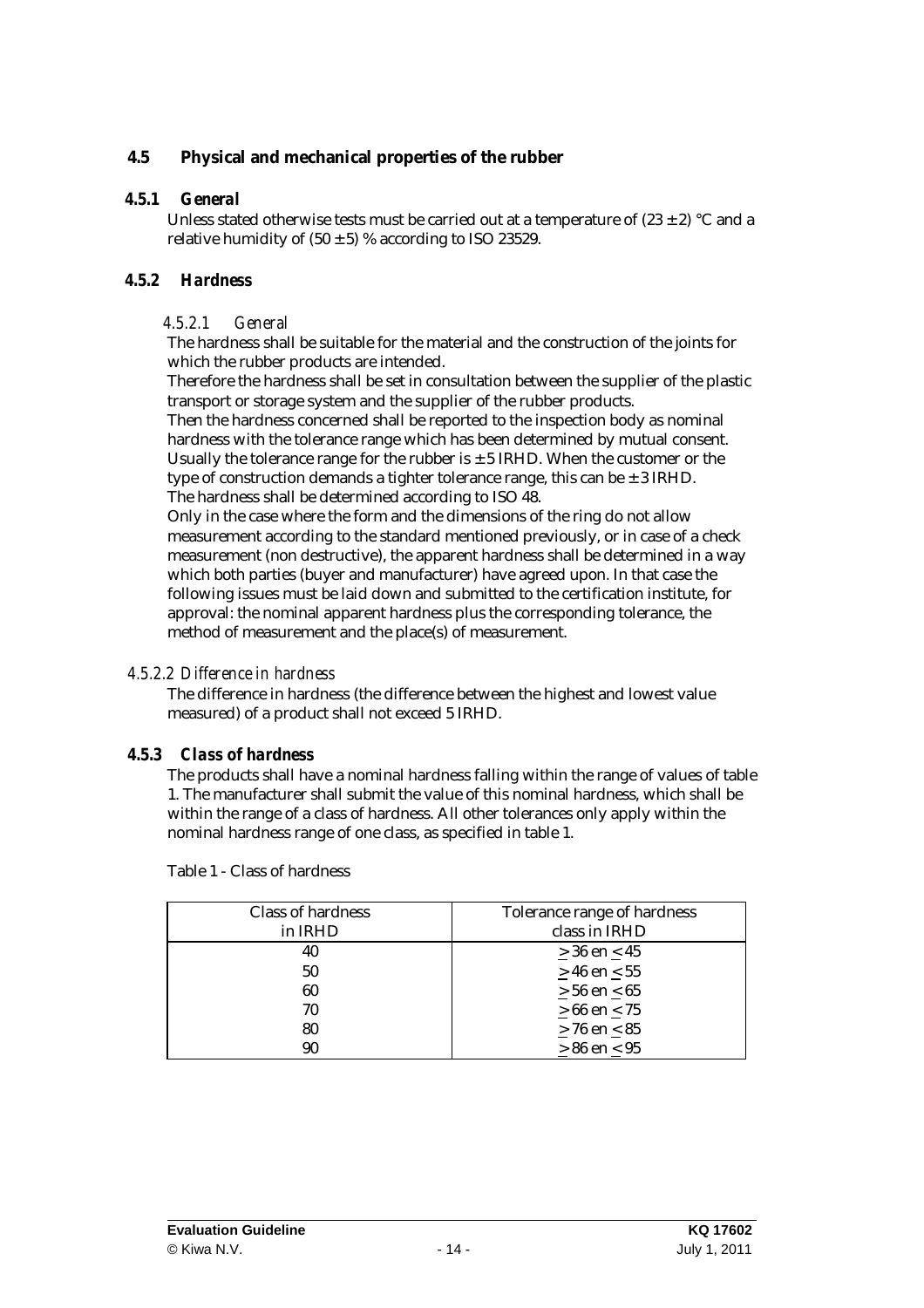### *4.5.4 Mechanical properties*

Tear resistance measured according to ISO 34-2 shall be at least 20 N. Tensile strength and elongation at break according to ISO 37 shall, depending on the class of hardness, meet the requirements laid down in table 2.

Dumbbell shaped test pieces of type 2 is the preferred type. The test report shall state the type whenever type 2 is not used. See 4.8.3 for more information.

| Hardness class<br>[IRHD] | <b>Tensile strength</b><br>[ $MPa$ ] | <b>Elongation at break</b><br>$\lceil \% \rceil$ |
|--------------------------|--------------------------------------|--------------------------------------------------|
| 40                       |                                      | 250                                              |
| 50                       |                                      | 225                                              |
| 60                       |                                      | 175                                              |
| 70                       |                                      | 130                                              |
| 80                       |                                      | 100                                              |
| 90                       |                                      | 80                                               |

Table 2: Tensile strength and elongation at break

### *4.5.5 Long-term resistance to thermal load*

After exposure during period 2 in air at  $T_{max}$  + 30 °C in accordance with ISO 188 the properties mentioned in table 3 shall not deviate from the original value by more than the values as listed in column A. If the change of a property is bigger, then the deviation from the original value shall not be more than the values as listed in column B, and the change in properties between period 1 and period 2 of exposure shall be smaller than the change between the original value and period 1 of exposure (stabilisation of the material).

The duration of period 1 and period 2 depends on the declared intended service life, see table 4.

In case a time profile of the operating temperatures is available from the supplier, the qualified material expert (see 4.1) may decide to carry out the exposure at a different test temperature, based on an evaluation of this time-temperature profile.

| Tubic of maximum changes anowed and caposure |                   |                   |  |  |  |
|----------------------------------------------|-------------------|-------------------|--|--|--|
| <b>Property</b>                              |                   |                   |  |  |  |
| <b>Hardness</b>                              | $\leq 7$ units    | $\leq 10$ units   |  |  |  |
| <b>Tensile strength</b>                      | Max $30\%$        | Max $35\%$        |  |  |  |
| Stress at 50 % elongation                    | <b>Max 35 %</b>   | Max 45 $%$        |  |  |  |
| <b>Elongation at break</b>                   | Max +10 $/$ -30 % | Max +15 $/$ -50 % |  |  |  |

Table 3:Maximum changes allowed after exposure

|  | Table 4: Relation between service life and duration of exposure test |  |
|--|----------------------------------------------------------------------|--|
|--|----------------------------------------------------------------------|--|

| <b>Declared service life</b> | <b>Duration of test [days]</b> |          |  |
|------------------------------|--------------------------------|----------|--|
| [years]                      | Period 1                       | Period 2 |  |
| $\leq 15$                    | 28                             | 56       |  |
| $15 - 20$                    | 35                             | 70       |  |
| $20 - 25$                    | 49                             | 98       |  |
| $25 - 30$                    | 56                             | 112      |  |
| $30 - 35$                    | 112                            | 256      |  |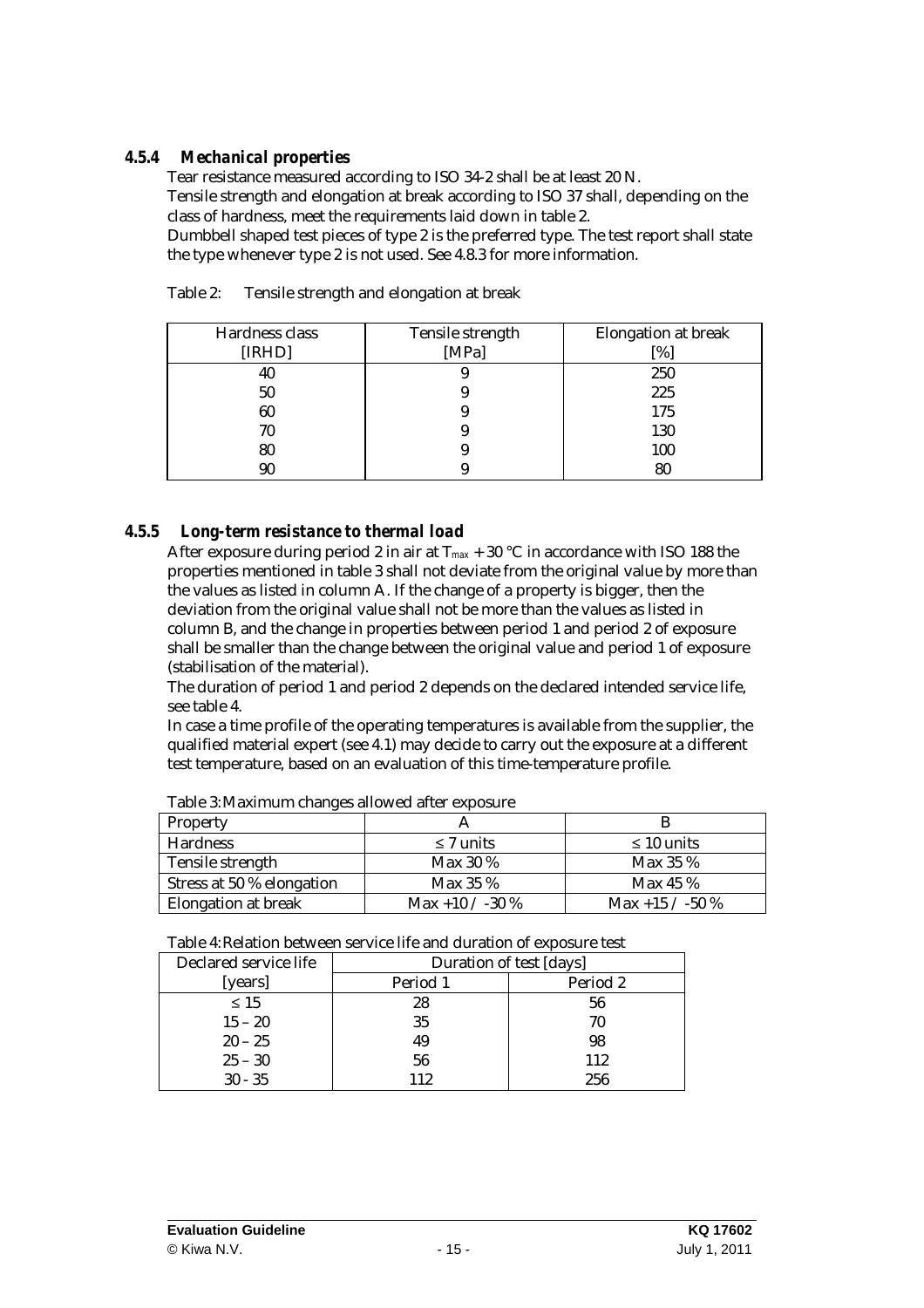### *4.5.6 Compression set*

The compression set of the rubber determined according to ISO 815-1 (small test pieces) using the test conditions of table 5 shall not exceed the values given in the table.

Where the cross section is too small to obtain compression set buttons from the product, the tension set may be determined using the method specified in ISO 2285 with a strain of 50%. For this alternative test method the same test conditions (except strain) and requirements apply as used for the determination of the compression set. The low temperature value is determined after 30 minutes of recovery.

|                                                | <b>Test conditions</b>     |                           |           | Maximum permanent deformation in<br>relation to the compression in % |    |           |
|------------------------------------------------|----------------------------|---------------------------|-----------|----------------------------------------------------------------------|----|-----------|
| <b>Temperature</b><br>$\lceil$ <sup>o</sup> Cl | Duration of<br>compression | <b>Compression</b><br>[%] |           | <b>Nominal hardness [IRHD]</b>                                       |    |           |
|                                                | [h]                        |                           | $40 - 50$ | 60                                                                   | 70 | $80 - 90$ |
| $T_{min}$ <sup>1)</sup>                        | 72                         | 25                        | 40        | 50                                                                   | 50 | 60        |
| 23                                             | 72                         | 25                        | 12        | 12                                                                   | 15 | 15        |
| max                                            | 24                         | 25                        | 20        | 20                                                                   | 20 | 20        |

Table 5: Compression set

 $<sup>1)</sup>$  The test at minimum operating temperature is not necessary when the used type of</sup> elastomer is known to function well at a lower service temperature (e.g. in case the declared minimum operating is higher than 20 ºC the test is not necessary for practically all types of elastomers). See 4.1.

### *4.5.7 Stress relaxation*

The stress relaxation shall be determined in accordance with ISO 3384 (compression, method A small test pieces) or ISO 6914 (tension).

Minimum measurements shall be taken after 3 hrs, 1, 3, 7 days for the 7 day test and after 3 hrs, 1, 3, 7, 30, 100 days for the 100 days test. The values obtained by regression shall not exceed the maximum values given in table 6.

The 100 days test shall be considered as a type approval test.

The best fit straight line shall be determined by regression analysis using a logarithmic time scale. The 7 and 100 days requirements are those derived from this straight line.

If the test piece is taken from a product, the measurement shall be carried out as far as possible in the direction of compression of the product in service.

Where the cross section is too small to obtain compression buttons from the product, as an alternative to moulding buttons, the stress relaxation in tension of the product may be determined using method A specified in ISO 6914 with the same requirements as for stress relaxation in compression.

The test at high temperature is always carried out according to ISO 6914.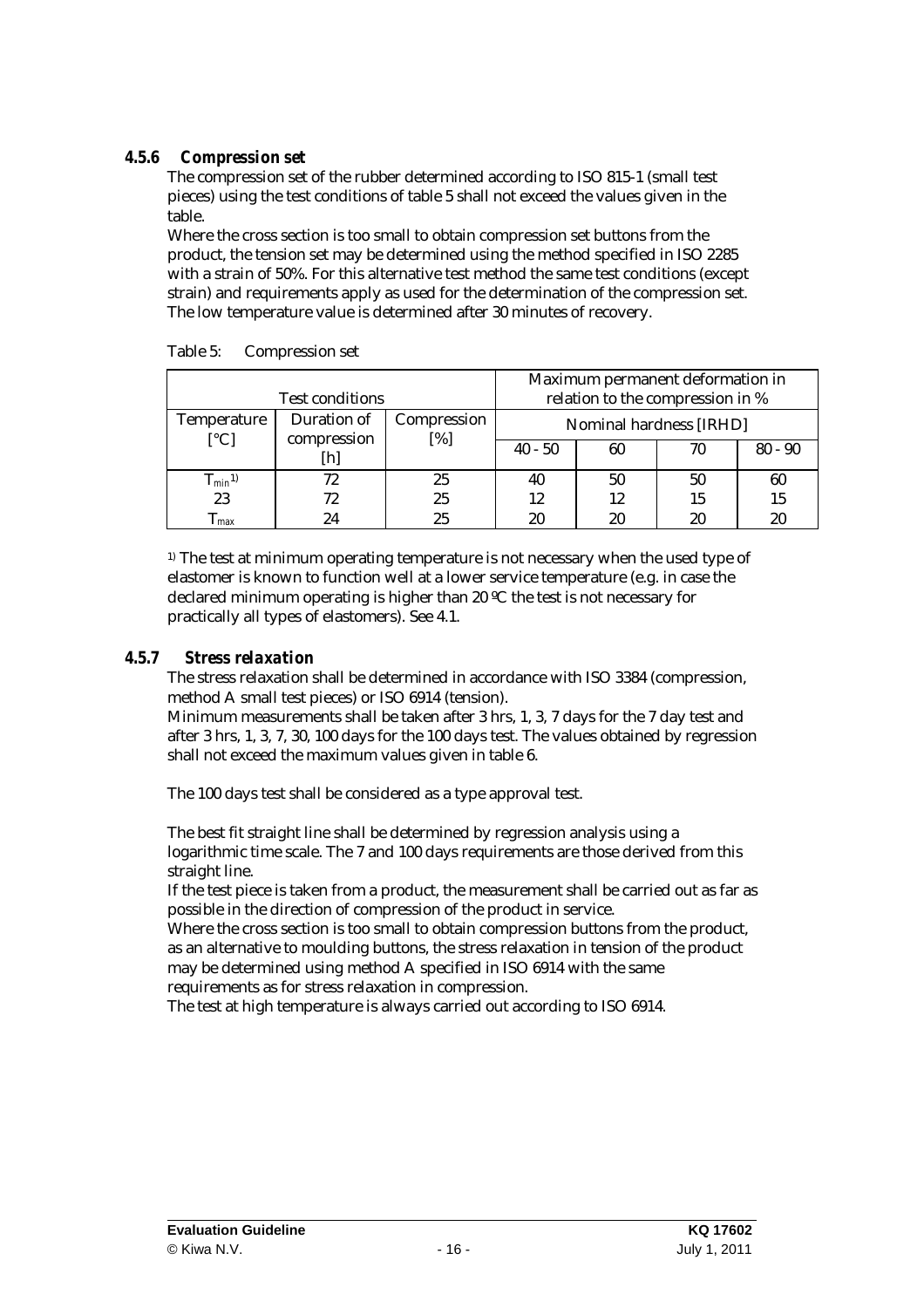Table 6: Stress relaxation

| Maximum stress relaxation in % after                                     |            |                                |  |  |  |
|--------------------------------------------------------------------------|------------|--------------------------------|--|--|--|
| (ISO 3384 or ISO 6914)                                                   | (ISO 6914) |                                |  |  |  |
| 100 days at 23 $\mathrm{^{\circ}C}$<br>7 days at 23 $\mathrm{^{\circ}C}$ |            | 6 weeks at $(T_{max} + 30)$ °C |  |  |  |
| 22                                                                       |            | 30                             |  |  |  |

In case a time profile of the operating temperatures is available from the supplier, the qualified material expert (see 4.1) may decide to carry out the test at high temperature at a different temperature, based on an evaluation of this time-temperature profile.

### *4.5.8 Resistance to ozone attack*

This requirement does not need to be tested on rubber compounds that only contain intrinsic 100 % ozone resistant elastomers (e.g. 100 % EPM/EPDM, IIR, FKM, FFKM compounds). See 4.1.

The rubber shall show no cracks when tested in accordance with ISO 1431-1 method A under conditions as given in table 7A and table 7B.

The resistance class to be used should be established by mutual agreement between the supplier, the client and the inspection body depending on the intended use (see the explanatory notes under table 7).

| Class of   | <b>Ozone</b> concentration | Period of exposure | <b>Temperature</b>            |
|------------|----------------------------|--------------------|-------------------------------|
| resistance | [pphm]                     |                    | $\mathsf{I} \circ \mathsf{C}$ |
|            | 50                         | 120                | 40 +                          |
|            | 50                         |                    |                               |
|            | 25                         |                    |                               |

Table 7A - Resistance to ozone attack

| Table 7B - Elongation to be used in the ozone test |  |
|----------------------------------------------------|--|
|----------------------------------------------------|--|

| Hardness class [IRHD] | Elongation [%] |
|-----------------------|----------------|
| $40 - 70$             | $20 \pm 2$     |
| 80                    | $15 \pm 2$     |
| 90                    | $10 \pm 1$     |

#### **Explanatory notes**

**Class of resistance I** is intended for products with a high risk of attack by ozone, for instance in case of separately supplied products without sufficient packaging or in case of connections with preinstalled rubbers under elongation.

**Class of resistance II** is intended for products for which a normal resistance to ozone is required.

**Class of resistance III** is only permissible for rubbers which are never (partly) exposed to the open air when they are in tension. Transport should always take place in sealed packages.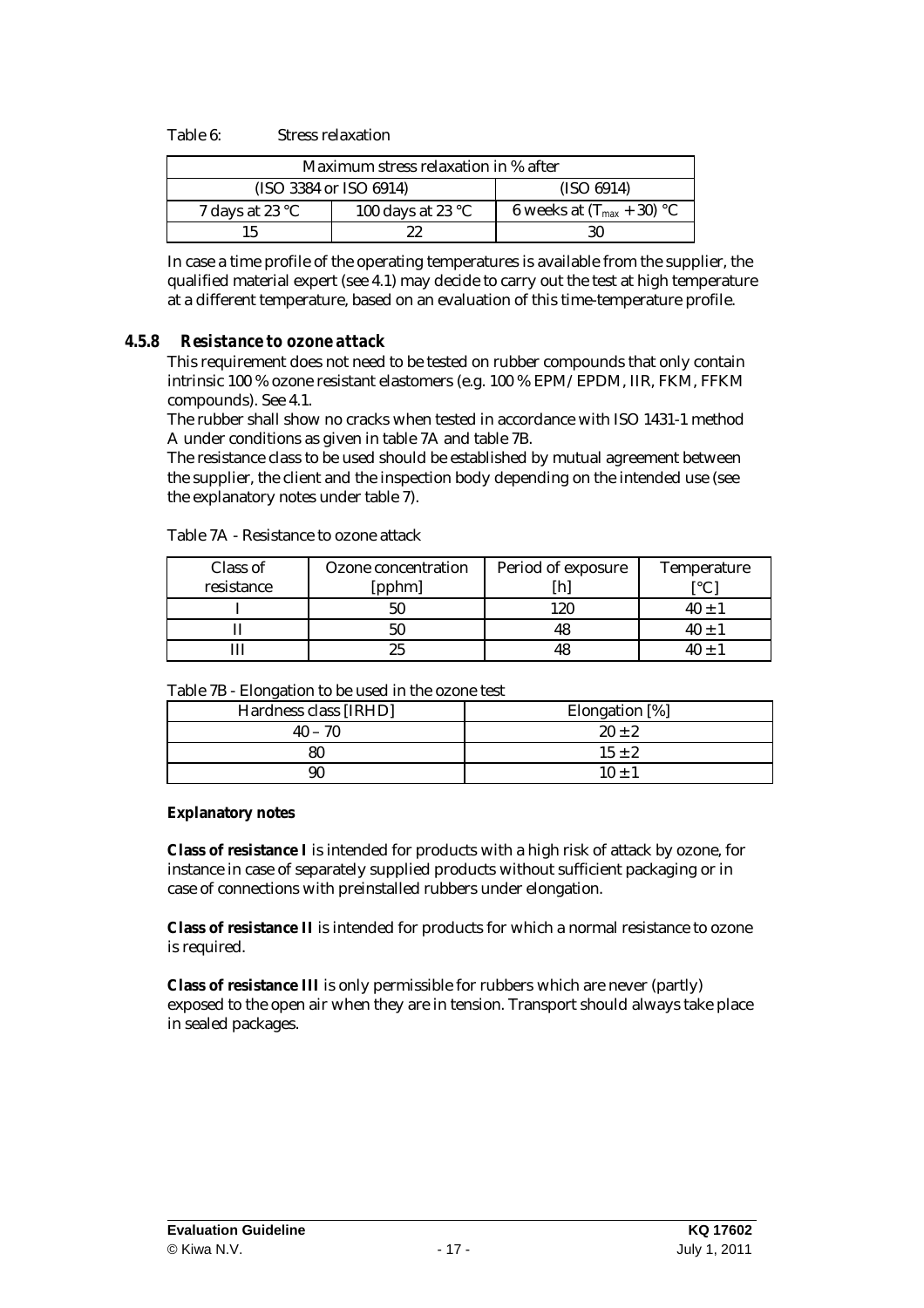### **4.6 Chemical resistance properties of the rubber**

### *4.6.1 General*

In order to certify the rubber seals, the PAR has to be approved for the chemical liquid/rubber seal combination. Most of the PAR has to be verified and approved after chemical resistance testing.

### *4.6.2 First evaluation moment*

Provided that a number of chemical liquid/seal combinations are brought in by the supplier, the proposed chemical liquid/seal combinations will first be divided into the following categories:

- chemical interaction (with or without physical interaction) expected;

- only physical interaction expected;

- no interaction expected.

Chemical liquid/seal combinations will be grouped within these categories. Secondly, the exact test conditions have to be determined that are to be applied for the test procedures. The tests according to 4.6.3 and 4.6.5 have to be carried out for the most aggressive chemical liquid and the most aggressive test condition per group.

### *4.6.2.1 Grouping*

Chemical/seal combinations with the same lifetime and service conditions are grouped within a category. Only in the case of (a group of) chemical liquids having the same interaction on the rubber material and with the same declared lifetime and service conditions, the number of tests can be limited.

### *4.6.2.2 Determination of test conditions*

On the basis of the test procedures according to 4.6.3 and 4.6.5, reliable test results have to be obtained from any chemical liquid/seal combination tested. This means that combinations with an on beforehand predictable interaction, as well as combinations with interactions which are regarded as 'less predictable" or "questionable" have to be able to be tested.

It has to be evaluated which type of interaction between chemical liquid and rubber is occurring, for example when the type of interaction is not known yet or cannot be predicted with certainty, or when 'non-conforming' interactions between the chemical and seal under the defined test conditions can be expected.

In principle testing will take place at maximum declared concentration of the PAR of the chemical liquid, although:

- o in some cases a lower concentration may lead to a quicker chemical degradation than the maximum concentration;
- o in some cases a combination of chemicals may lead to a higher physical and/or chemical interaction than each of the chemicals apart at the same concentration (e.g. a combination of strong inorganic acids);
- o multi-component chemical liquids (blends) may lead to a higher physical and/or chemical interaction than the pure individual chemical liquids (e.g. the ethanol content in bio fuels).

Possible by-products of the chemicals to be transported or stored shall be taken into account also.

When it is expected that the highest interaction could be at a lower concentration or at unknown ratio (e.g. in multi-component liquids), test procedure I shall be carried out with at least 3 concentrations or ratios. If possible it can be decided to carry out test procedure I and II using one or more reference liquids according to ISO 1817, DIN 51604 or ASTM D471.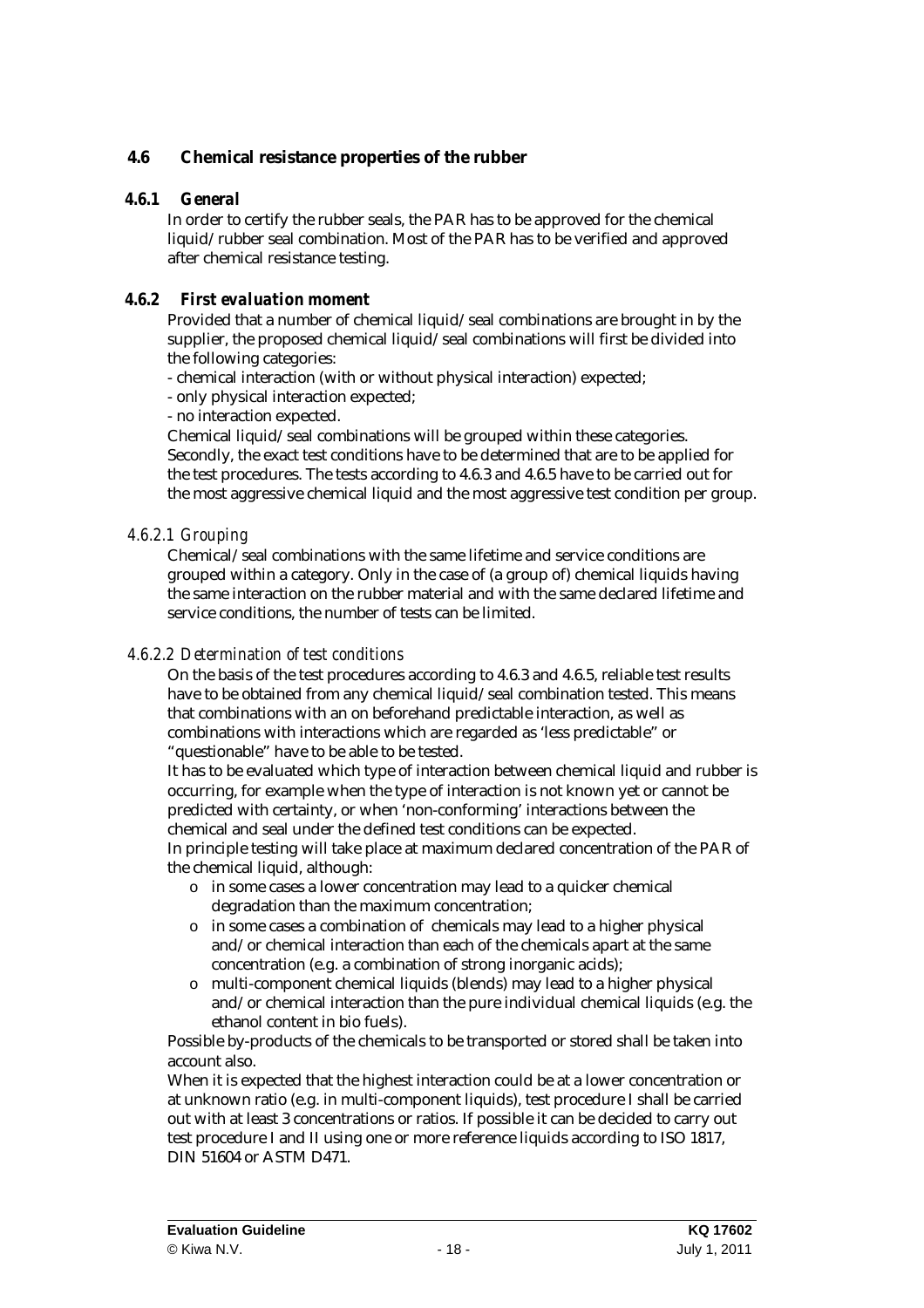In case of volatile chemical liquids it might be the case that the rubber seal is (most of the time) in contact with the vapour phase of the liquid. Because the vapour phase can have a different composition than the liquid phase, especially in case of multicomponent liquids, it is important to evaluate if the vapour phase could have a higher influence on the rubber than the liquid phase.

Test procedure I shall be carried out to cover all situations for all (group of) chemical liquid(s)/seal combinations.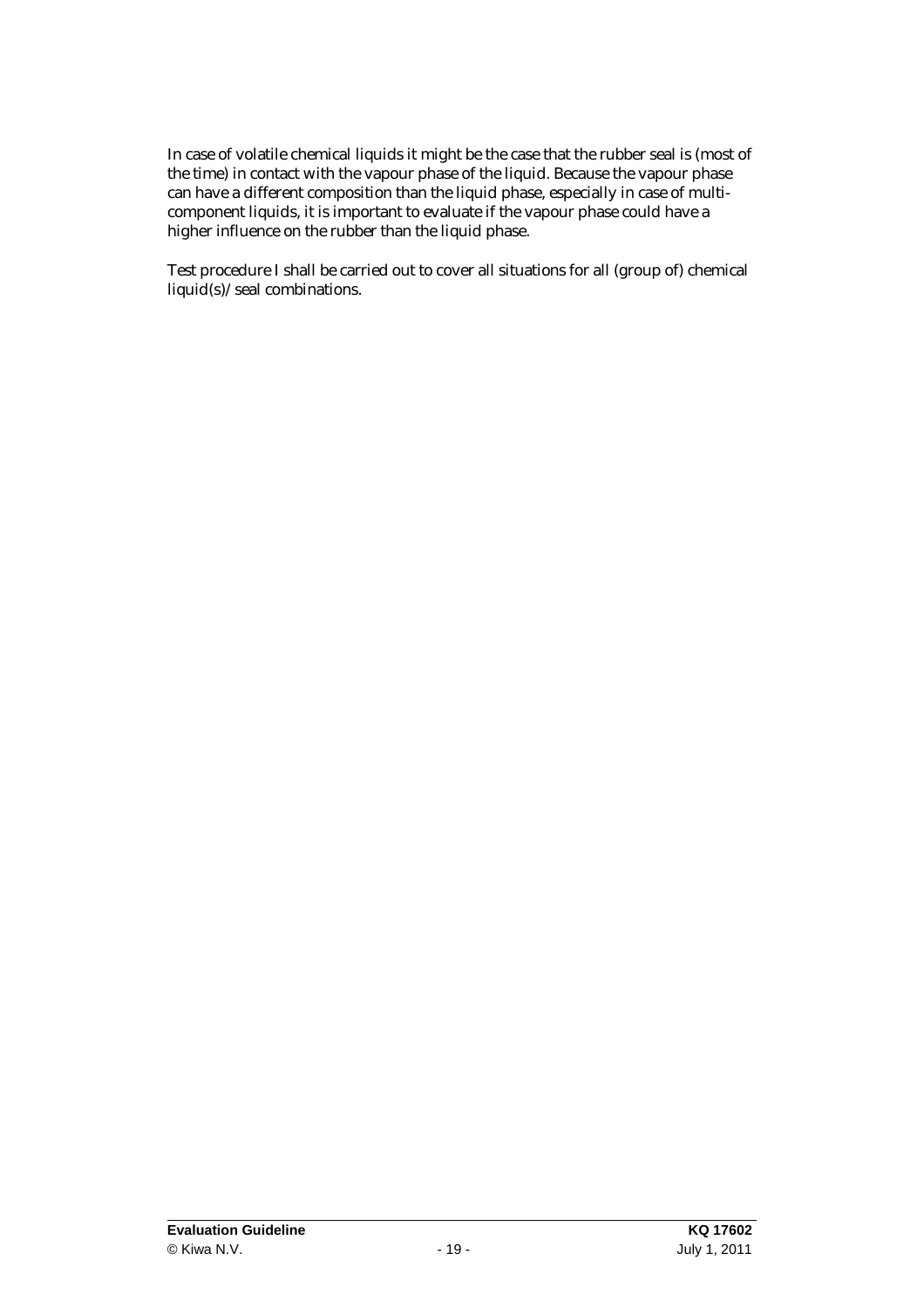### *4.6.3 Test procedure I*

### *4.6.3.1 Influence of chemicals*

Test procedure I consists of the program as outlined in table 8. The exposure tests in liquid shall be carried out in accordance with ISO 1817. The exposure tests in vapour shall be carried out based on the procedures according to ISO 1817 with the following adjustments:

- the exposure test is carried out in a sealed container;
- the container shall be filled with liquid for  $1/3$  of the volume;
- a grit shall be placed above the liquid to prevent contact between test pieces and test liquid.

|                           | <b>Tests in liquid</b> |                 | Tests in vapour <sup>1)</sup> | Tests in air       |                    |
|---------------------------|------------------------|-----------------|-------------------------------|--------------------|--------------------|
| <b>Property</b>           | A:                     | 48 h at 40 °C   | 48 h at 40 °C                 | $\mathbf{B}$ :     | C:                 |
|                           | 168 h at $T_{max}$     | in air, after A | in air, after B               | 168 h at $T_{max}$ | 168 h at $T_{max}$ |
| <b>Change in hardness</b> | X                      | X               | X                             | X                  | X                  |
| <b>Tensile properties</b> |                        |                 |                               |                    |                    |
| Change in:                |                        |                 |                               |                    |                    |
| - tensile strength        | X                      |                 |                               | X                  | X                  |
| elongation at break       | X                      |                 |                               | X                  | X                  |
| stress at 50 % elongation | X                      |                 |                               | X                  | X                  |
| Change in volume [%]      |                        |                 | X                             |                    |                    |

<sup>1)</sup> only in case of contact with volatile vapour, see 4.6.2.2.

In case the change of volume test is performed as a quality control test (see 6.6) the following requirements are applicable, with respect to a maximum allowed deviation from the obtained value at the initial type test:

- max 2 % (absolute) at volume change  $\leq$  20 % (value at initial type test);

- max 10 % (relative) at volume change > 20 % (value at initial type test).

### *4.6.3.2 Extractable ingredients*

The amount of extractable ingredients shall be determined by an extraction test according to ISO 1407, method A.

### *4.6.3.3 Global composition of the rubber*

The global composition of the rubber shall be determined by thermo gravimetric analysis (TGA) in accordance with ISO 9924-3.

The results of 4.6.3.2 and 4.6.3.3 can be regarded as a "fingerprint" of the rubber compound.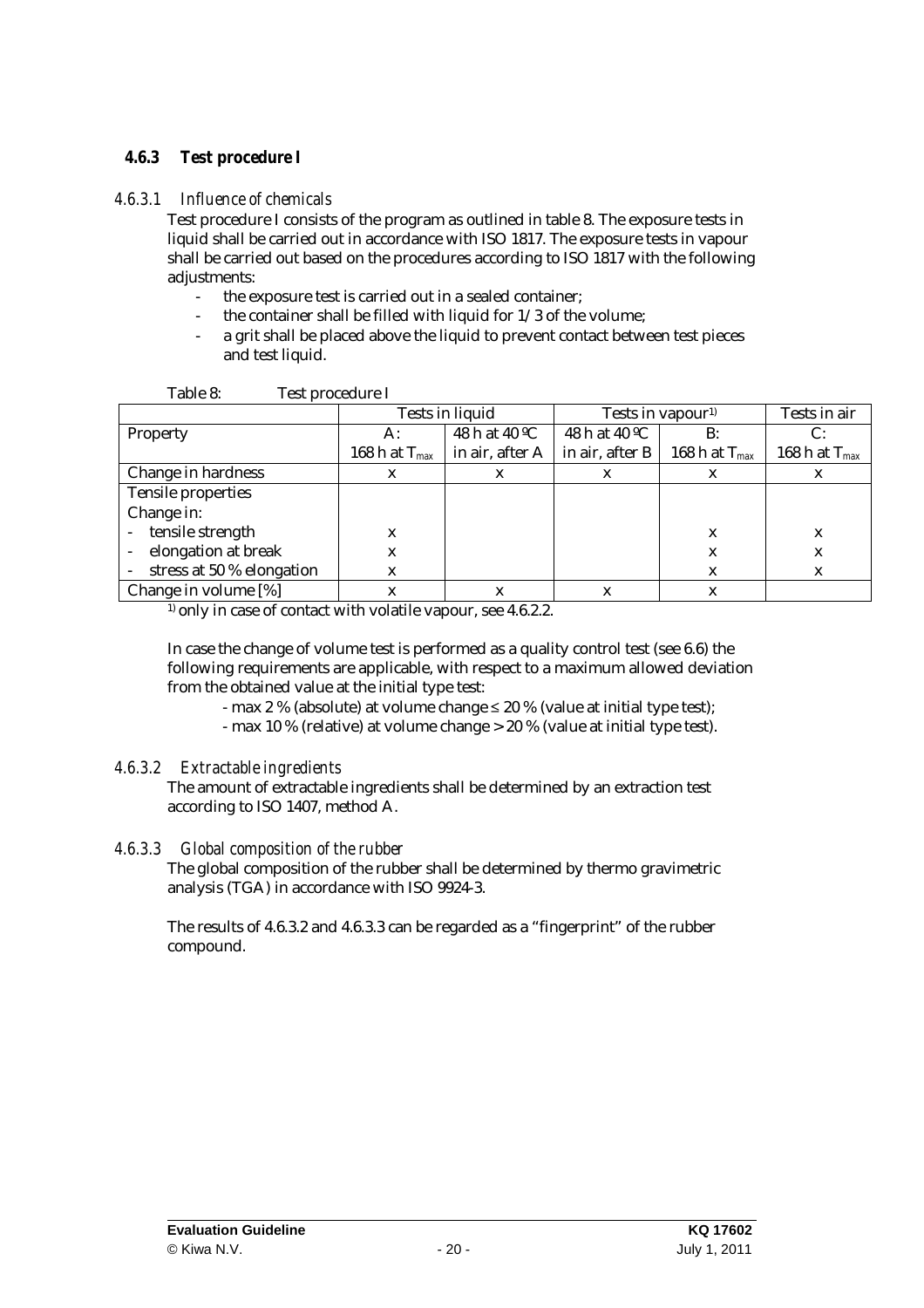### *4.6.4 Second evaluation moment*

The results of test procedure I are evaluated with respect to the type of interaction that is expected to take place between chemical liquid and rubber for each declared PAR.

It might be the case that the results lead to the conclusion that exposure tests (4.6.3.1) have to be carried out again with adjusted test conditions (liquids).

The results of test procedure I indicate no chemical and no physical interaction between rubber and liquid or rubber and vapour in case of the following conditions:

- the changes in hardness obtained after exposition in liquid and in vapour are both smaller than the change obtained after exposition in air;
- the changes in tensile strength obtained after exposition in liquid and in vapour are both smaller than the change obtained after exposition in air;
- the changes in elongation at break obtained after exposition in liquid and in vapour are both smaller than the change obtained after exposition in air;
- the changes in stress at 50 % elongation obtained after exposition in liquid and in vapour are both smaller than the change obtained after exposition in air;
- the maximum change in volume after the required exposition tests in liquid and in vapour is between  $-3$  and  $+3$  % for all tests.

In case all of these conditions are fulfilled no further testing is needed.

In case one or more of these conditions is not fulfilled, test procedure II as described in 4.6.5 is applicable. Based on the test results it is decided if the resistance tests are carried out in the liquid phase or the vapour phase and the other test details are chosen (e.g. the frequency of refreshing of test media) by the qualified material expert.

### *4.6.5 Test procedure II*

### *4.6.5.1 Long-term resistance to chemical liquids*

After exposure during period 2 in the referred chemical liquid or its vapour at T*max* in accordance with ISO 1817 the properties mentioned in Table 9 shall not deviate from the original value by more than the values as listed in column A. If the change of a property is bigger, then the deviation from the original value shall not be more than the values as listed in column B, and the change in properties between period 1 and period 2 of exposure shall be smaller than the change between the original value and period 1 of exposure (stabilisation of the material).

The duration of period 1 and period 2 is depended on the declared intended service life, see table 4 in 4.5.5.

| $\ldots$                                 |                     |                     |  |  |  |  |  |
|------------------------------------------|---------------------|---------------------|--|--|--|--|--|
| <b>Property</b>                          |                     |                     |  |  |  |  |  |
| <b>Hardness</b>                          | $\leq 7$ units      | $\leq 10$ units     |  |  |  |  |  |
| <b>Tensile strength</b>                  | Max. 30 %           | Max. 35 %           |  |  |  |  |  |
| Stress at 50 % elongation                | Max. 35 %           | Max. 45 %           |  |  |  |  |  |
| <b>Elongation at break</b>               | Max. $+10 / -30 \%$ | Max. $+15 / -50 \%$ |  |  |  |  |  |
| <b>Compression set</b>                   | Max. 30 %           | Max. 40 %           |  |  |  |  |  |
| Volume change                            | Max. $-3 / + 35 \%$ | Max. $-3 / + 40 \%$ |  |  |  |  |  |
| Volume change after<br>subsequent drying | Max. $-5\%$         | Max. $-8\%$         |  |  |  |  |  |

Table 9:Maximum changes allowed after exposure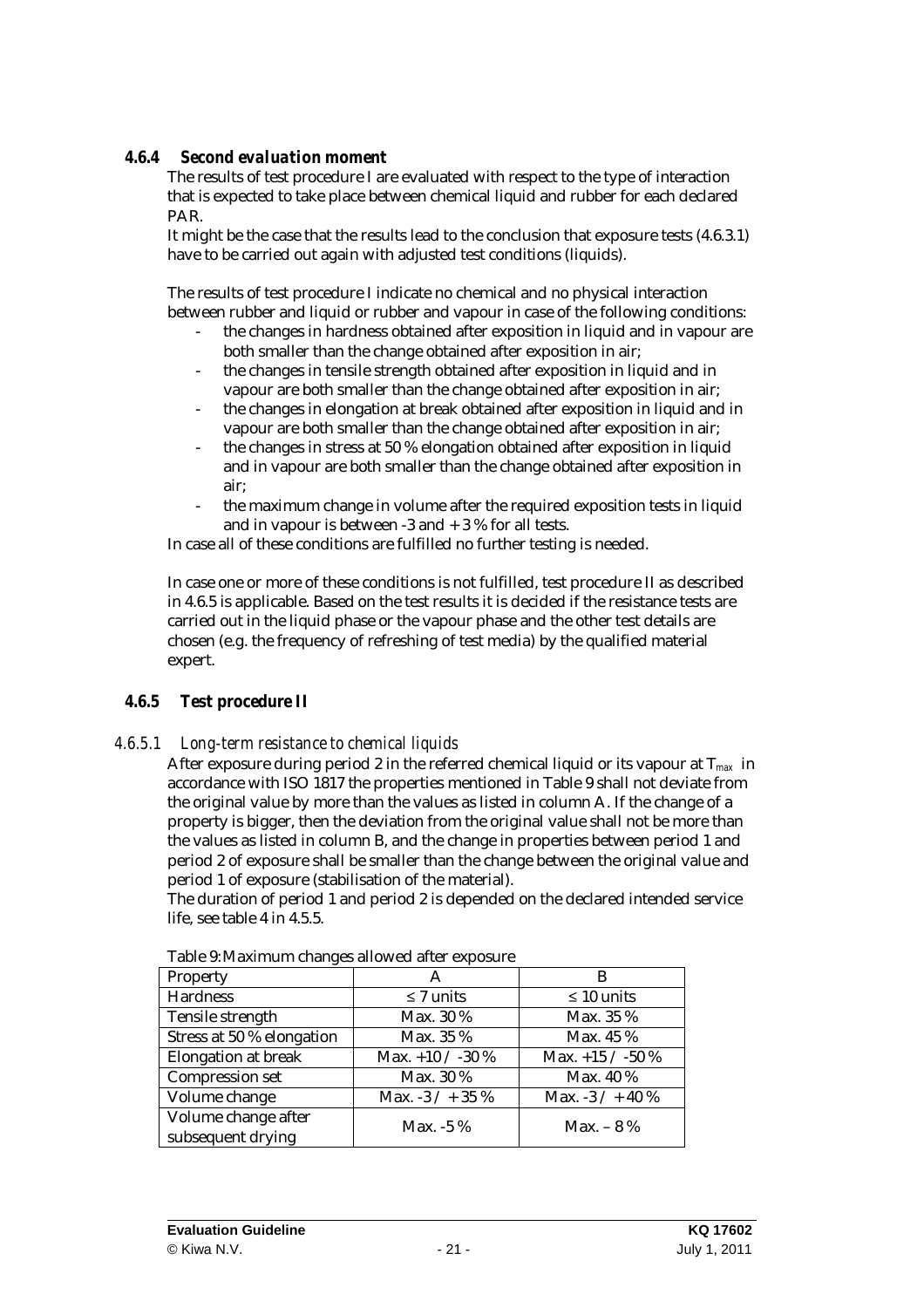If the result of the assessment in the second evaluation moment (4.6.4) is that the interaction is only physical than period 1 is limited to 28 days and period 2 is limited to 56 days, regardless the service life.

### *4.6.5.2 Resistance to "dry-wet" cycling conditions*

Only required if applicable according to the first evaluation moment. This test comprises the following 24 h cycle:

At least 6 test pieces are mounted on a base plate in such a way that they have an elongation of 25 % and that one side of the test pieces is in contact with the base plate. Throughout the full test sequence the base plate is kept horizontal with the test pieces on top. The base plate shall consist of a material that is sufficiently resistant to the influence of chemical liquid and shall have a maximum surface roughness of 5 μm. Alternatively at least 3 system assemblies including one seal each may be used. The test pieces mounted on the base plate shall be immersed in liquid for  $6$  h at  $T_{\text{max}}$ . Alternatively, the system assemblies shall be filled with liquid in such a way that the level of the liquid is higher than all parts of the seal, and then shall be exposed for 6 h at  $T_{\text{max}}$ .

After the exposure to liquid the test pieces mounted on the base plate shall be removed from the liquid. The system assemblies shall be emptied of liquid. It is important not to dry the test pieces or the system assemblies before immediately transferring them to a ventilated oven. The oven shall be operated for 18 h at a temperature of  $T_{\text{max}}$ .

The above mentioned cycle shall be repeated 12 times.

After exposure the test pieces or seals shall be inspected. The seals shall not show damages like cracks. The inspection shall be performed visually at approximately 100 % elongation. If the performance of the visual inspection is not applicable (depending on the properties of the test pieces e.g. diameter, hardness) or in case of any suspected change of the material, alternatively it shall be checked that the tensile strength and the stress at 50 % of elongation will not have changed more than 30 % when tested in accordance with ISO 37 on a minimum of 6 test pieces.

Remark: test pieces suitable for performing a tensile test shall be used.

### **4.7 Properties for special types of products**

### *4.7.1 General requirements*

A ring made of rubber which has been vulcanized in advance shall not contain more than one weld, separate from eventual joints between compounds, except by agreement between the manufacturer and the client.

A ring made from two compounds shall not contain more than one weld in the direction of the outline of the products.

### *4.7.2 Behaviour at elongation*

### *4.7.2.1 Massive products with a weld or rings with a flexible protective surface coating*

Elongate each rubber product with a weld or ring with a protective surface coating with a tensile speed of 500 mm/min to 100% elongation, unless a reduced elongation is prescribed by a qualified person. This must be reported to the inspection body. Keep the products or rings in an elongated state for at least 30 seconds. When tested the weld shall not crack or contract, or the coating shall not crack and shall not loose adhesion.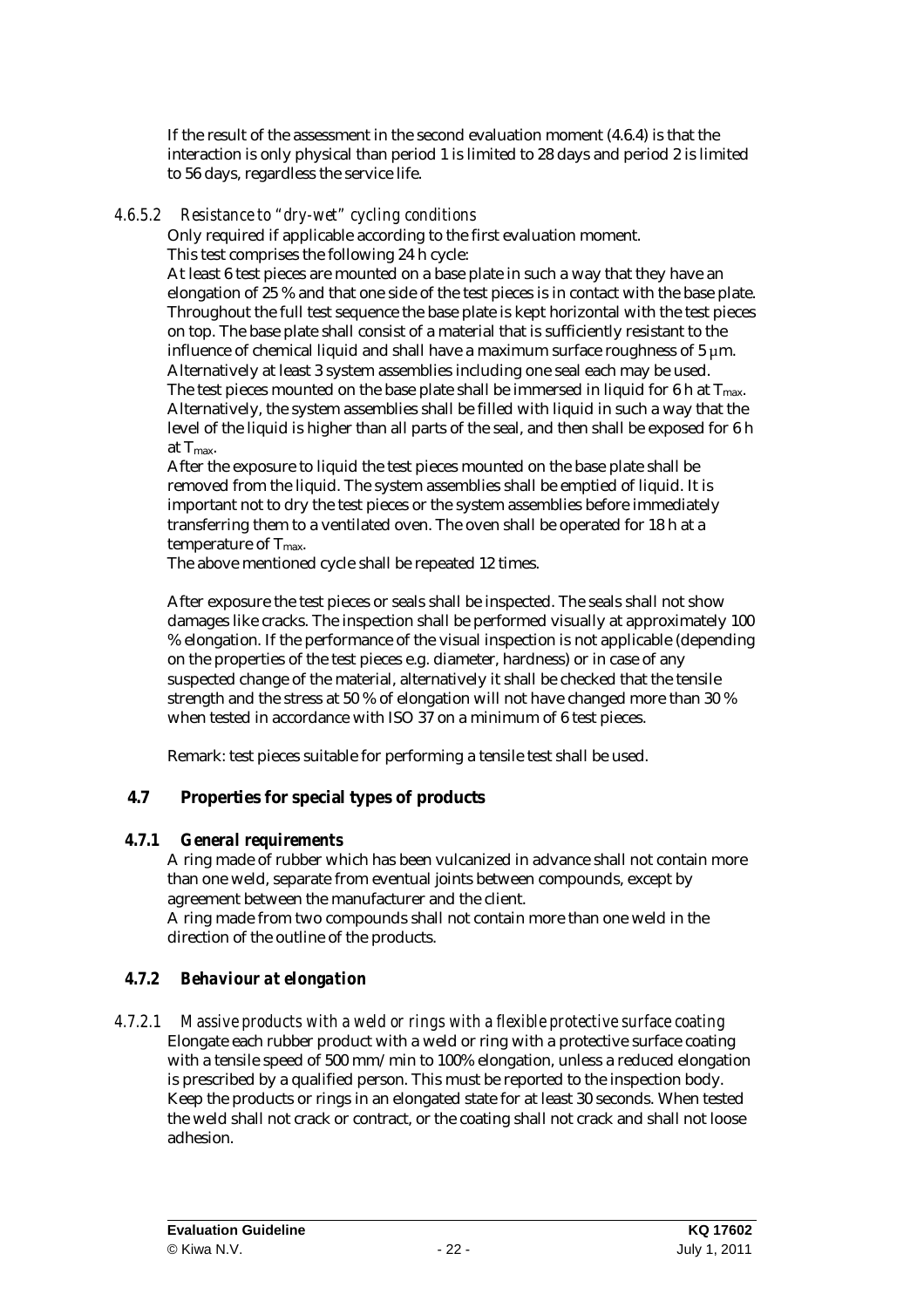### *4.7.2.2 Products made from two compounds*

Elongate test pieces containing the joint between the two materials with a tensile speed of 500 mm/min to 100% elongation. Keep the test pieces in an elongated state for at least 30 seconds. When tested the joint shall not crack or contract.

### *4.7.2.3 Durability test for welded products*

The requirements for the tensile properties as specified in 4.5.5 and 4.6.5 shall also be met for test pieces that include the weld.

### *4.7.2.4 Adhesion between different types of rubber or between rubber and a rigid material*

The adhesion between both types of rubber or between rubber and the other material shall be at least 100 N/25 mm when tested according to ISO 813. In cases where the test piece is too small for a test according to ISO 813 the rubber shall tear and not detach when it is tried to separate the bond.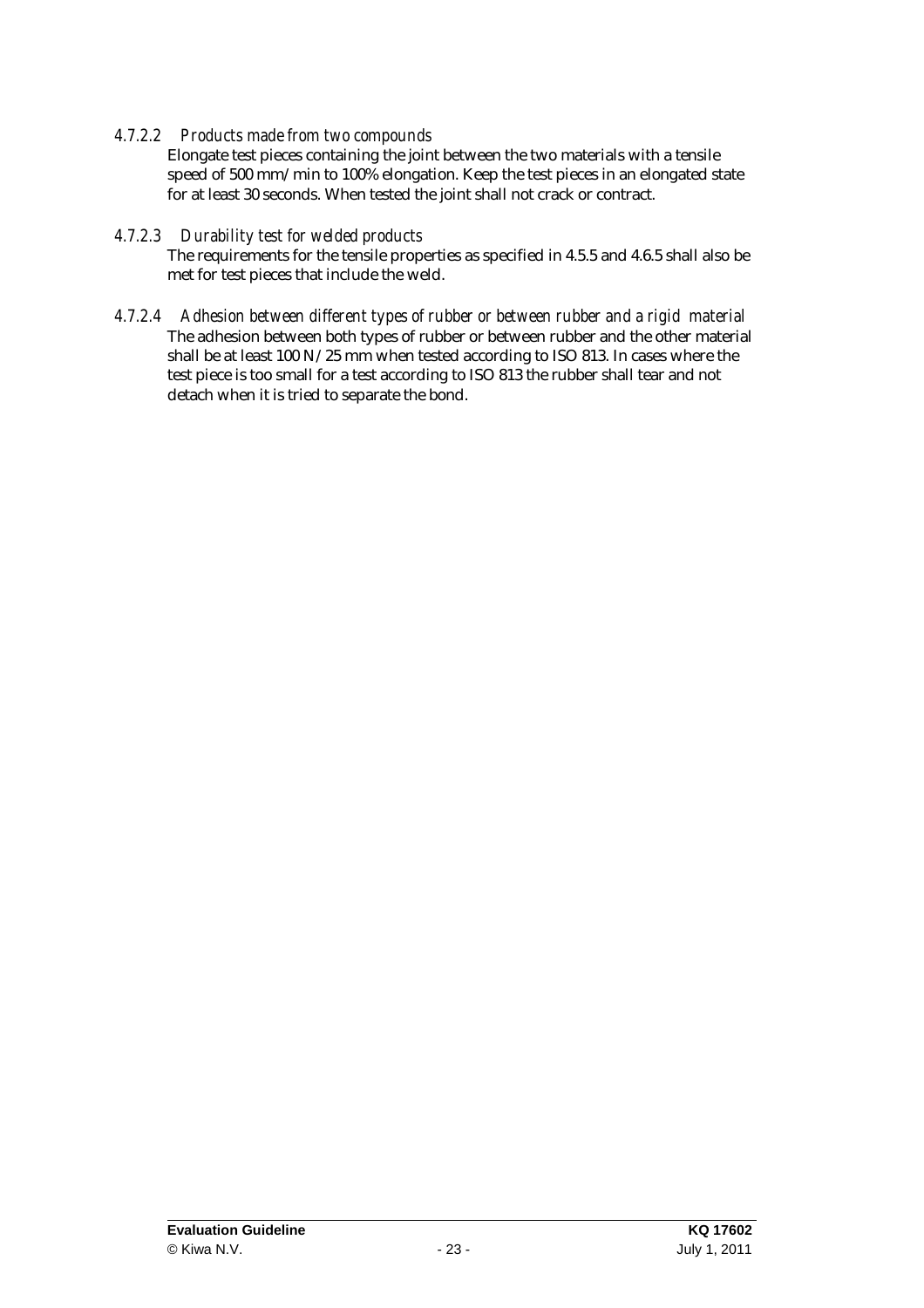### **4.8 Sampling, test material and test pieces**

### *4.8.1 Sampling*

The sample shall be representative for the product to be checked and shall be taken out of a normal production lot.

### *4.8.2 Test material*

### *4.8.2.1 Test pieces from products*

If the dimensions of the rubber products are such that it is possible to take out the test pieces from them, the tests shall be carried out on such test pieces. Depending on the dimensions of the products it is allowed and can be necessary to take test pieces with other (smaller) dimensions then those prescribed in the standards. A guideline for this preparation is given in annex G.

### *4.8.2.2 Test piece of complete product*

In carrying out the tests according to 4.4 a complete rubber product or an unmachined part of a rubber product shall be used.

### *4.8.2.3 Test pieces from test plates*

If the dimensions of the rubber products are such that the test pieces required cannot be manufactured from them, test plates produced in the manufacturer's own laboratory shall be used. Care has to be taken that the vulcanisation conditions for the sheets are similar to those for the products to obtain matching properties. Details with respect to the vulcanisation and the direction of milling shall be given to the inspection body.

### *4.8.3 Test pieces*

The test pieces required shall, in accordance with ISO 23529, be made out of the products (see 4.8.2.1) or out of the test sheets (see 4.8.2.3). By preparing test pieces out of actual products it is unavoidable that some deviations from the standards are allowed. For details see 4.8.2 and Annex G. In case the products are O-rings a more product specific approach is chosen. For such products the procedure as mentioned in Annex H shall be followed.

In cases where test sheets are used, the test pieces for tensile strength and elongation at break, as well as those for tear resistance, shall be taken perpendicular to the direction of milling and compression moulding or the direction of injection moulding flow.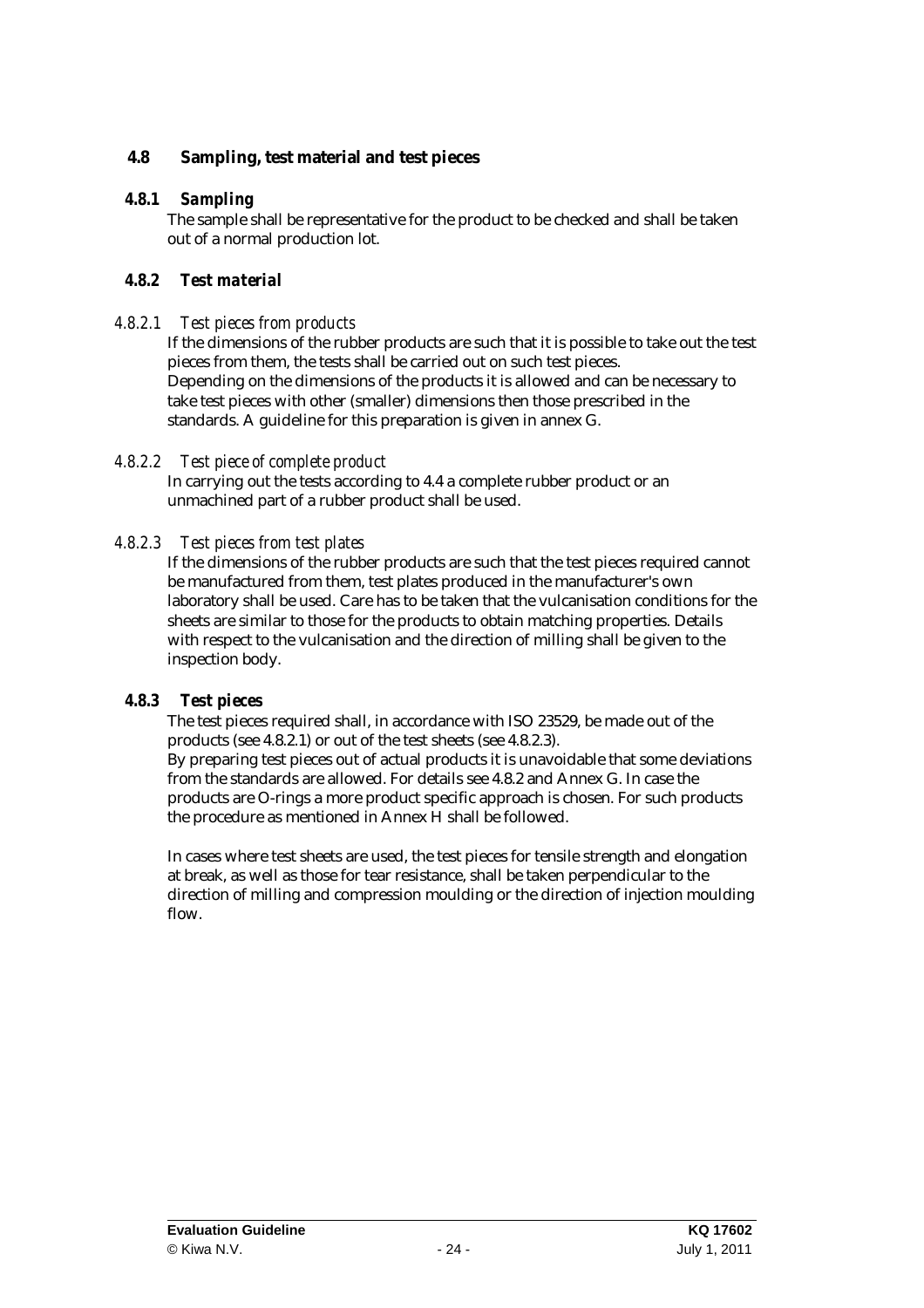### **5 Marking**

### **5.1 General**

The products have to be marked with following indelible marks and indications:

- supplier's name and/or trade name and/or system name and/or logo;
- nominal dimension or dimensions in mm;
- nominal outside diameter of the corresponding pipe in mm;
- production code (e.g. clock with indication of year and month);
- nominal hardness;
- type of rubber applied by means of the letter codes of the nomenclature according to ISO 1629; see Annex I for the most common abbreviations;
- on products from blends, the letter B ("blend") shall be placed behind de first letter code;
- the ozone resistance class ("Ozone I, II or III).

If the dimensions are such that the indications applied to them may impair the product, the products may be marked per package in consultation with the supplier, the buyer and the inspection body.

Products produced by cutting or die cutting out of sheets may be marked per package.

#### Recommendation:

It is practically not possible to mark the products with all approved PAR. All required information is laid down in the certificates to be issued. It is important and recommended that during as well as after installation the certificate is available at the end-user/owner.

Further, it is common practice that the designer or owner of the installation has an identification system for each transport or storage system (as well as for metal as other materials) for maintenance purposes. It is recommended to have an identification system available in all cases.

It is the responsibility of the certificate holder(s) to inform their customers, installers, end-users etc, about the contents of the KiwaQuality certificate(s). The version number and date of issue can be verified via the front page of the certificate(s) which are published on the Kiwa website.

### **5.2 Certification mark**

After concluding a Kiwa certification agreement the certified products shall, beside the marks indicated in the respective standards, be indelible marked with the word mark "KQ® Industry" or "KiwaQuality® Industry".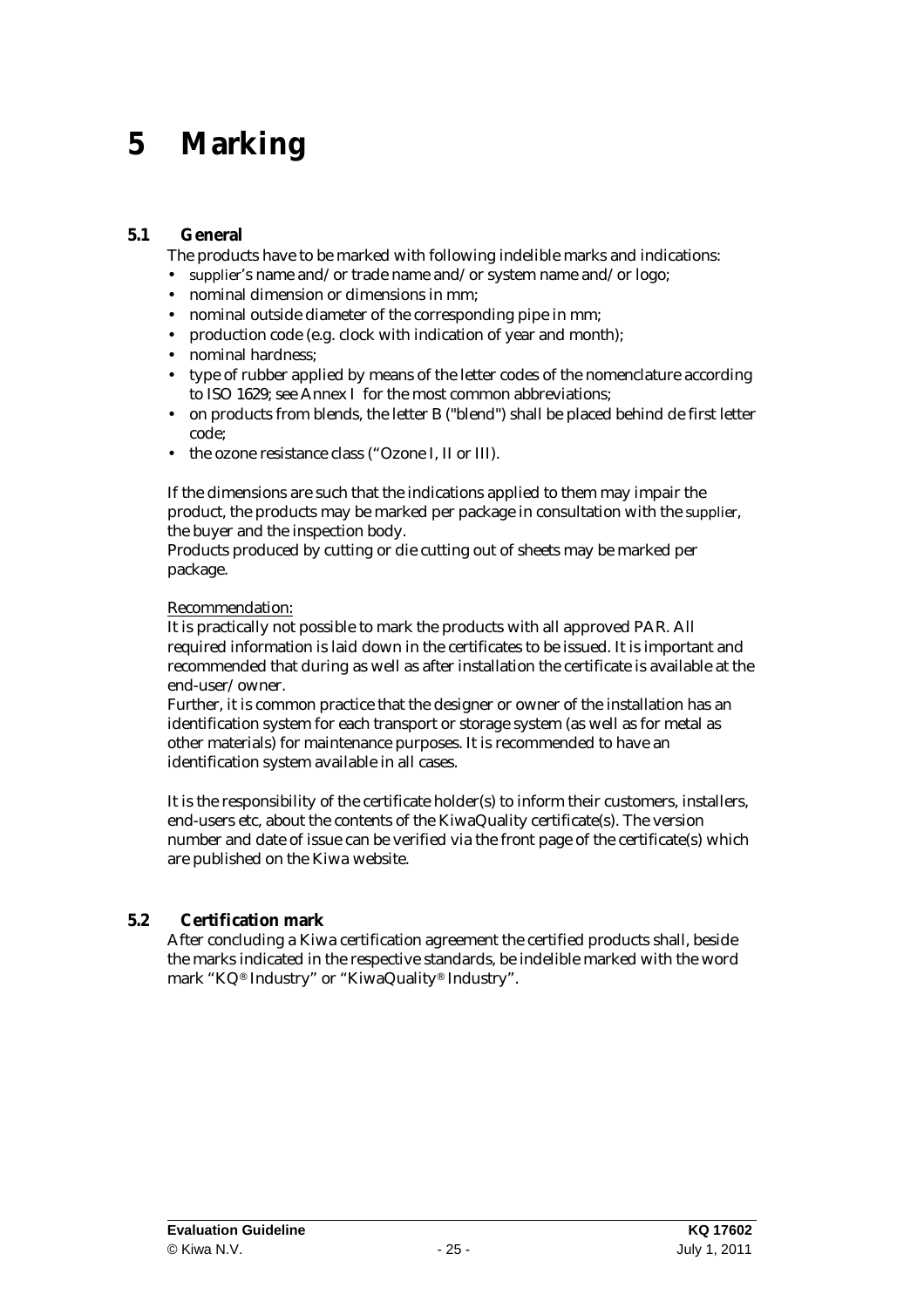### **6 Requirements in respect of the quality system**

### **6.1 General**

This chapter contains the requirements which have to be met by the supplier's quality system.

### **6.2 Manager of the quality system**

Within the supplier's organizational structure an employee shall be appointed who is in charge of managing the supplier's quality system.

### **6.3 Internal quality control/quality plan**

The supplier shall have implemented an internal quality control scheme (IQC scheme).

The following shall be demonstrably recorded in this IQC scheme:

- which aspects are checked by the producer;
- according to which methods such inspections are carried out;
- how often these inspections are carried out:
- in what way the inspection results are recorded and filed.

This IQC scheme should at least be an equivalent derivative of the model IQC scheme included in the addendum. The schedule must be detailed in such a way that it provides Kiwa sufficient confidence that requirements will be continuously fulfilled.

### **6.4 Procedures and working instructions**

The supplier shall be able to submit the following:

- procedures for:
	- o dealing with non-conforming products;
	- o corrective actions to be taken if non-conformities are found;
	- o dealing with complaints about products and/or services delivered;
- working instructions and inspection forms used;
- instructions for packaging and closing off of products during storage and transport.

### **6.5 External inspection**

The supplier's quality system shall be assessed by Kiwa with regard to at least the aspects mentioned in the Kiwa-Regulations for Product Certification. The Central Board of Experts will determine the inspection frequency. At the time of

validation of this evaluation guideline this frequency has been fixed at 4 inspection visits per year.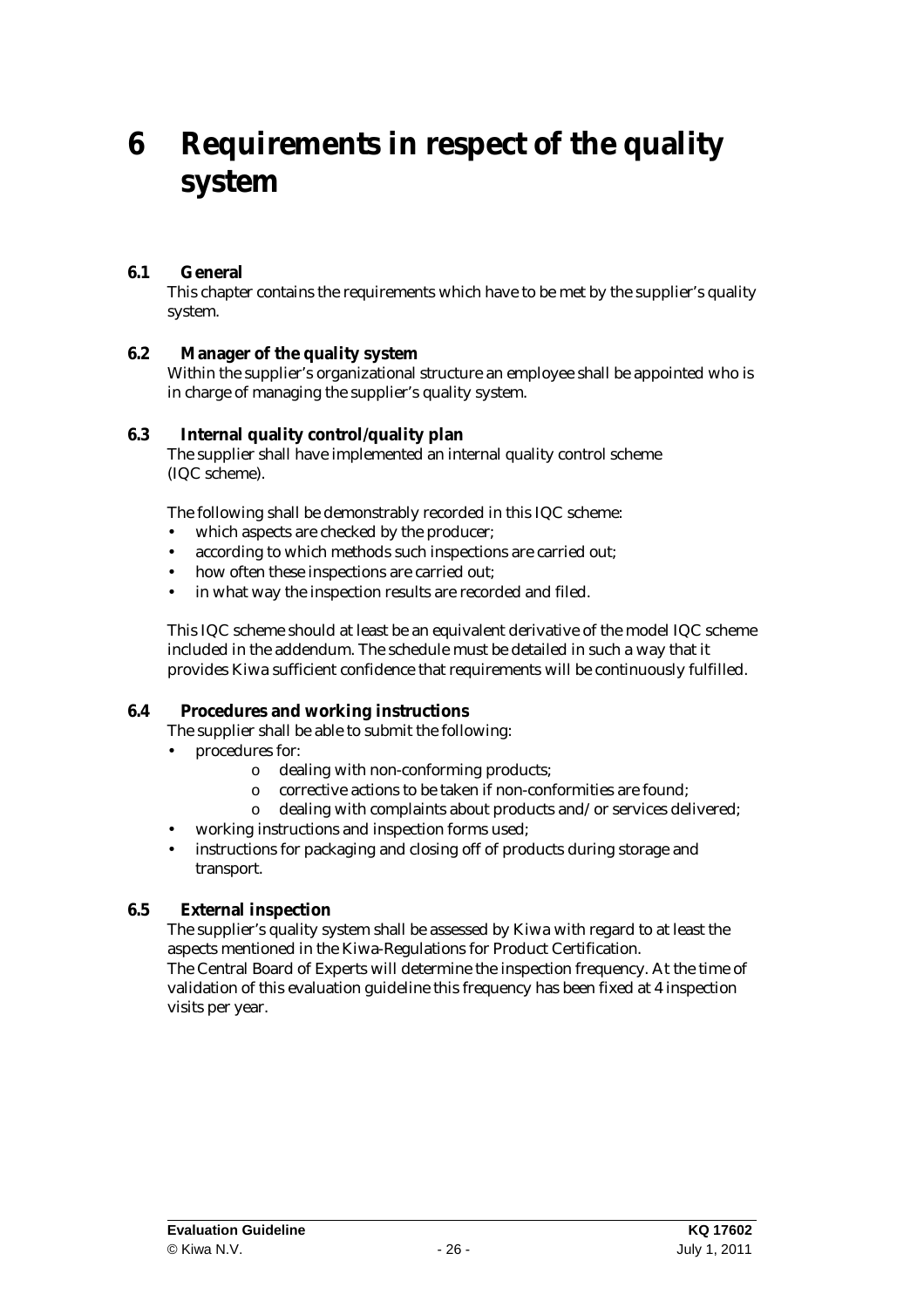### **6.6 Quality control of rubber products**

The following routine tests shall be carried out according to the test methods mentioned in this evaluation guideline:

- a. dimensions
- b. surface imperfections
- c. hardness
- d. tensile strength and elongation at break
- e. compression set for 24 hours at T*max*

f. change in volume after immersion test 168 h at  $T_{max}$  in liquid, according to test procedure I, see 4.6.3.1

The product control tests shall be carried out on lots of finished components using sampling procedures in accordance with either:

- a) ISO 2859-l with a specified inspection level of S2 and an AQL of 2,5 % for attributes; or
- b) ISO 3951 with a specified inspection level of S3 and an AQL of 2,5 % for variables.

These requirements do not preclude the use by the manufacturer of more stringent combinations of inspection levels and AQL values from ISO 2859-1 and ISO 3951.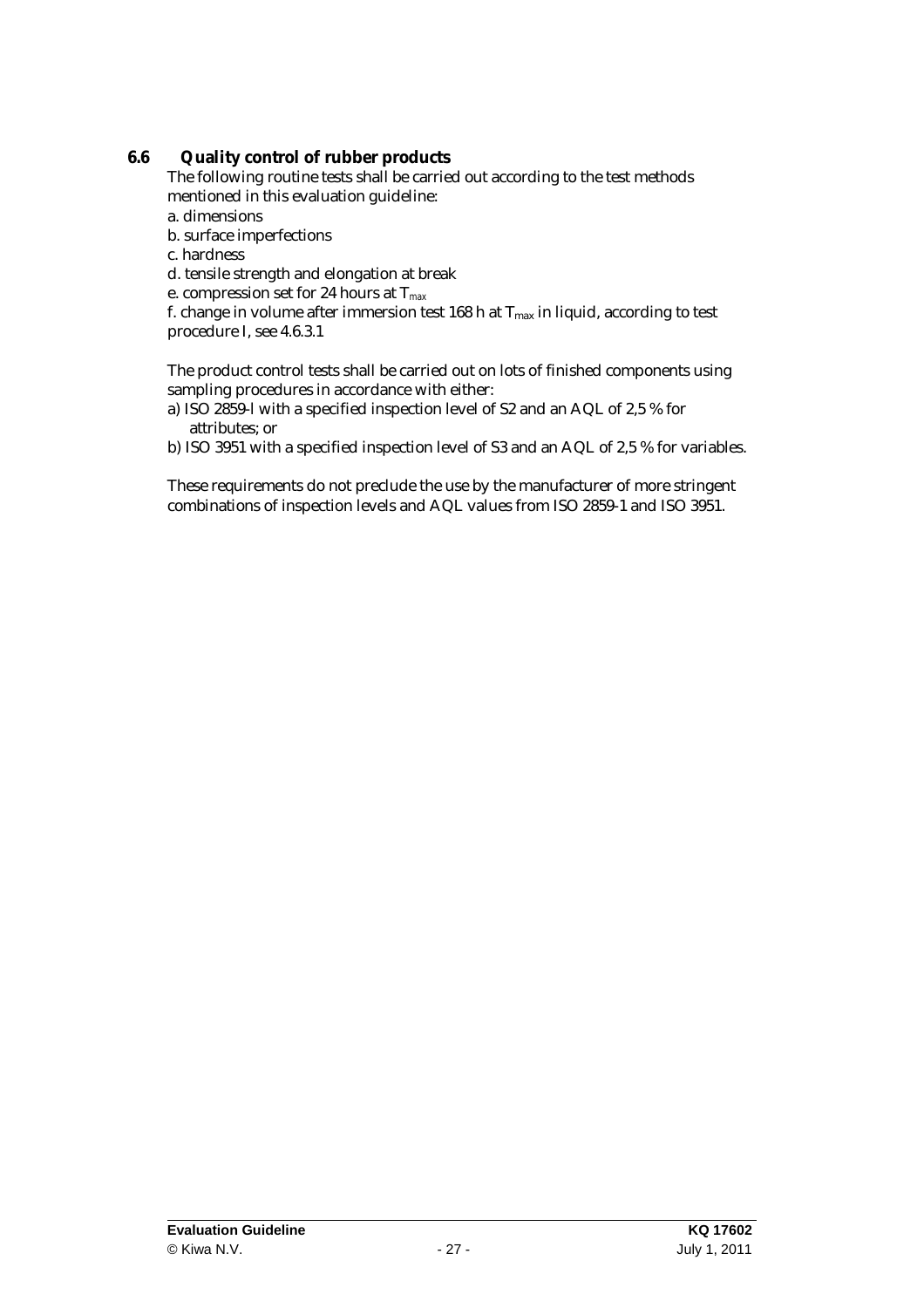### **7 Summary of tests and inspections**

This chapter contains a summary of tests and inspections to be carried out during: **Precertification evaluation**: the investigation necessary in order to determine whether all requirements of the evaluation guideline are fulfilled, **Inspection visit**: the surveillance inspections and tests carried out after issue of the certificate in order to determine whether the certified products continuously fulfil the requirements of this evaluation guideline. The inspections are carried out according to the frequency indicated.

**Inspection of the quality system:** inspection with regard to the correct implementation of the IQC-schedule and procedures.

### **7.1 Test matrix**

| <b>Description of requirement</b>                                | <b>Article</b><br>KQ 17602 | Tests within the scope of                                                           |                           |                         |  |
|------------------------------------------------------------------|----------------------------|-------------------------------------------------------------------------------------|---------------------------|-------------------------|--|
|                                                                  |                            | <b>Supervision by Kiwa after</b><br>Pre<br>granting of certificate<br>certification |                           |                         |  |
|                                                                  |                            |                                                                                     | Inspection <sup>1</sup> ) | frequency<br>(no./year) |  |
| Effect of rubber products on the pipe<br>and/or fitting material | 4.3.2                      | X                                                                                   | $X^{2)}$                  | 1x year                 |  |
| <b>Appearance</b>                                                | 4.4.1                      | X                                                                                   | X                         | 1x year                 |  |
| Homogeneity                                                      | 4.4.2                      | X                                                                                   | X                         | 1x year                 |  |
| <b>Dimensions and volume</b>                                     | 4.4.3                      | X                                                                                   | X                         | 1x year                 |  |
| <b>Hardness</b>                                                  | 4.5.2                      | X                                                                                   | X                         | 1x year                 |  |
| <b>Mechanical properties</b>                                     | 4.5.4                      | X                                                                                   | X                         | 1x year                 |  |
| <b>Resistance to thermal load</b>                                | 4.5.5                      | X                                                                                   | X                         | 1x year                 |  |
| <b>Compression set</b>                                           | 4.5.6                      | X                                                                                   | X                         | 1x year                 |  |
| <b>Stress relaxation</b>                                         | 4.5.7                      | X(100d)                                                                             | X(7d)                     | 1x year                 |  |
| <b>Resistance to ozone attack</b>                                | 4.5.8                      | X                                                                                   | X                         | 1x year                 |  |
| <b>Chemical resistance</b>                                       | 4.6                        | X                                                                                   | $X^{3)}$                  | 1x year                 |  |
| <b>Behaviour at elongation</b>                                   | 4.7.2                      | X                                                                                   | X                         | 1x year                 |  |
| Marks to be applied                                              | 4.9                        | X                                                                                   | X                         | 1x year                 |  |

Table 10

**1)** All product properties which can be determined within the inspection time (maximum 1 day) are determined by the inspector or by the certificate holder in presence of an inspector. When this is not possible arrangements, how inspection will take place, will be made for this aspect between the certification body and the certificate holder.

**2)** This aspect is compared on the basis of IQC inspection (indirectly by means of direct related parameters) with the aspect found for approval

**3)** Only in liquid, according to test procedure I, see 4.6.

### **7.2 Inspection of the quality system**

The quality system will be checked by Kiwa on the basis of the IQC scheme. The inspection contains at least those aspects mentioned in the Kiwa Regulations for Product certification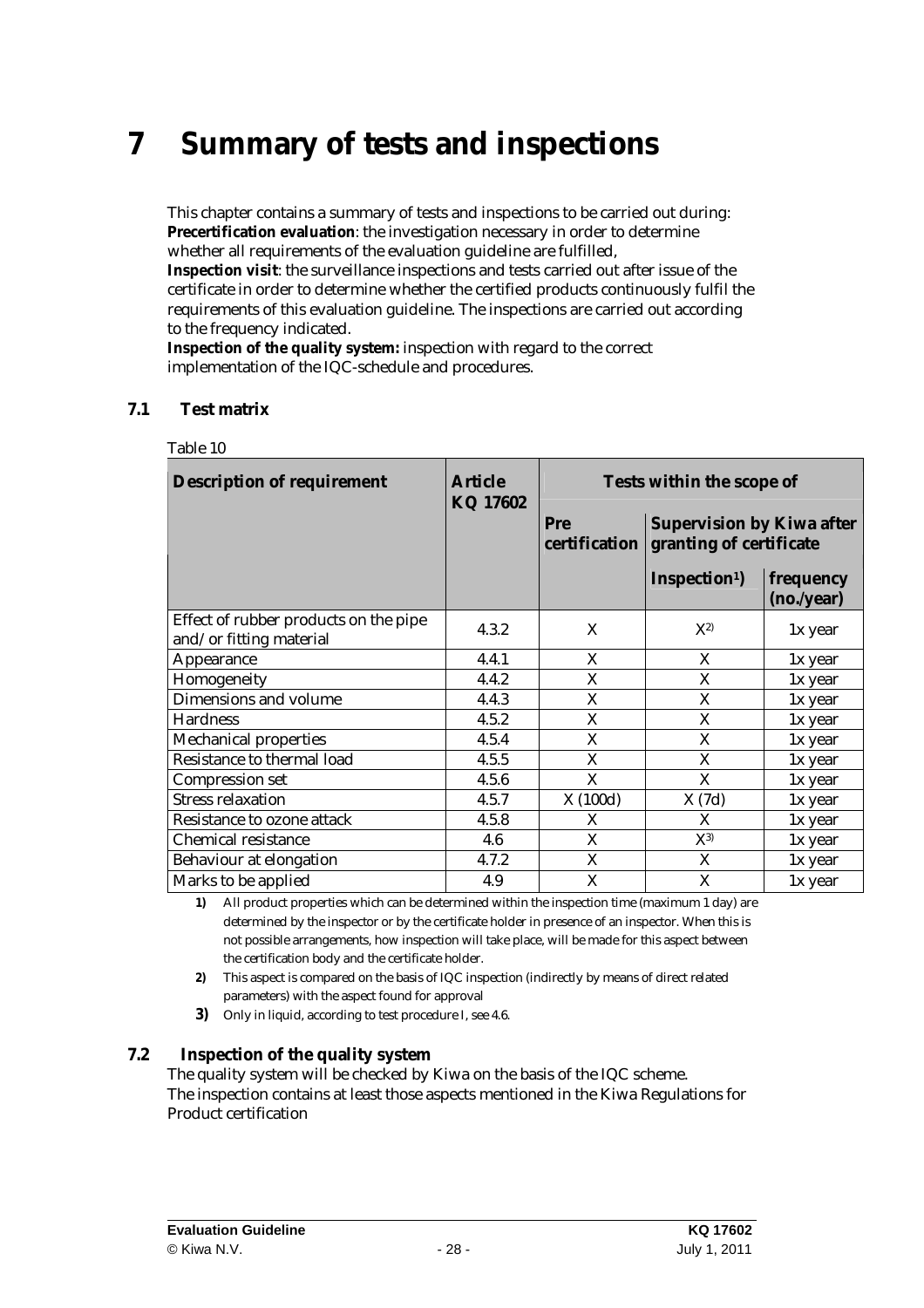**7.3 Change in design, in material and/or in the production method**  Any changes in design, in material and/or in the production method - other than routine in-process adjustments, and/or extensions of the product range – having impact on the quality of the product(s), can lead to retesting, see 5.1. It is the responsibility of the certificate holder to inform Kiwa about relevant changes. Any retesting shall be agreed upon between the supplier and Kiwa.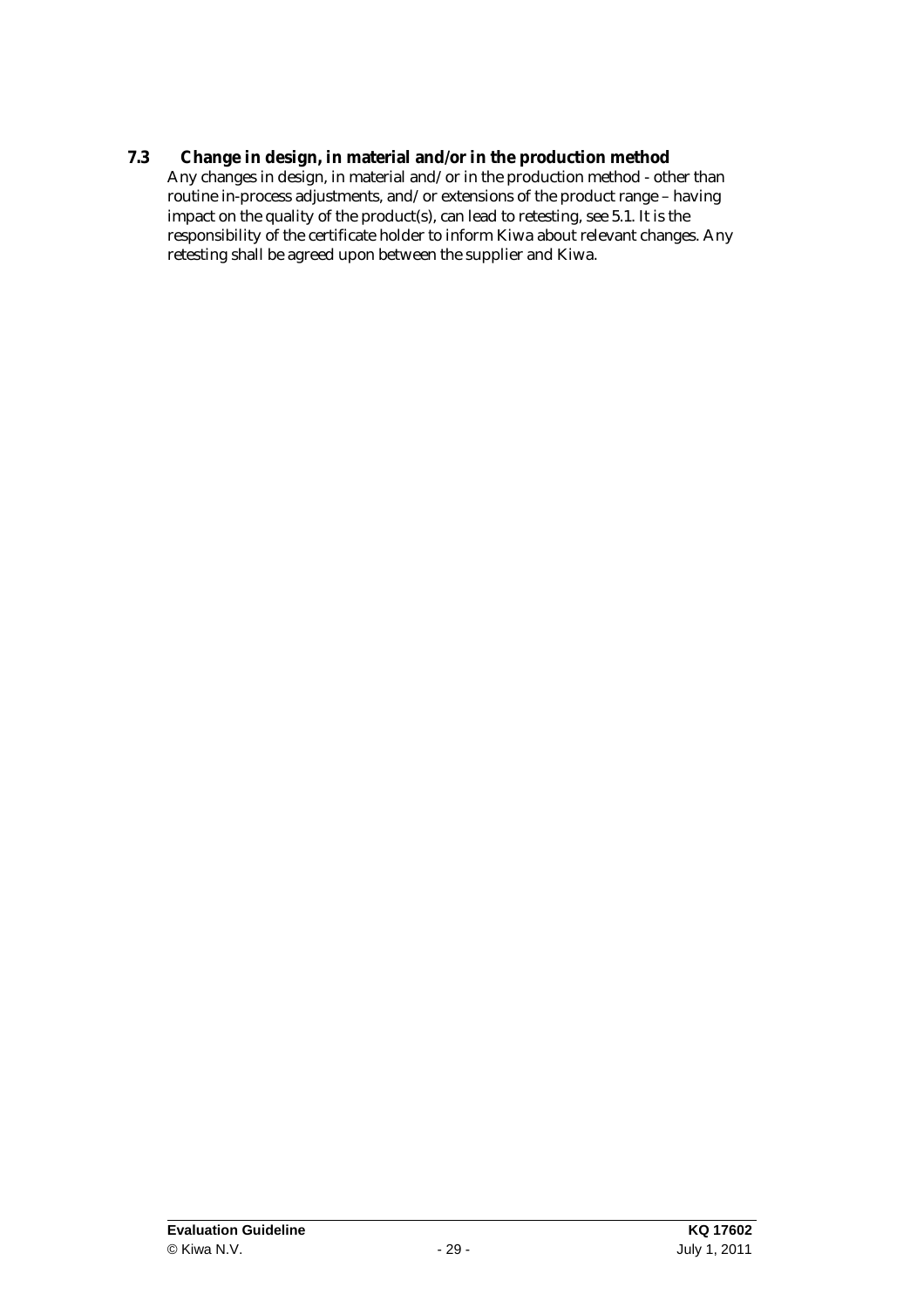### **8 Agreements on the implementation of certification**

### **8.1 General**

Beside the requirements included in this evaluation guideline, also the general rules for certification as included in the Kiwa Regulations for Product Certification apply.

These rules are in particular

- The general rules for conducting the precertification tests, to be distinguished in:
	- o the way suppliers are to be informed about how an application is being handled,
	- o how the test are conducted,
	- o the decision to be taken as a result of the precertification tests.
- The general directions for conducting inspections and the aspects to be audited,
- The measurements to be taken by Kiwa in case of Non Conformities,
- Measurements taken by Kiwa in case of improper Use of Certificates, Certification Marks, Pictograms and Logos,
- Terms for termination of the certificate,
- The possibility to appeal to decisions of measurements taken by Kiwa.

### **8.2 Certification staff**

The staff involved in the certification may be sub-divided into:

- certification experts: they are in charge of carrying out the precertification tests and assessing the inspectors' reports;
- inspectors: they are in charge of carrying out external inspections at the supplier's works;
- decision-makers: they are in charge of taking decisions in connection with the precertification tests carried out, continuing the certification in connection with the inspections carried out and taking decisions with respect to corrective actions;
- qualified material experts: they are in charge of the set up of the program and the evaluation of the precertification tests.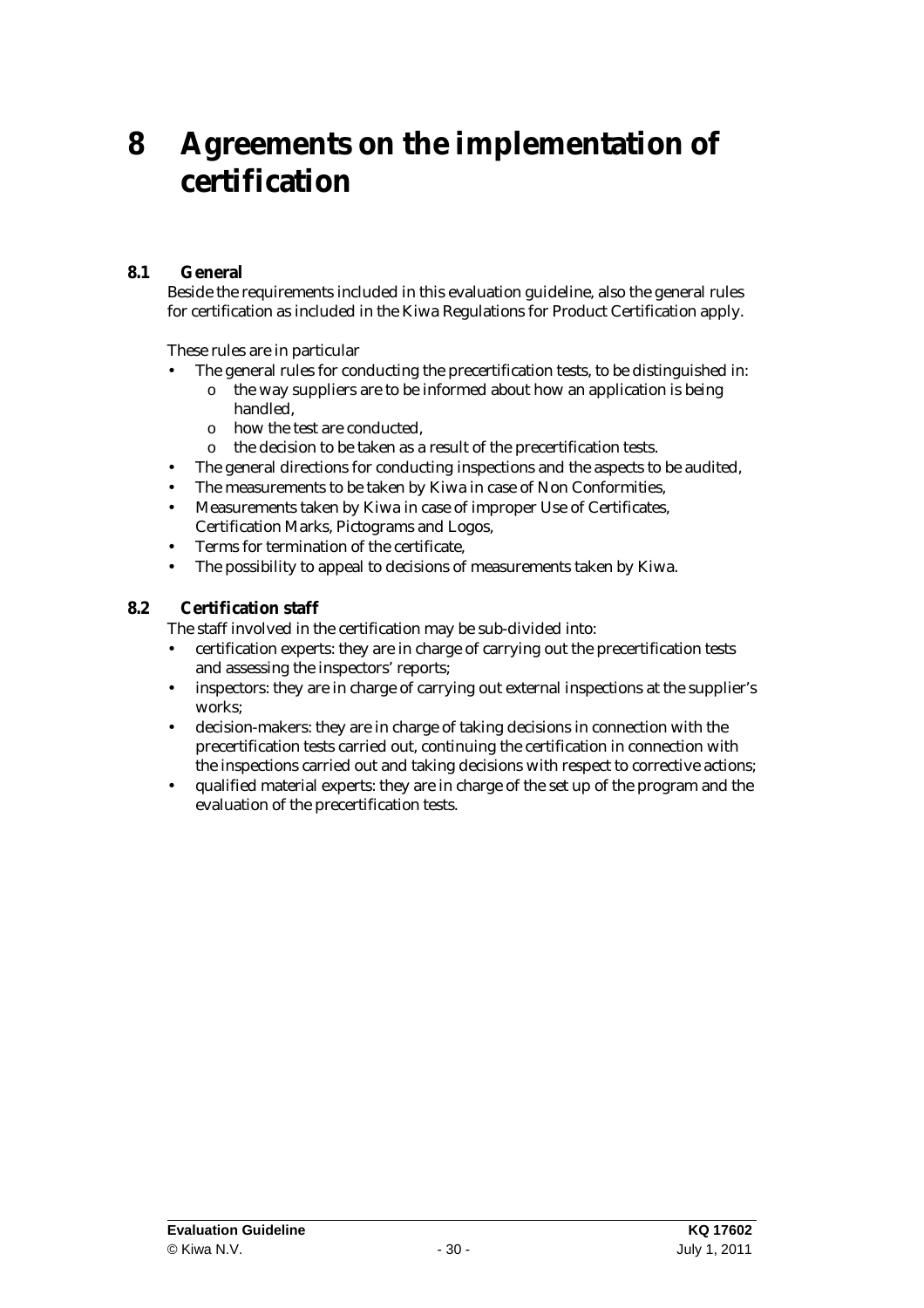### *8.2.1 Qualification requirements*

The following qualification requirements have been set by the Board of Experts for the subject matter of this Evaluation Guideline:

| <b>EN45011</b>                 | <b>Certification</b><br><b>Expert</b>                                                                                                                                                          | Inspector                                                                                                                                                                           | <b>Decision maker</b>                                                                                                                                                               | <b>Qualified Material</b><br><b>Expert</b>                                                                                       |
|--------------------------------|------------------------------------------------------------------------------------------------------------------------------------------------------------------------------------------------|-------------------------------------------------------------------------------------------------------------------------------------------------------------------------------------|-------------------------------------------------------------------------------------------------------------------------------------------------------------------------------------|----------------------------------------------------------------------------------------------------------------------------------|
| <b>Education -</b><br>general  | <b>Technical higher-</b><br>$\bullet$<br>level professional<br>education<br><b>Internal training</b><br>$\bullet$<br>certification and<br>Kiwa policy<br><b>Training auditing</b><br>$\bullet$ | Intermediate-<br>$\bullet$<br>level professional<br>education<br><b>Internal training</b><br>$\bullet$<br>certification and<br>Kiwa policy<br><b>Training auditing</b><br>$\bullet$ | <b>Higher level</b><br>$\bullet$<br>professional<br>education<br><b>Internal training</b><br>$\bullet$<br>certification and<br>Kiwa policy<br><b>Training auditing</b><br>$\bullet$ | <b>Higher level</b><br>$\bullet$<br>professional<br>education                                                                    |
| <b>Education -</b><br>specific | for evaluation<br>$\bullet$<br>guideline<br>relevant technical<br>education<br>specific studies<br>$\bullet$<br>and training<br>(know-how and<br>skills)                                       | for evaluation<br>$\bullet$<br>guideline<br>relevant technical<br>education<br>specific studies<br>$\bullet$<br>and training<br>(know-how and<br>skills)                            | not applicable<br>$\bullet$                                                                                                                                                         | training and<br>$\bullet$<br>education in<br>rubber<br>technology                                                                |
| Experience -<br>general        | 1 year of relevant<br>$\bullet$<br>work experience<br>with at least 4<br>precertification<br>tests of which one<br>carried out<br>independent<br>under<br>supervision.                         | 1 year of relevant<br>$\bullet$<br>work experience<br>with at least 4<br>inspections of<br>which one carried<br>out independent<br>under<br>supervision                             | 4 year of relevant<br>$\bullet$<br>work experience<br>with at least 1<br>year in<br>certification                                                                                   | 5 year of relevant<br>$\bullet$<br>work experience                                                                               |
| Experience -<br>specific       | <b>Detailed</b><br>$\bullet$<br>knowledge of the<br>evaluation<br>guideline and 4<br>certification tests<br>carried out on the<br>basis of the<br>guideline or one<br>related.                 | <b>Detailed</b><br>$\bullet$<br>knowledge of the<br>evaluation<br>guideline and 4<br>inspections<br>carried out on the<br>basis of the<br>guideline or one<br>related.              | general<br>$\bullet$<br>knowledge of the<br>evaluation<br>guideline                                                                                                                 | <b>Detailed</b><br>$\bullet$<br>knowledge of the<br>evaluation<br>guideline<br>knowledge of life<br>$\bullet$<br>time prediction |

The level of education and the experience of the certification staff involved should be demonstrably recorded.

### *8.2.2 Qualification*

The qualification of the Certification staff shall be demonstrated by means of assessing the education and experience to the requirements mentioned before. In case staff is to be qualified on the basis of deflecting criteria, written records shall be kept.

The authority to qualify staff is dedicated to:

- decision makers: qualification of certification experts, inspectors and qualified material experts;
- Management of Kiwa: qualification of decision makers.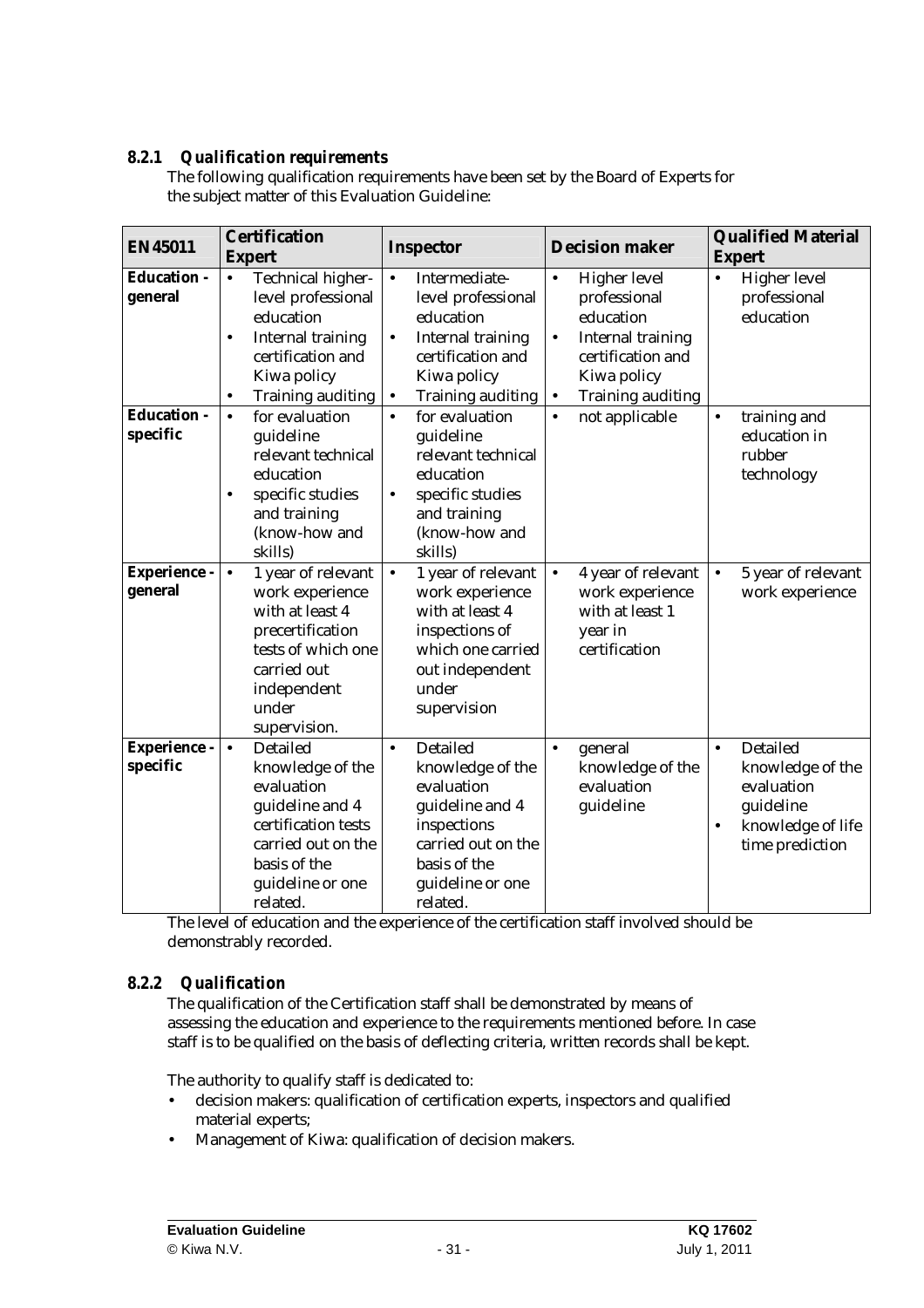### **8.3 Report Precertification tests**

Kiwa records the results of the precertification tests in a report. This report shall comply with the following requirements:

- completeness: the reports verdicts about all requirements included in the evaluation guideline,
- traceability: the findings on which the verdicts have been based shall be recorded traceable,
- basis for decision: the decision maker shall be able to base his decision on the findings included in the report.

### **8.4 Decision for granting the certificate**

The decision for granting the certificate shall be made by a qualified decision maker which has not been involved in the precertification tests. The decision shall be recorded traceable.

### **8.5 Lay out of quality declaration**

The product certificate shall be conform the model included as an annex

### **8.6 Nature and frequency of external inspections**

The certification body shall carry out Audits at the supplier at regular intervals to check whether the supplier complies with his obligations. About the frequency of inspections the Board of Experts decides.

At the time this Evaluation Guideline took effect, the frequency was set at number of four inspection visits per year.

Inspections shall at least refer to:

- The supplier's IQC-scheme and the results obtained from inspections carried out by the supplier,
- The correct way of marking of certified products
- Complying with required procedures.

The results of each inspection shall be traceable recorded in a report.

#### **8.7 Interpretation of requirements**

The Board of Experts may record the interpretation of requirements of these evaluation guidelines in one separate interpretation document.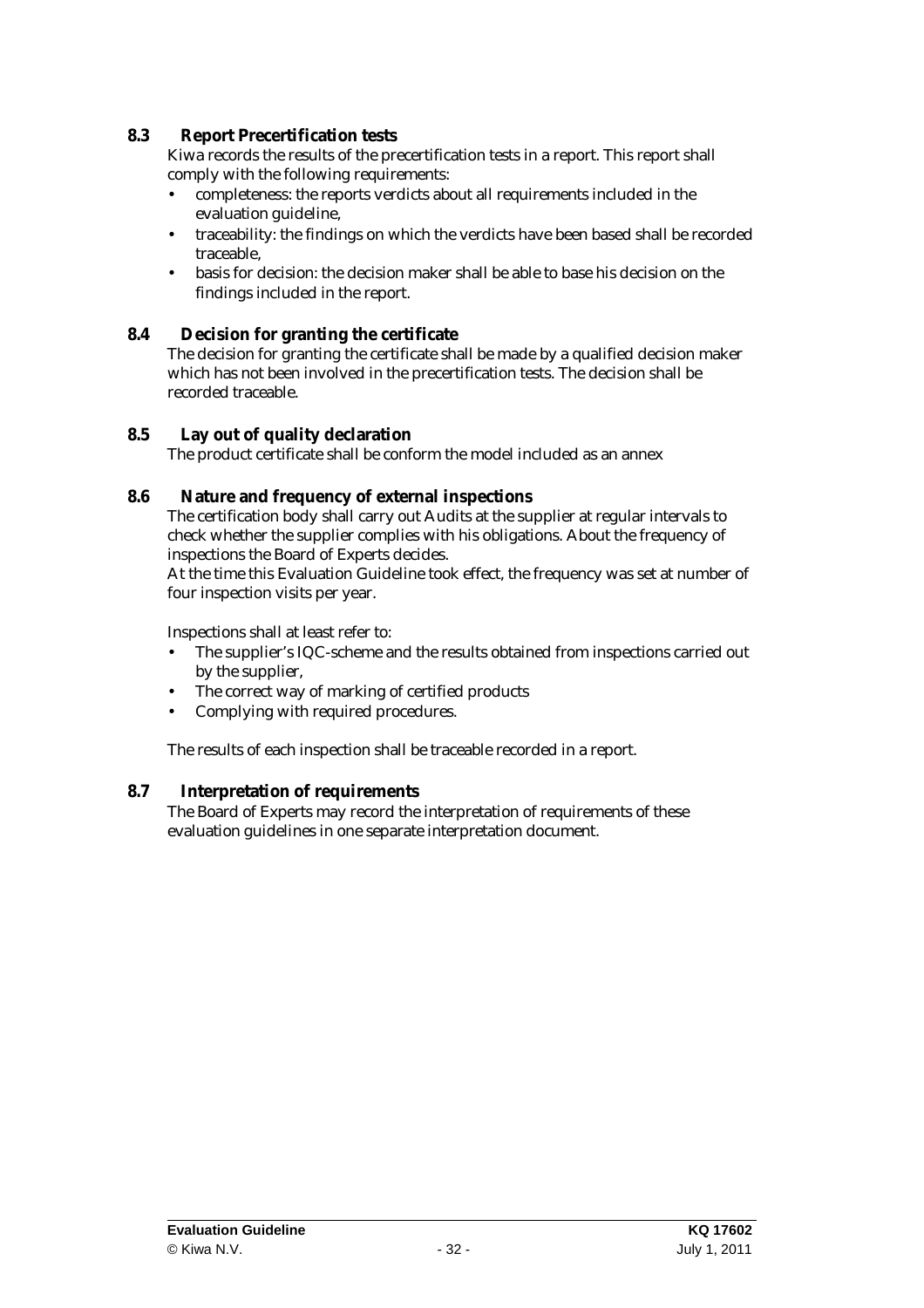### **9 Mentioned documents**

### **9.1 Standards / normative documents:**

| <b>ISO 10508</b>                        | Plastics piping systems for hot and cold water installations - Guidance for<br>classification and design                               |
|-----------------------------------------|----------------------------------------------------------------------------------------------------------------------------------------|
| EN 681-1                                | Elastomeric seals - Materials requirements for pipe joint seals used in water and<br>drainage applications - Part 1: Vulcanised rubber |
| <b>Amendment sheet</b><br>EN $681-1/A1$ | Elastomeric seals - Materials requirements for pipe joint seals used in water and<br>drainage applications - Part 1: Vulcanised rubber |
| <b>Amendment sheet</b><br>EN 681-1/A2   | Elastomeric seals - Materials requirements for pipe joint seals used in water and<br>drainage applications - Part 1: Vulcanised rubber |
| Corrigendum<br>EN 681-1/C1              | Elastomeric seals - Materials requirements for pipe joint seals used in water and<br>drainage applications - Part 1: Vulcanised rubber |
| <b>DIN 51604-1</b>                      | FAM testing fluid for polymer materials; Composition and requirements                                                                  |
| <b>DIN 51604-2</b>                      | Methanolic FAM testing fluid for polymer materials; composition<br>and requirements                                                    |
| <b>DIN 51604-3</b>                      | Methanolic lower layer FAM testing fluid for polymer materials; composition<br>and requirements                                        |
| <b>ASTM D471</b>                        | Standard Test Method for Rubber Property-Effect of Liquids                                                                             |
| <b>ISO 1629</b>                         | <b>Rubber and lattices - Nomenclature</b>                                                                                              |
| <b>ISO 34-2</b>                         | Determination of the tear strength of small test pieces (Delft test pieces)                                                            |
| <b>ISO 37</b>                           | Rubber, vulcanised or thermoplastic - Determination of tensile stress - strain<br>properties                                           |
| <b>ISO 48</b>                           | Rubber, vulcanised or thermoplastic - Determination of hardness (hardness<br>between 30 and 85 IRHD)                                   |
| <b>ISO 188</b>                          | Rubber, vulcanised - Accelerated ageing or heat-resistance tests                                                                       |
| <b>ISO 813</b>                          | Rubber, vulcanised - Determination of adhesion to metal: one-plate method                                                              |
| <b>ISO 815-1</b>                        | Rubber, vulcanised or thermoplastic - Determination of compression set at<br>ambient, elevated or low temperatures                     |
| ISO 1431-1                              | Rubber, vulcanised or thermoplastic - Resistance to ozone cracking - Part 1: Static<br>strain test                                     |
| <b>ISO 1817</b>                         | Rubber, vulcanised - Determination of the effect of liquids                                                                            |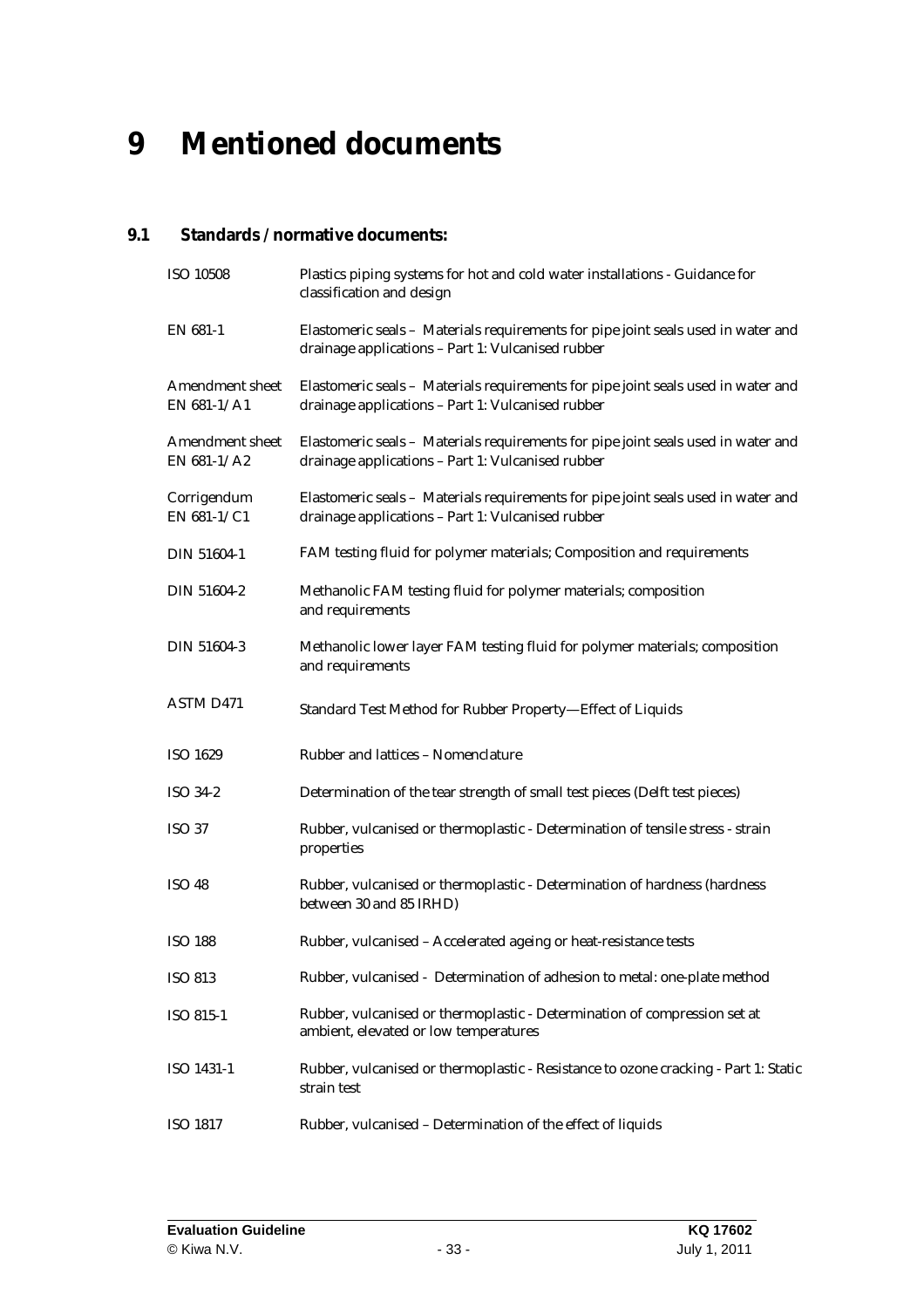| <b>ISO 2285</b>  | Rubber, vulcanised or thermoplastic - Determination of tension set at normal and<br>high temperatures                              |
|------------------|------------------------------------------------------------------------------------------------------------------------------------|
| <b>ISO 3302</b>  | Rubber - Dimensional tolerances for use with products                                                                              |
| <b>ISO 3384</b>  | Rubber, vulcanised or thermoplastic - Determination of stress relaxation in<br>compression at ambient and at elevated temperatures |
| EN 3601-1        | Fluid power systems - O-rings - Part 1: Inside diameters, cross-sections, tolerances<br>and designation codes                      |
| ISO 3601-3       | Fluid power systems - O-rings - Part 3: Quality acceptance criteria                                                                |
| <b>ISO 3865</b>  | Rubber, vulcanized or thermoplastic - Methods of test for staining in contact with<br>organic material                             |
| <b>ISO 4661</b>  | Rubber, vulcanised or thermoplastic - Preparation of samples and test pieces                                                       |
| <b>ISO 6914</b>  | Rubber, vulcanized; Determination of ageing characteristics by measurement of<br>stress at a given elongation                      |
| <b>ISO 9691</b>  | Rubber – Recommendation for the workmanship of pipe joint rings – Description<br>and classification of imperfections               |
| <b>ISO 23529</b> | Rubber - General procedures for preparing and conditioning test pieces for<br>physical test methods                                |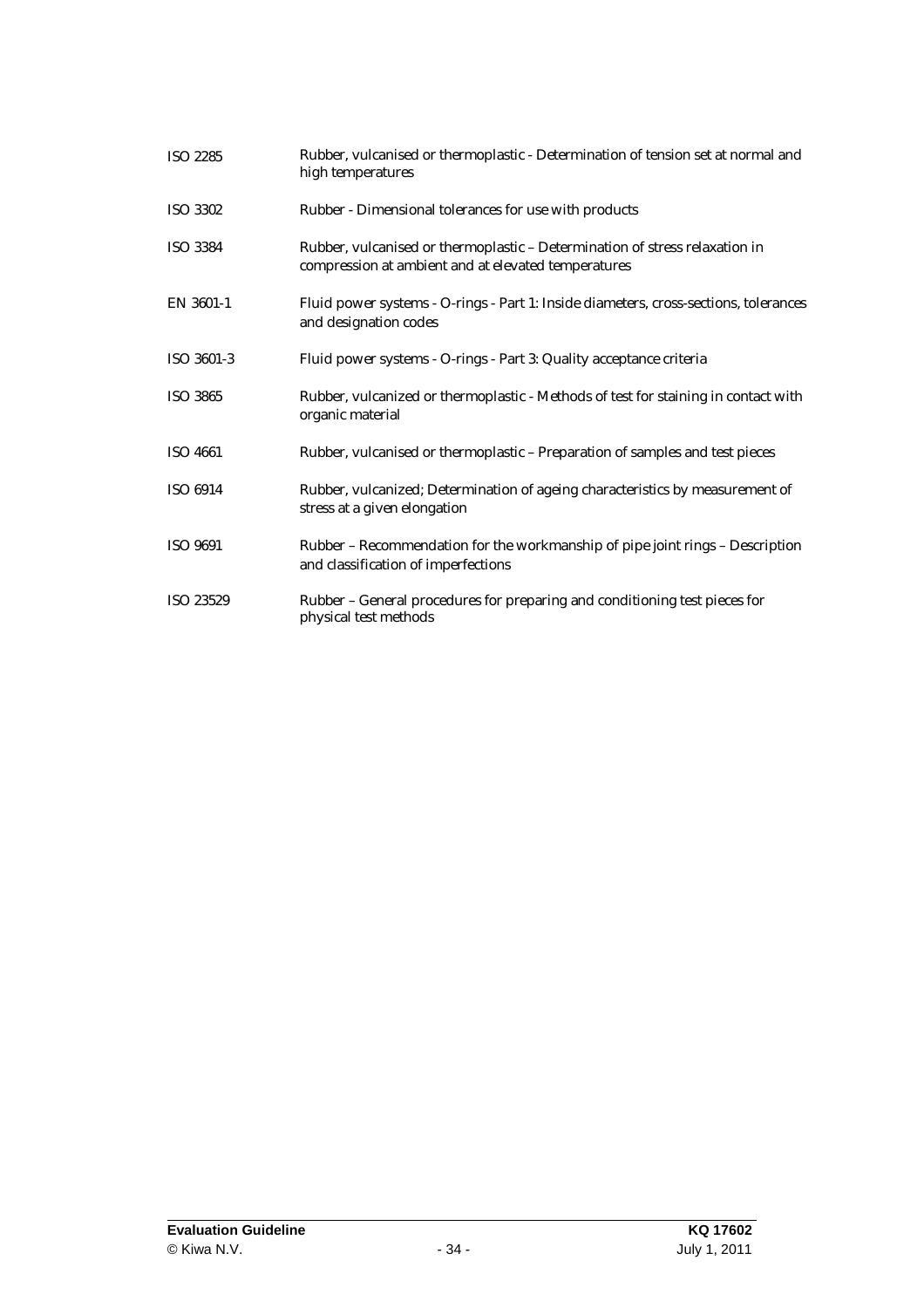## **ANNEX A**

### **Summary of the material requirements for rubber products and rubber sheets**

Table 11: Summary of the requirements for the physical and mechanical properties of rubber products

| <b>Property</b>                     | Units           | <b>Method</b>   | <b>Requirement for hardness classes</b> |            |                                                                       |                   |            |           |
|-------------------------------------|-----------------|-----------------|-----------------------------------------|------------|-----------------------------------------------------------------------|-------------------|------------|-----------|
|                                     |                 |                 | 40                                      | 50         | 60                                                                    | 70                | 80         | 90        |
| Hardness $(a, b)^*$                 | <b>IRHD</b>     | <b>ISO 48</b>   | $\pm$ 5                                 | $\pm~5$    | ± 5                                                                   | ± 5               | ± 5        | $\pm$ 5   |
| <b>Tear resistance</b>              | $\mathbf N$     | <b>ISO 816</b>  | 20                                      | 20         | 20                                                                    | 20                | 20         | 20        |
| Minimum                             |                 |                 |                                         |            |                                                                       |                   |            |           |
| Tensile strength on sheet           | <b>MPa</b>      | <b>ISO 37</b>   | $\geq 9$                                | $\geq 9$   | $\geq 9$                                                              | $\geq 9$          | $\geq 9$   | $\geq 9$  |
| test piece                          |                 |                 |                                         |            |                                                                       |                   |            |           |
| Tensile strength on product   MPa   |                 | <b>ISO 37</b>   | $\geq 9$                                | $\geq 9$   | $\geq 9$                                                              | $\geq 9$          | $\geq 9$   | $\geq 9$  |
| test piece (b)*                     |                 |                 |                                         |            |                                                                       |                   |            |           |
| <b>Elongation at break on</b>       | $\overline{\%}$ | $ISO$ 37        | $\geq 250$                              | $\geq 225$ | $\geq 175$                                                            | $\geq$ 130        | $\geq 100$ | $\geq 80$ |
| sheet test piece                    |                 |                 |                                         |            |                                                                       |                   |            |           |
| <b>Elongation at break on</b>       | %               | <b>ISO 37</b>   | $\geq 250$                              | $\geq 225$ | $\geq 175$                                                            | $\geq 130$        | $\geq 100$ | $\geq 80$ |
| product test piece (b)*             |                 |                 |                                         |            |                                                                       |                   |            |           |
| Ageing in air at $T_{max}$ +30°C    |                 | <b>ISO 188</b>  |                                         |            |                                                                       |                   |            |           |
| Period in table 4 (c)               |                 |                 |                                         |            | A                                                                     | B                 |            |           |
| Change in:                          |                 |                 |                                         |            |                                                                       |                   |            |           |
| - hardness                          | <b>IRHD</b>     | <b>ISO 48</b>   |                                         |            | $\leq 7$                                                              | $\leq 10$         |            |           |
| - tensile strength                  | %               | <b>ISO 37</b>   |                                         |            | max 30                                                                | max 35            |            |           |
| - stress at 50% elongation          | $\%$            | <b>ISO 37</b>   |                                         |            | max 35                                                                | max 45            |            |           |
| - elongation                        | $\%$            | <b>ISO 37</b>   |                                         |            | $max +10 / -30$                                                       | $max + 15 / - 50$ |            |           |
| <b>Compression set</b>              | %               | <b>ISO 815</b>  |                                         |            |                                                                       |                   |            |           |
| $-72$ h, $T_{min}$                  |                 | <b>EN 681</b>   | $\leq 40$                               | $\leq 40$  | $\leq 50$                                                             | $\leq 50$         | $\leq 60$  | $\leq 60$ |
| $-72 h, 23°C$                       |                 | <b>Annex B</b>  | $\leq 12$                               | $\leq 12$  | $\leq 12$                                                             | $\leq 15$         | $\leq 15$  | $\leq 15$ |
| - 24 h, $T_{max}(b^*)$              |                 |                 | $\leq 20$                               | $\leq 20$  | $\leq 20$                                                             | $\leq 20$         | $\leq 20$  | $\leq 20$ |
| <b>Stress relaxation</b>            | %               | <b>ISO 6914</b> |                                         |            |                                                                       |                   |            |           |
| - 168 h at 23 $^{\circ}$ C (b*)     |                 | or              | $\leq 15$                               | $\leq 15$  | $\leq 15$                                                             | $\leq 15$         | $\leq 15$  | $\leq 15$ |
| $-100$ days at $23^{\circ}$ C       |                 | <b>ISO 3384</b> | $\leq 22$                               | $\leq 22$  | $\leq$ 22                                                             | $\leq$ 22         | $\leq 22$  | $\leq 22$ |
| - 6 weeks at T <sub>max</sub> +30°C |                 |                 | $\leq 30$                               | $\leq 30$  | $\leq 30$                                                             | $\leq 30$         | $\leq 30$  | $\leq 30$ |
| Ozone resistance                    | L.              | <b>ISO</b>      |                                         |            |                                                                       |                   |            |           |
| Class I                             |                 | 1431/1          | 20 %                                    | 20 %       | 20 %                                                                  | 20 %              | 15 %       | 10 %      |
| 120h, 40°C, 50 pphm                 |                 |                 | No cracks                               | No cracks  | No cracks                                                             | No cracks         | No cracks  | No cracks |
| <b>Class II</b>                     |                 |                 | 20%                                     | 20%        | 20 %                                                                  | 20 %              | 15 %       | 10 %      |
| 48 h, 40°C, 50 pphm                 |                 |                 | No cracks                               | No cracks  | No cracks                                                             | No cracks         | No cracks  | No cracks |
| Class III                           |                 |                 | 20%                                     | $20\,\%$   | 20 %                                                                  | 20 %              | 15 %       | 10 %      |
| 48 h, 40°C, 25 pphm                 |                 |                 |                                         |            | No cracks   No cracks   No cracks   No cracks   No cracks   No cracks |                   |            |           |

a) When the customer or the type of construction demands such the tolerance range can be ± 3 IRHD.

b) Properties marked with (\*) will be determined for a (reduced) test on product test pieces.

c) For detailed information see 4.5.5.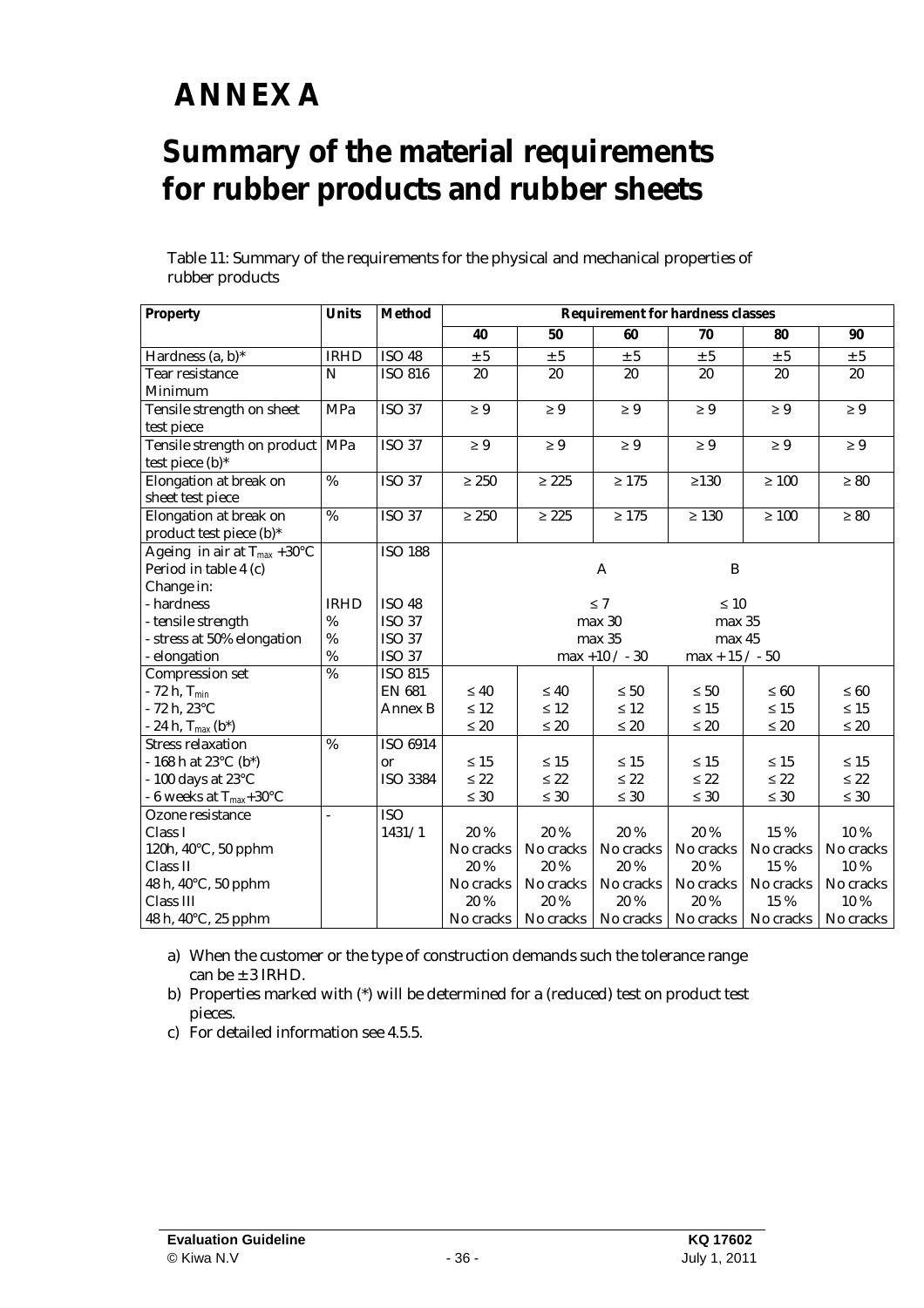| <b>Property</b>                | <b>Units</b> | <b>Method</b>   |                        |                   |              |                               |                    |
|--------------------------------|--------------|-----------------|------------------------|-------------------|--------------|-------------------------------|--------------------|
| <b>Test procedure I</b>        |              |                 | <b>Tests in liquid</b> |                   |              | Tests in vapour <sup>1)</sup> | Tests in air       |
|                                |              | <b>ISO 1817</b> | $A$ :                  | 48 h at 40 °C     | B: 168h      | 48 h at 40 °C                 | C:                 |
|                                |              |                 | 168 h at $T_{max}$     | in air after A    | at $T_{max}$ | in air after B                | 168 h at $T_{max}$ |
| Change in:                     |              |                 |                        |                   |              |                               |                    |
| - hardness                     |              | <b>ISO 48</b>   | $\mathbf{x}$           | $\mathbf x$       | $\mathbf x$  | X                             | $\mathbf{x}$       |
| - tensile strength             |              | <b>ISO 37</b>   | X                      |                   | X            |                               | $\mathbf{x}$       |
| - stress at 50% elongation     |              | <b>ISO 37</b>   | X                      |                   | X            |                               | $\mathbf{x}$       |
| - elongation                   |              | <b>ISO 37</b>   | X                      |                   | X            |                               | $\mathbf x$        |
| - volume *                     |              | <b>ISO 1817</b> | $\mathbf x$            | $\mathbf x$       | X            | X                             |                    |
| Deviation of change in         | %            | <b>ISO 1817</b> | max 2 (absolute)       |                   |              |                               |                    |
| volume compared to             |              |                 | or max 10              |                   |              |                               |                    |
| value at initial type test     |              |                 | (relative) (f)         |                   |              |                               |                    |
| <b>Extractable ingredients</b> |              | <b>ISO 1407</b> |                        |                   | $\mathbf{x}$ |                               |                    |
|                                |              | Meth A          |                        |                   |              |                               |                    |
| <b>Global</b> composition      |              | <b>ISO</b>      |                        |                   | $\mathbf{x}$ |                               |                    |
| (TGA)                          |              | 9924-3          |                        |                   |              |                               |                    |
|                                |              |                 |                        |                   |              |                               |                    |
| <b>Test Procedure II</b>       |              |                 |                        |                   |              |                               |                    |
| Ageing in liquid or            |              | <b>ISO 1817</b> |                        |                   |              |                               |                    |
| vapour at $T_{max}$            |              |                 |                        | A                 |              | B                             |                    |
| Period in table 4 (d)          |              |                 |                        |                   |              |                               |                    |
| Change in:                     |              |                 |                        |                   |              |                               |                    |
| - hardness                     | <b>IRHD</b>  | <b>ISO 48</b>   |                        | $\leq 7$          |              | $\leq 10$                     |                    |
| - tensile strength             | %            | <b>ISO 37</b>   |                        | max <sub>30</sub> |              | max 35                        |                    |
| - stress at 50% elongation     | %            | <b>ISO 37</b>   |                        | max 35            |              | max 45                        |                    |
| - elongation                   | %            | <b>ISO 37</b>   |                        | $max +10 / -30$   |              | $max + 15 / - 50$             |                    |
| - compression set              | %            | <b>ISO 815</b>  |                        | $\leq 30$         |              | < 40                          |                    |
| - volume                       | %            | <b>ISO 1817</b> |                        | $max - 3 / + 35$  |              | $max - 3 / + 40$              |                    |
| - volume after subsequent      | %            | <b>ISO 1817</b> |                        | $max - 5$         |              | $max - 8$                     |                    |
| drying                         |              |                 |                        |                   |              |                               |                    |

### Table 12: Summary of the tests to carry out and the requirements for the chemical resistance of rubber products

<sup>1)</sup> Only in case of contact with volatile vapour, see 4.6.2.2.

d) For detailed information see 4.6.3 until 4.6.5.

e) Properties marked with (\*) will be determined for a (reduced) test on product test pieces.

f) Only for routine control test. For detailed information see 4.6.3.1.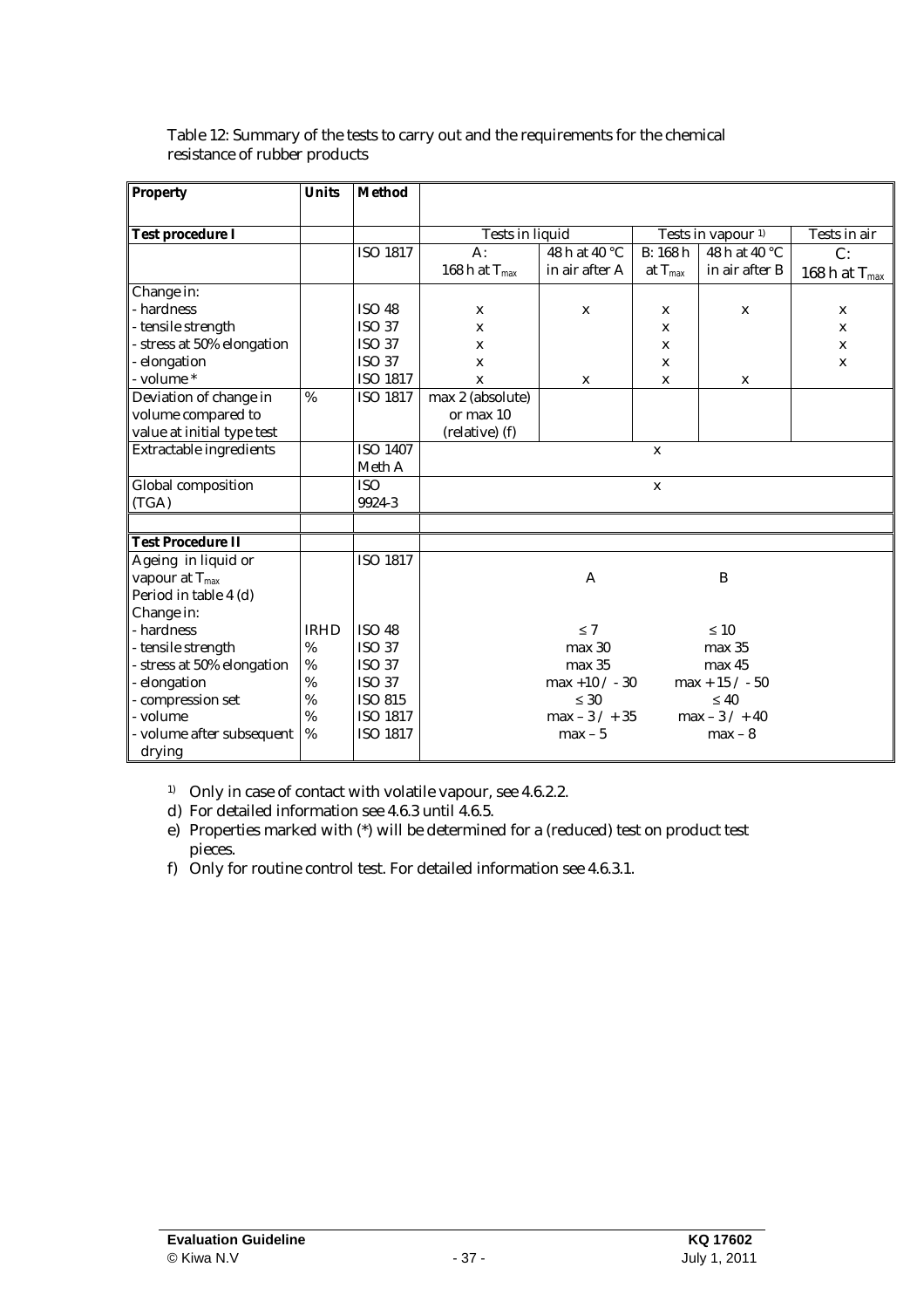# **ANNEX B Categorisation of O-ring sizes**

| <b>Groups of products</b> | <b>Cross section diameter</b> |              |  |  |  |
|---------------------------|-------------------------------|--------------|--|--|--|
|                           | Minimum [mm]                  | Maximum [mm] |  |  |  |
|                           |                               |              |  |  |  |
|                           |                               | $2.5\,$      |  |  |  |
|                           | $_{2,5}$                      |              |  |  |  |
|                           |                               |              |  |  |  |
| E                         |                               |              |  |  |  |
|                           | 19.                           | 20           |  |  |  |
|                           |                               | 30           |  |  |  |
|                           | >30                           |              |  |  |  |

Table 11: Categorisation of O-ring sizes in groups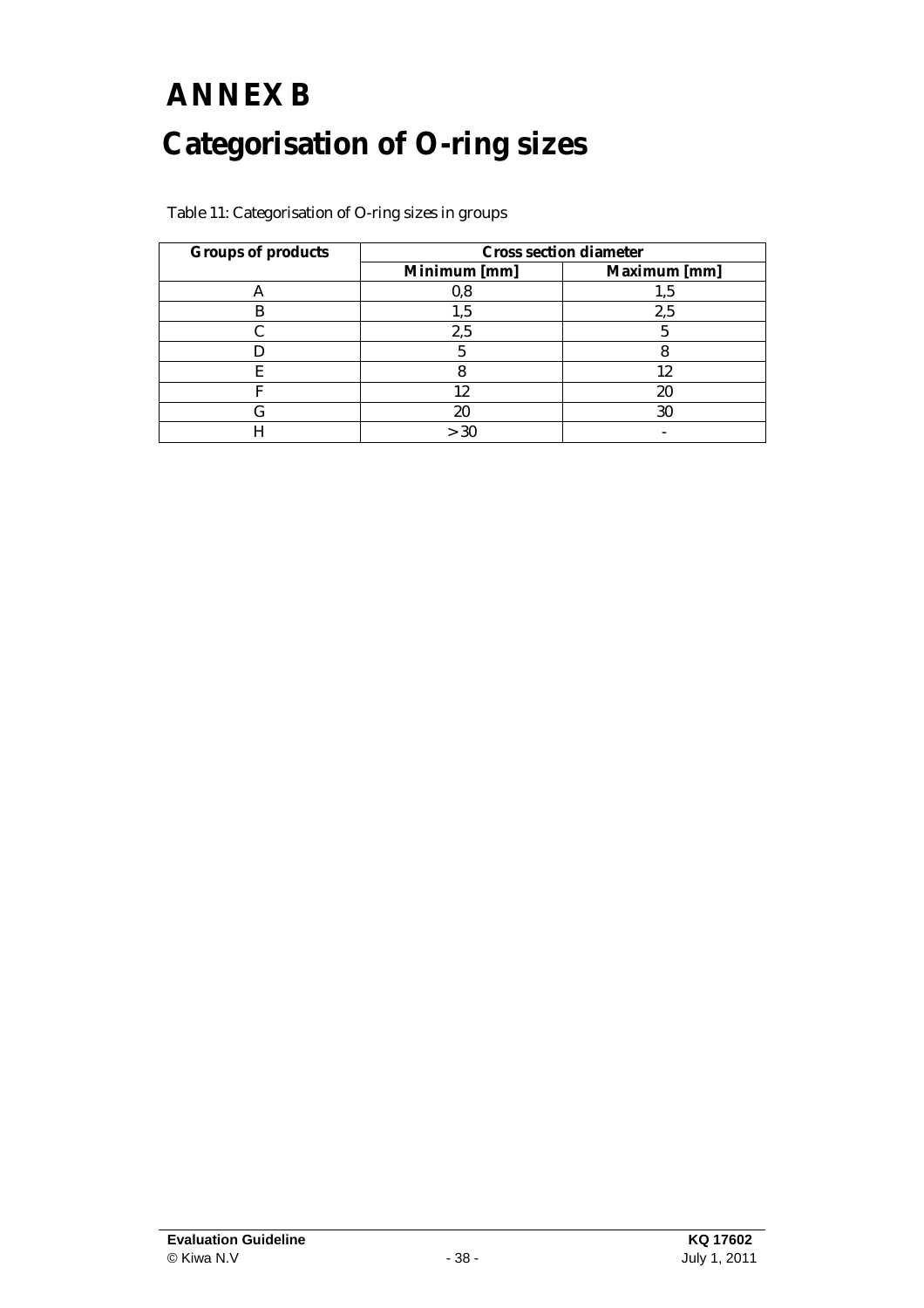# **ANNEX C Explanations (informative)**

### **C.1 Explanations**

### *C.1.1 Permanent seal under load*

When applying seals in pipe fittings it must be kept in mind that under the load and the own weight of the pipe, after a certain lapse of time the deformation of the ring may be such that the seal is no longer sufficient on the opposite side. The pipe manufacturer is recommended to take measures to prevent this.

### *C.1.2 Recommendations of a general nature*

### *C.1.2.1 Percentage of compression*

The extent, to which different types of rubber are compressed in the fittings, varies. General rules cannot be given. The following factors affect the acceptable percentage of compression:

- the type of rubber and the way the rings are manufactured;
- the construction of the fitting;

the conditions (temperature, pressure, medium and additional assembly tensions). Therefore, the type of rubber to be used must always be determined in consultation with the buyer, the pipe manufacturer and the rubber manufacturer.

### *C.1.2.2 Additional requirements*

Sometimes it is necessary to have additional requirements, e.g. with regards to rigidity. Also, it may be useful to demand better resistance against ozone when longterm storage under extreme conditions is planned.

If additional requirements are judged necessary, the manufacturer of the pipes or attachments shall inform the rubber manufacturer and the inspection body of such requirements.

### *C.1.2.3 Application*

TR 7620 can be used as a first reference of application of the various types of rubber.

### **C.2 Recommendations for the storage and use of rubber products**  During storage and use of rubber products, appropriate measures must be taken to shield off environment influences (light, air, humidity and temperature).

The preservation of quality is aided as follows.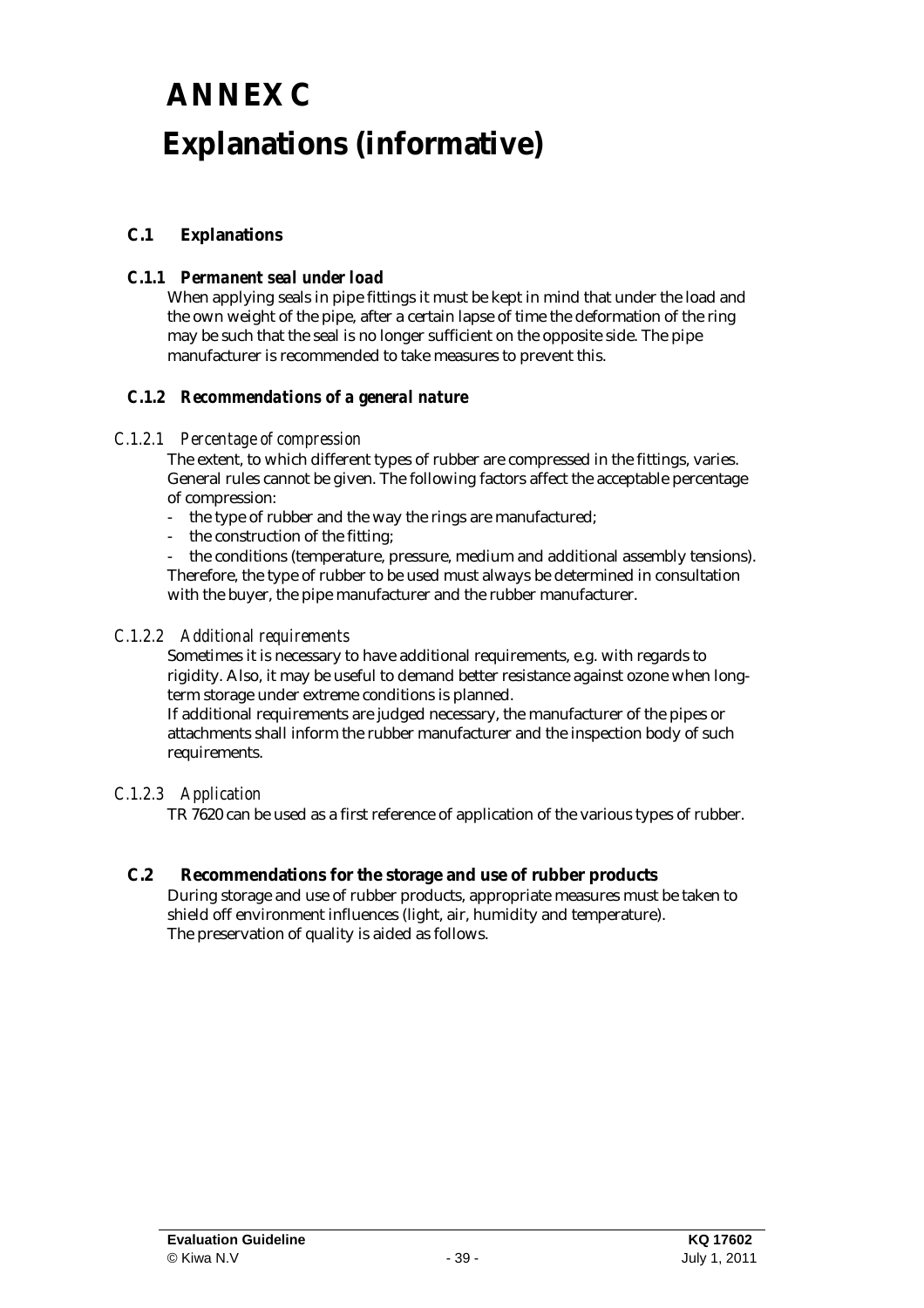### *C.2.1 Storage in a warehouse or temporary indoor storage*

- a. Preferably, use a separate and closed room:
	- screened against artificial and day light;
	- ventilated with air containing as little ozone as possible (ozone is produced e.g. by generators, electric motors and arc welding);
	- with an ambient temperature between 5 and 25 °C;
	- with a relative humidity between 40% and 70%;
	- free of oil, grease and other hydrocarbons and/or vapours emanating from these.
- b. Keep the storage time as short as possible. Apply the "first in - first out" method.

In the case of indoor storage for a period exceeding 6 months, extra measures are required despite good conditions. These include airtight package, female ends of pipes, attachments or fittings.

Hanging or stacking may cause extra load -pressure, elongation or tensile- and thus the formation of cracks.

### *C.2.2 Outdoor transport and storage*

It is recommended to protect the rubber products as much as possible during transport or outdoor storage.

- a. Keep exposure to influences of weather as short as possible and certainly protect against frost (temperature below -5 °C).
- b. In the case of exposure to outdoor conditions for a period exceeding 2 weeks, extra measures are required such as packing, covering and screening against weather influences.

Always prefer indoor storage or covered outdoor storage.

### **C.3 Processing**

Some general preventive rules for processing are:

- a. Keep attachments and ends free of dust, sand and dirt in order to prevent damage at assembly.
- b. At assembly, loose products shall be processed directly from the possibly temporary - package.
- c. Rubber products are susceptible to mechanical damage caused by sharp objects, burrs, cutting edges and undue elongation, distortion and forcing. Check the male ends of the pipes for burrs etc. prior to assembly.
- d. In the case of repeated of long term arc welding in ambient air, the rubbers shall be protected.
- e. Avoid contact with oil, grease, petrol, etc. and their vapours.
- f. Cleaning with chemical products varies for many applications; follow the instructions of the manufacturer.
- g. Application of lubricants shall take place strictly according to the instructions of the manufacturer or supplier.
- h. After processing, make sure the joint is not exposed to frost; therefore cover in time.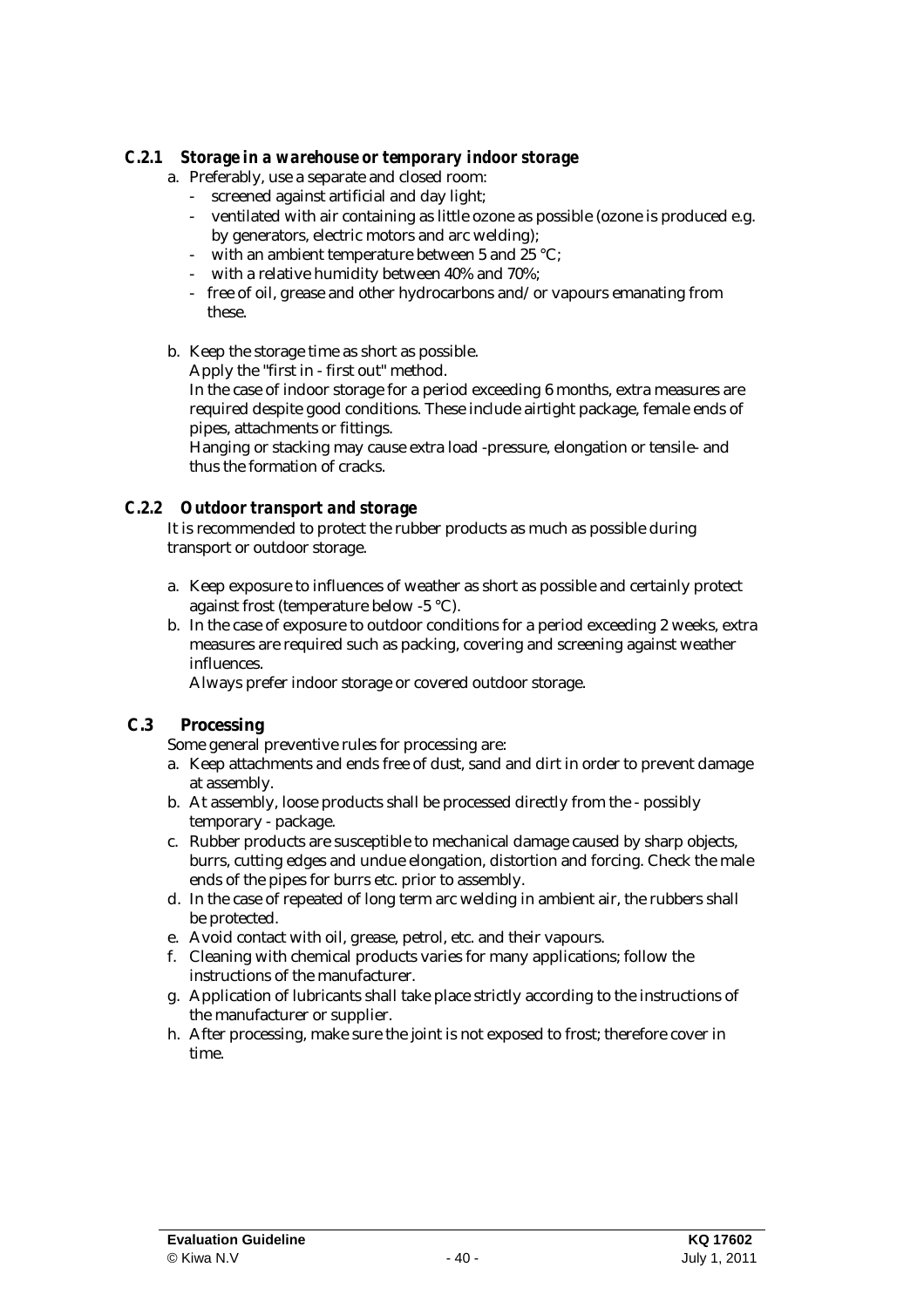### **C.4 Products in aboveground installations**

Rubber products in aboveground installations or in permanent contact with atmospheric conditions require extra attention with regard to long term resistance. Not all rubber compounds and/or types are suitable for long term aboveground applications. The choice of a rubber compound shall therefore be well-considered.

### **C.5 Informative background to this Evaluation Guideline**

The aim of this evaluation guideline is to cover all possible conditions at which rubber seals have to function during the intended service life with respect to the contact with liquid media at operating temperatures, within the scope of the guideline. The applicant for product certification shall state the mentioned service conditions in a Product Approval Range (PAR).

It is the responsibility of the applicant for the choice of the right rubber material in order that the rubber products to be certified are resistant to the conditions as stated in the PAR during the intended service life.

Some informative background is given here about the procedures that are used to assess the suitability of the products.

The requirements for the physical and mechanical properties (tear strength, tensile properties, compression set and stress relaxation) have the purpose to assure a minimum basic quality level that all vulcanised rubber seals should have and can match when using proper material recipes and state of the art production methods. The requirements for the compression set are based on experience of which level is needed for a proper sealing function. Long-term compression set tests are not required in air as they are a part of the tests in the intended liquids. The procedure for the assessment of the resistance to thermal load is based on

EN 14241-1, in which a service life of 15 years is intended to be covered. For longer service lives the duration of the tests is chosen based on an assumed log time relation, depending on the declared service life in the PAR. Stress relaxation requirements are based on evaluation guideline K 17504 and EN 681-1 with an extra requirement at high temperature; the combination 6 weeks at 30 °C above the maximum operating temperature ( $T_{\text{max}}+30$  °C) is based on experienced test data and extrapolations using Arrhenius relation to cover a sufficient service life at  $T_{\text{max}}$ .

The evaluations of the chemical resistance are always carried out by a qualified person under the responsibility of Kiwa.

For the assessment of the chemical resistance at the declared PAR a test procedure in two steps is used. The evaluation guideline covers all possible conditions (within the scope) in which chemical resistant rubber seals can be used. For many PAR it will not be known beforehand which kind of interaction between rubber and contact medium can be expected. The interaction is therefore assessed in a short test procedure I in which the changes in properties are tested after contact of the rubber with the intended liquid(s) or its vapour(s) after one week at the maximum operating temperature.

The results of test procedure I give the input for the additional tests to be carried out in the next procedure II (no interaction: no further testing needed; only physical interaction: test program at limited exposure period; chemical interaction: full test program). The procedure for the assessment of the long-term chemical resistance is based on EN 14241-1, in which a service life of 15 years is covered for the specific application (as can be regarded as a PAR). For longer service lives the duration of the tests is chosen based on an assumed log time relation, depending on the declared service life in the PAR. For applications where seals have to function in both, alternating, "wet" (system filled with medium) and "dry" (empty system) conditions, an additional assessment procedure is carried out, based on EN 14241-1.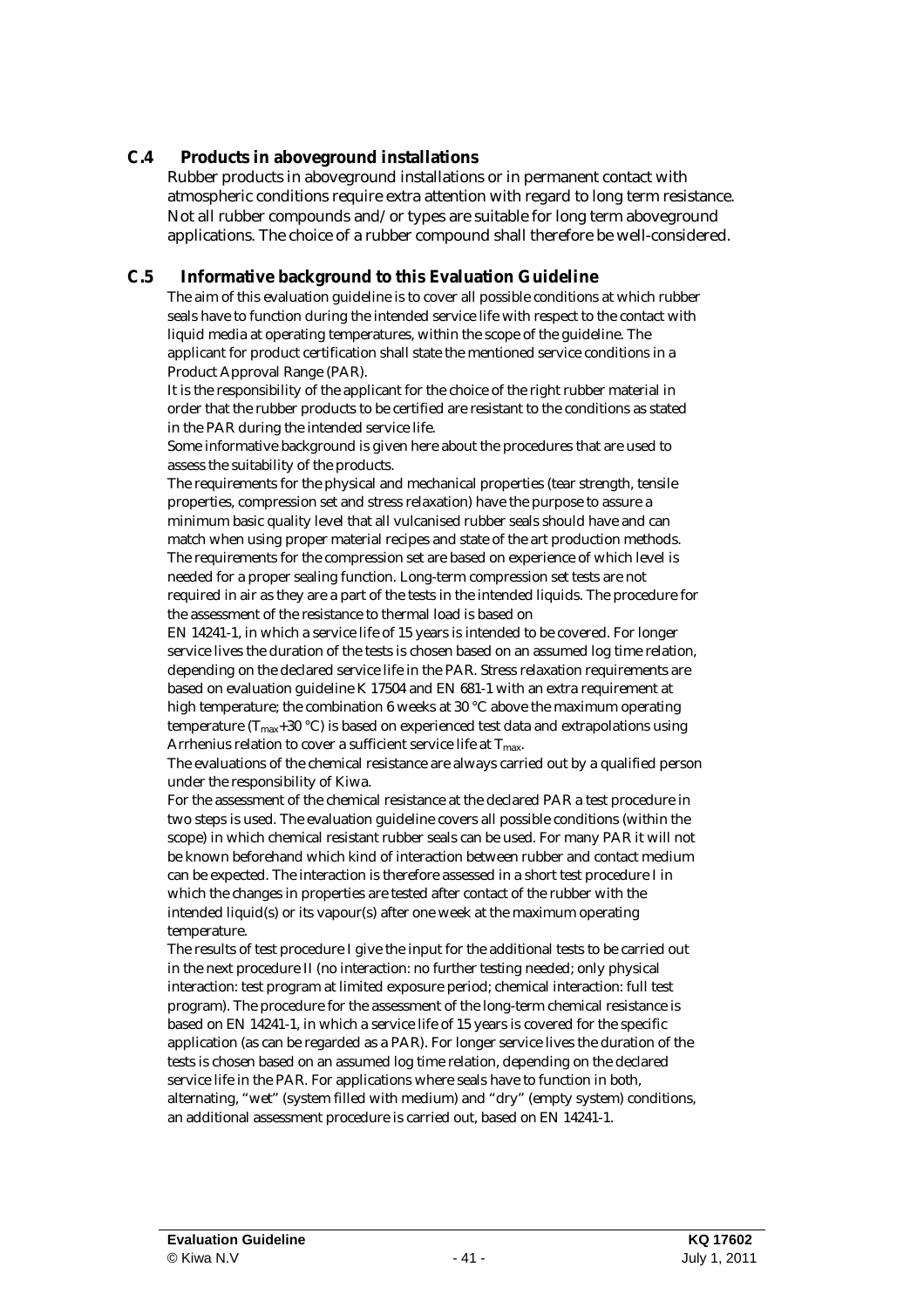### **ANNEX D**



## **Example KQ Certificate**

Number **K12345/01** Replaces

Issued 2011-01-01 Date

COL

**Kiwa N.V. Company** Sir W. Churchill-laan 273 P.O. Box 70 2280 AB Rijswijk The Netherlands Telephone +31 70 41 44 400 Telefax +31 70 41 44 420 Internet [www.kiwa.nl](http://www.kiwa.nl)

### Product Certificate **Vulcanised rubber seals in plastic transport and storage systems for chemical liquids and gaseous fluids**

**Based on pre-certification tests as well as periodic inspections by Kiwa, the products referred to in this certificate and marked with the KiwaQuality-mark as indicated under 'marking', manufactured by** 

### **XYZ Company**

**may, on delivery, be relied upon to comply with the KiwaQuality evaluation guideline KQ17602 "Vulcanised rubber seals in plastic transport and storage systems for chemical liquids and gaseous fluids for industrial applications".** 

Kiwa N.V.

Ing. B. Meekma **Director** This certificate is issued in accordance with the Kiwa-regulations for Product Certification and consists of … pages. Publication of the certificate is allowed.

XYZ Company Semi-crystalline Road 1 1234 AA PLASTICS The Netherlands Telephone +31-12-345 6789 Telefax +31-12-345 6790 Internet [www.xyzcompany.nl](http://www.xyzcompany.nl)



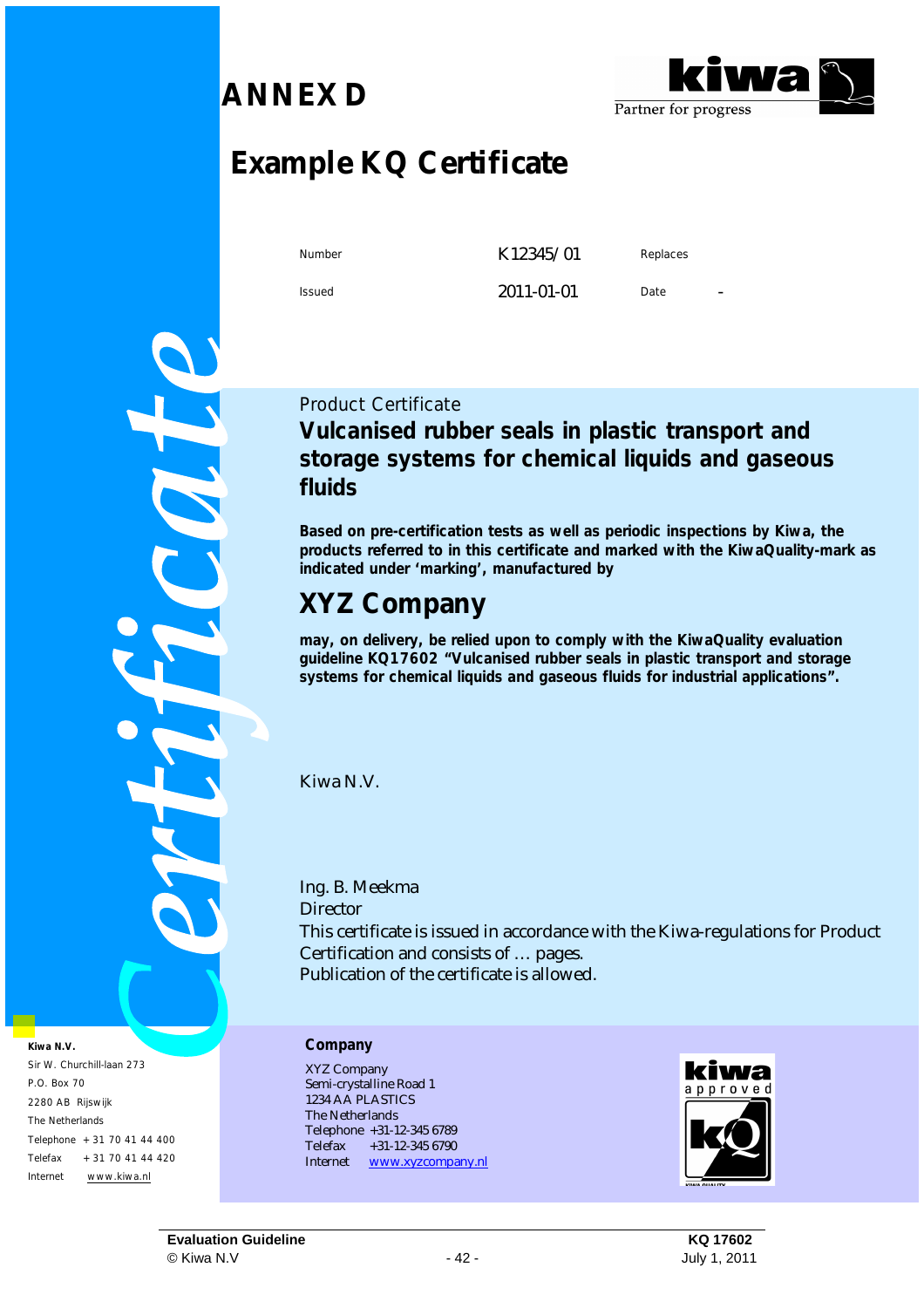### Product Certificate

### **Vulcanised rubber seals in plastic transport and storage systems for chemical liquids and gaseous fluids**

#### PRODUCT SPECIFICATION

#### **General**

Vulcanised rubber seals made of …….., intended for the underground and above ground plastic transport and storage systems for chemical liquids and gaseous fluids for industrial applications according to evaluation guideline KQ17602.

#### **Specification**

The nominal dimensions of the seals as mentioned in the table below belong to this product certificate.

| Nominal dimension           |  |
|-----------------------------|--|
| x                           |  |
|                             |  |
| 7                           |  |
|                             |  |
| Remarks                     |  |
| The colour of the seals is: |  |



#### APPLICATION AND USE

The seals are designed to be used in plastic piping systems and tanks for the transport and storage of the chemical liquids and gaseous fluids at the application conditions as mentioned in the table below. In this table the product approval range (PAR) is given for each chemical liquid to be transported.

| Chemical liquids |               |                           |                  |
|------------------|---------------|---------------------------|------------------|
|                  | Concentration | Temperature range         | Minimum expected |
|                  | range $(\%)$  | $T_{min}$ - $T_{max}(°C)$ | lifetime (years) |
| Liquid 1         | $1 - 2$       | $1 - 2$                   |                  |
| Liauid 2         | $2 - 3$       | $2 - 3$                   |                  |
| Liguid 3         | $3 - 4$       | $3 - 4$                   |                  |

With regard to above ground applications, the rubber seals are/are not intended to be exposed to direct sunlight and weathering during the minimum expected lifetime(s) as indicated in the table above.

#### MARKING

The seals are marked with the KiwaQuality-mark (KQ-mark).

The minimum required marking of the seals is:

- KQ Industry (or KiwaQuality®Industry) word mark, if not possible, then only on the smallest packaging unit;
- manufacturer's name and/or trade name and/or system name and/or logo;
- nominal dimension or dimensions in mm;
- nominal outside diameter of the corresponding pipe in mm;
- production code (e.g. clock with indication of year and month);
- nominal hardness;
- type of rubber applied by means of the letter codes of the nomenclature according to NEN-ISO 1629; see Annex I for the most common abbreviations;
- on products from blends, the letter B ("blend") shall be placed behind de first letter code;
- the ozone resistance class ("Ozone I, II or III).

If the dimensions are such that the indications applied to them may impair the product, the products may be marked per package in consultation with the manufacturer, the buyer and the inspection body.

Products produced by cutting or die cutting out of sheets may be marked per package.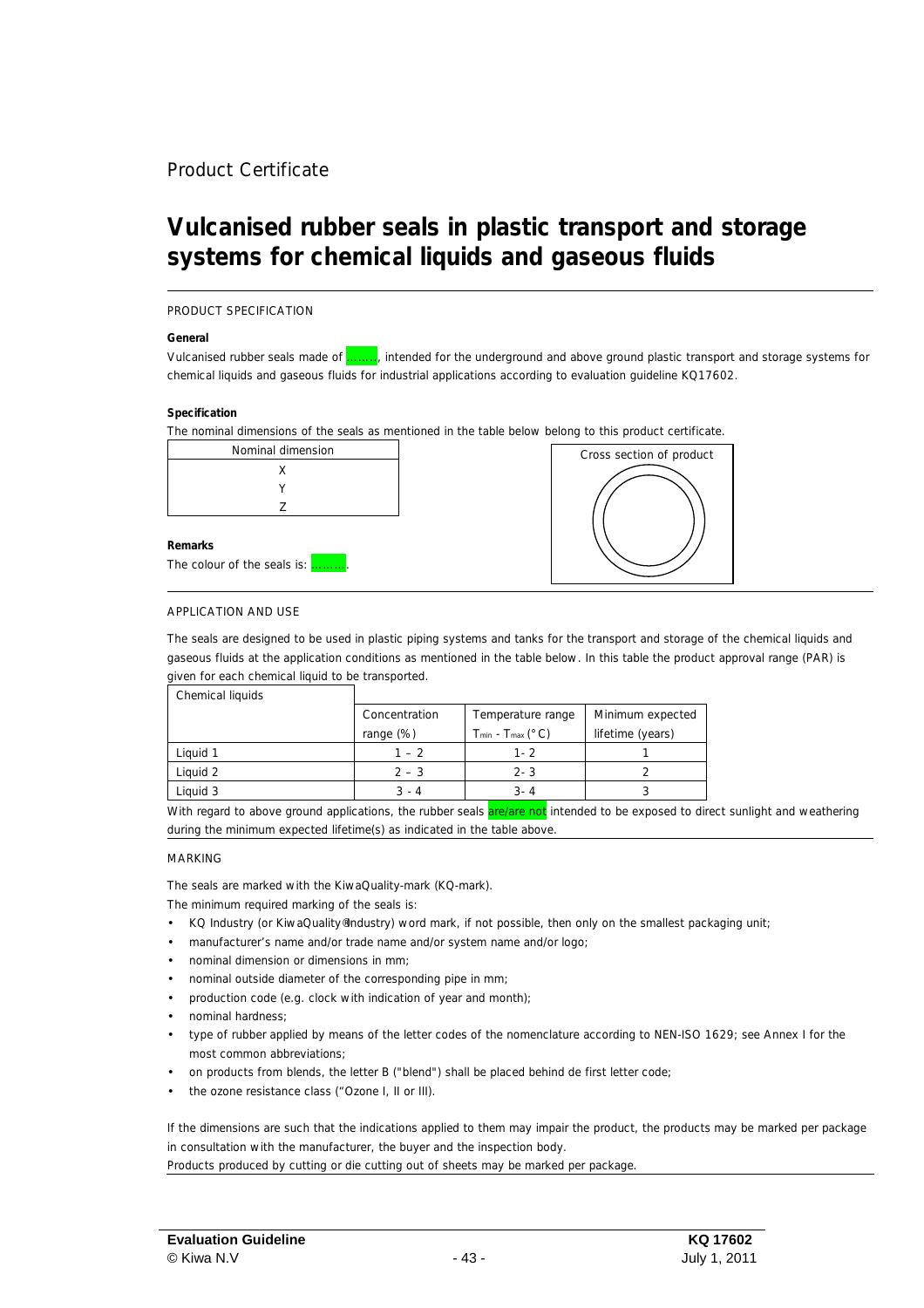### Product Certificate

### **Vulcanised rubber seals in plastic transport and storage systems for chemical liquids and gaseous fluids**

#### RECOMMENDATIONS FOR USERS

- 1. Check at the time of delivery whether:
	- 1.1 the producer has delivered in accordance with the agreement;
	- 1.2 the mark and the marking method are correct;
	- 1.3 the products show no visible defects as a result of e.g. transport.
- 2. If you should reject a product on the basis of the above,
	- please contact:
	- 2.1 **Company name** and, if necessary,
	- 2.2 Kiwa N.V.
- 3. Consult the producer's processing guidelines for the proper storage and transport methods.
- 4. Check whether this certificate is still valid by consulting the Kiwa internet site: [www.kiwa.nl.](http://www.kiwa.nl)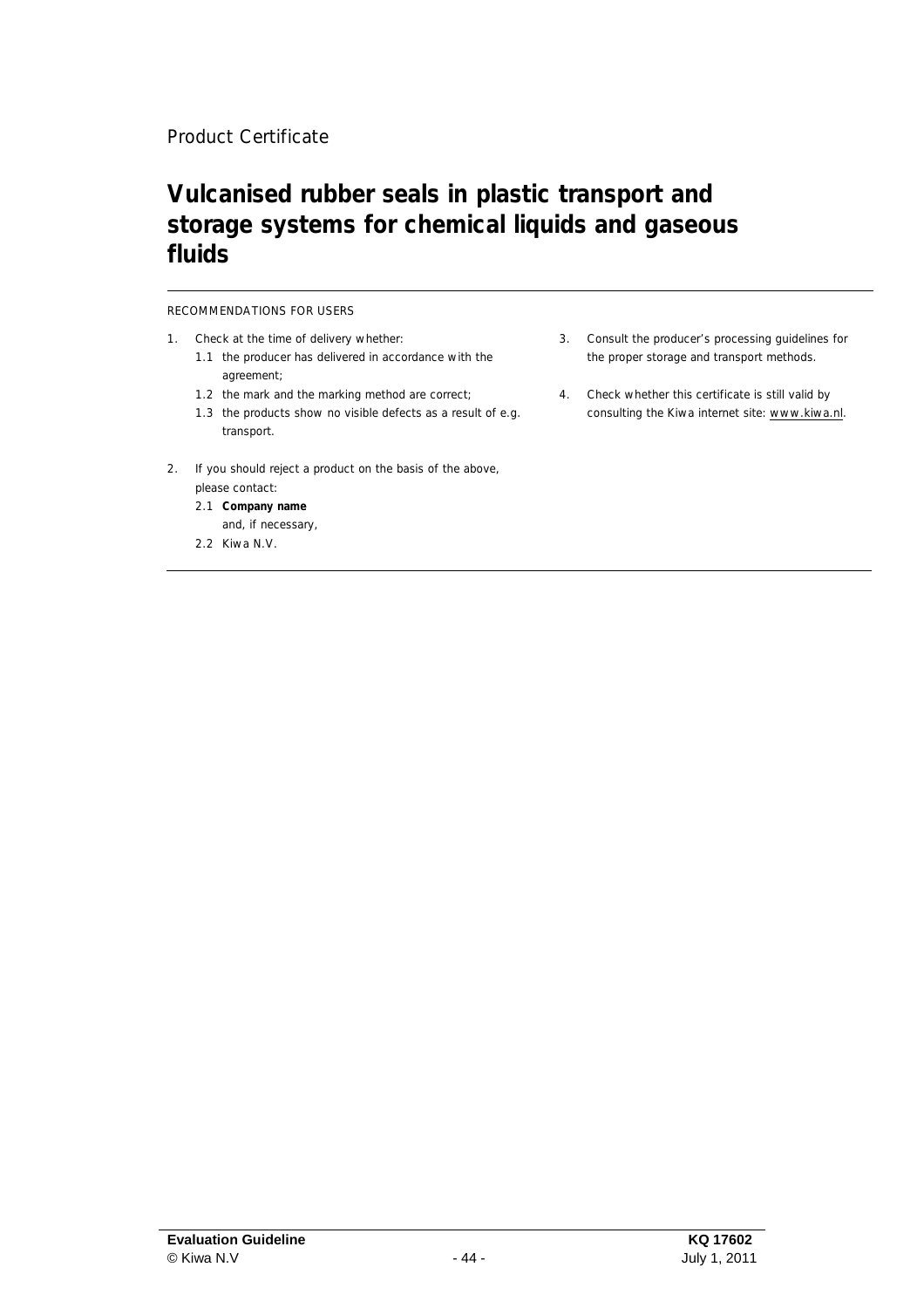# **ANNEX E Model IQC-scheme**

| <b>Subjects</b>                                                                                                                                    | <b>Aspects</b>                                                                                                                        | <b>Method</b>                                                                                                   | Frequency                                                                     | Registration                                                  |
|----------------------------------------------------------------------------------------------------------------------------------------------------|---------------------------------------------------------------------------------------------------------------------------------------|-----------------------------------------------------------------------------------------------------------------|-------------------------------------------------------------------------------|---------------------------------------------------------------|
| Raw materials or materials<br>supplied:<br>• recipe sheets<br>• incoming goods inspection<br>raw materials                                         | • Recipe<br>according<br>annex product<br>agreement<br>• Hardness<br><b>Tensile strength</b><br>$\bullet$<br>• Elongation at<br>break | Comparison<br>supplied certificate<br>with agreement<br><b>ISO 48</b><br><b>ISO 37</b><br><b>ISO 37</b>         | Each delivery<br>Each delivery                                                | <b>Entry control</b><br>document                              |
| Production process,<br>production equipment,<br>material:<br><b>Procedures</b><br>Equipment<br>$\bullet$<br><b>Release of product</b><br>$\bullet$ | • Tuning<br>parameters<br>• Maintenance<br>aspects<br>• Dimensions and<br>soundness                                                   | <b>Adjustments of</b><br>machine<br><b>Maintenance</b><br>schedule<br><b>Measuring and</b><br>visual inspection | Continuously<br>Continuously<br>Start up new<br>product                       | <b>Digital</b><br><b>Work sheet</b><br>Inspection<br>document |
| <b>End products</b>                                                                                                                                | Soundness<br>$\bullet$<br><b>Dimensions</b><br>$\bullet$<br><b>Tensile strength</b><br>$\bullet$<br>• Compression set                 | <b>Visual</b><br><b>Measuring</b><br><b>ISO 37</b><br><b>ISO 815</b>                                            | Continuously<br><b>Every 3 hours</b><br>Per day per<br>product per<br>machine | End control<br><b>Documents</b>                               |
| <b>Measuring and testing</b><br>equipment<br>• Measuring equipment<br>• Calibration                                                                | Proper<br>$\bullet$<br>functioning<br>• Accuracy within<br>range of<br>measurement                                                    | During usage<br>Record of non-<br>conformities                                                                  | Continuously<br>1 x year                                                      | End control<br>document<br><b>Calibration</b><br>document     |
| Logistics<br>• Internal transport<br><b>Storage</b><br>Preservation<br>Packaging<br><b>Identification</b><br>$\bullet$                             | <b>Circumstances</b><br>$\bullet$<br>in practice<br>• Comparison<br>with order                                                        | Comparison with<br>procedure<br><b>Visual inspection</b>                                                        | Continuously                                                                  | Keep<br>logistical<br>procedures<br>up to date                |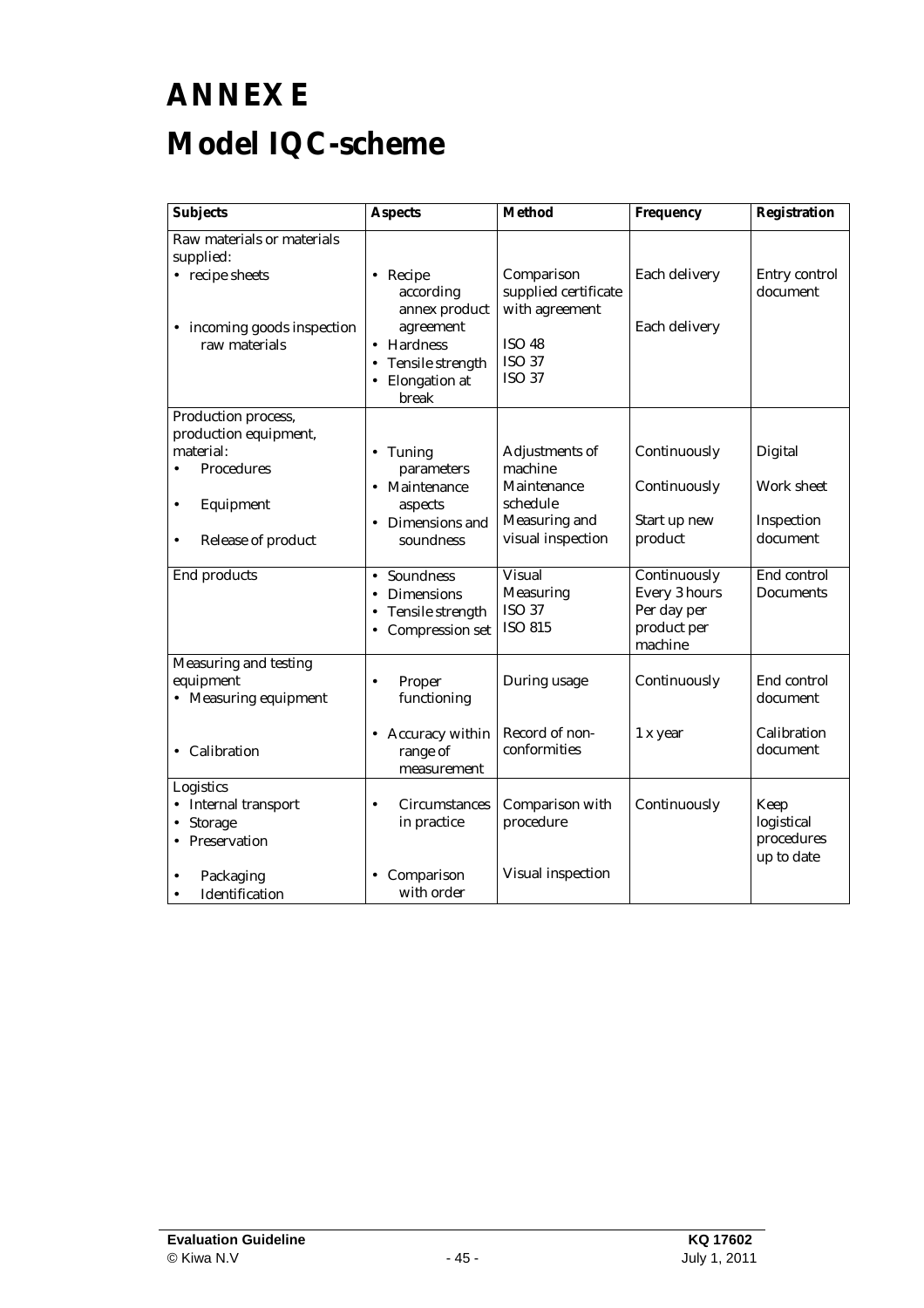## **ANNEX F**

### **Difference between requirements on raw material and those on products (informative)**

In the table beneath an overview is given on what tests are applicable for each certificate.

|                                           | Raw material |     | Product <sup>1)</sup>       |
|-------------------------------------------|--------------|-----|-----------------------------|
|                                           | (sheet)      |     | <b>Compound certificate</b> |
|                                           |              |     | available                   |
|                                           |              | yes | no                          |
| <b>Hardness</b>                           | X            | X   | X                           |
| <b>Tensile strength</b>                   | X            | X   | X                           |
| <b>Elongation at break</b>                | X            | X   | X                           |
| Compression set in air                    |              |     |                             |
| $-72$ h at $23^{\circ}$ C                 | X            |     | X                           |
| $-24$ h at $T_{\rm max}$                  | X            | X   | X                           |
| $-72$ h at $T_{min}$                      | X            |     | X                           |
| Chemical resistance in liquids or vapours | X            |     | X                           |
| <b>Stress relaxation</b>                  |              |     |                             |
| $-168$ h at 23 $^{\circ}$ C               | X            | X   | X                           |
| $-100$ days at 23 $\mathrm{^{\circ}C}$    | X            |     | X                           |
| - 6 weeks at $T_{max}$ + 30°C             | X            |     | X                           |
| Ozone resistance                          | X            | X   | X                           |
| Strength of bond or weld (if applicable)  |              | X   | X                           |

1) When dimensions of products are suitable.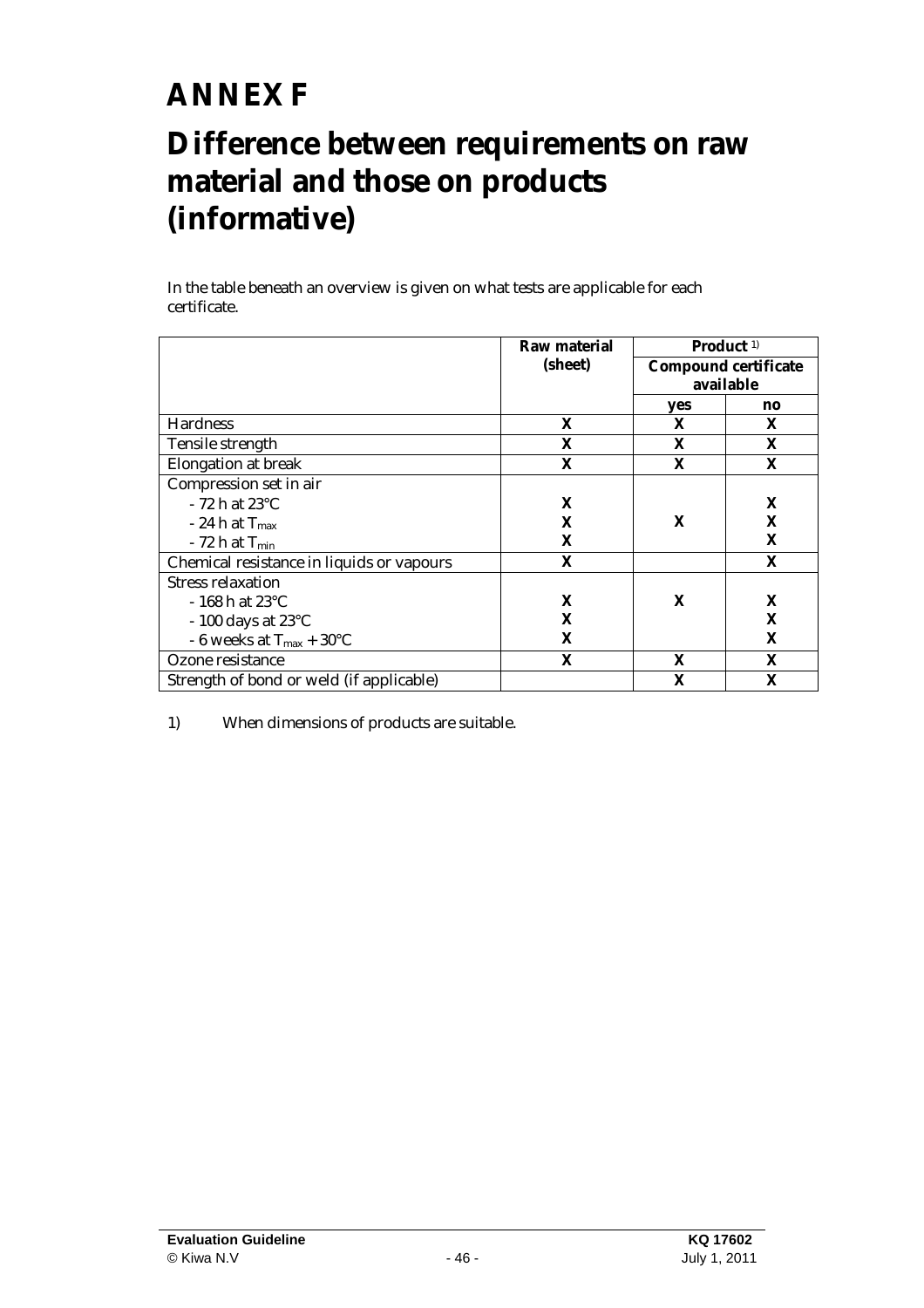# **ANNEX G Test pieces from products**

Out of end products it is often not possible to prepare test pieces having all the dimensions as prescribed in the standard. Still knowing about the properties of the actual products is useful because they have to function well in practice. Therefore it is decided for this evaluation guideline that some deviations with respect to the dimensions are to be allowed.

Most end products are rings. There using a knife the rubber part can be separated from eventually present other materials. From that point further preparation can be done using the techniques given in ISO 23529:2004. By selecting the appropriate shape and part of the product for preparing the test pieces the following things should be kept in mind:

- For hardness also small pieces can be used by taking the micro method of ISO 48
- For tensile strength and elongation, ISO 37 gives also smaller test pieces (type 3 and 4) and ring test pieces, but using type 2 is preferred. Furthermore having a constant cross section of the parallel section is the most important. Using thinner test pieces or missing a few parts of the clamping sections will hardly influence the results as long as failure stays within the parallel section. This combined with the possible smaller test pieces make that almost every end product can be tested.
- Compression set is a material property which is not very sensitive to dimensions of the test pieces. Taking rectangular test pieces lead to the same results. Combined with the possibility of stacking up to three layers almost every product can be tested. In case of too thin material available the test pieces can be scaled down to a smaller thickness. Then of course other spacers have to be applied to get a compression of about 25 %. More important than having a compression of exact 25 % is knowing the compressed height exactly. It is known that a compression between 20 and 30 % will lead to the same results.
- For the change in volume the thickness is more important then length or width. Also here it is not really necessary to have complete flat test pieces. Often parts of the full products can be used without having different results.
- For stress relaxation more or less the same applies as with compression set, although here knowing the exact deformation is of no importance at all.
- For ozone resistance it is important to have none machined surfaces. Here, for small products, taking full sections of the products is often better and giving more realistic results then trying to get the test pieces as mentioned in the standard.

For all preparations it goes that after preparation the test pieces should be conditioned at least 16 hours before testing.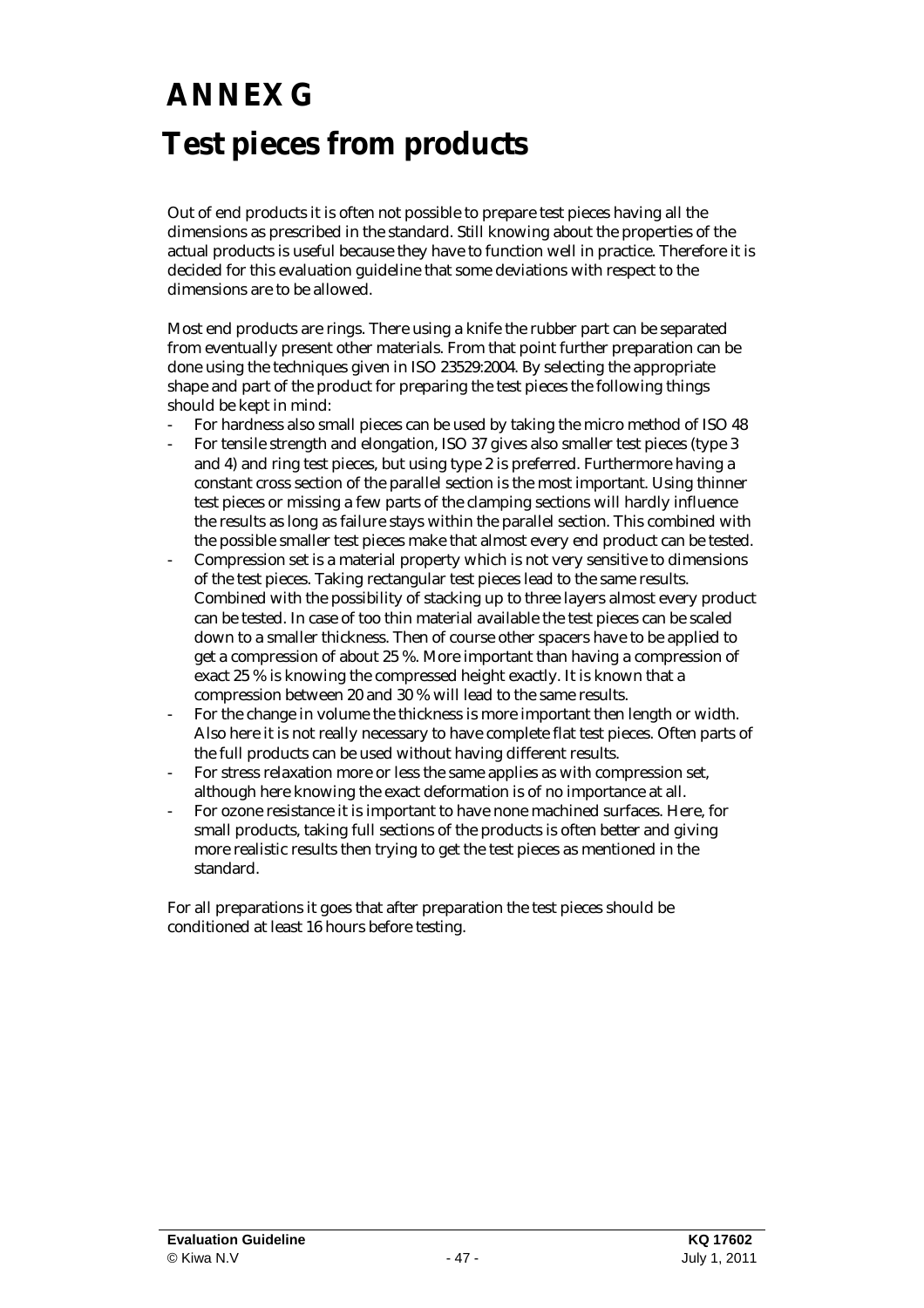### **ANNEX H**

### **Testing in case the products are O-rings**

How to test depends on the size of the rings.

#### **Over 100 x 10 mm**

These products are big enough to prepare proper test pieces in accordance with ISO 23529 and annex G. No special instructions are needed.

#### **Between 15 x 2 mm and 100 x 10 mm**

These rings are most of the time too small to prepare exact test pieces out of them. However in this case well defined testing is possible on complete rings or sections of complete rings.

- Hardness is measured in micro-IRHD on the rings. Care should be taken to place the device on top of the ring. Normally the highest values are the most accurate as a small misplacement of the device always will lead to a lower value for the hardness.
- Tensile tests can be done on complete rings with the devices mentioned in ISO 37. Most dimensions are best tested using the small clamps. At least 5 rings should be tested.
- Tear resistance is possible with those rings where the cross section is 7 mm or more. In those cases the test pieces can be prepared according to ISO 23529 with only small deviations from the prescribed dimensions. For smaller rings the tear strength has to be carried out on test sheets.
- Compression set can be measured on complete rings or in case the rings are too large for the clamps on sections of the rings. Method is further as given in ISO 815. A small higher value (3 to 5 %) can be the result but normally there will be enough distance of the limits.
- Stress relaxation at compression. Here goes the same as for compression set although here no higher values are found.
- Ozone resistance test can be done by either stretching the cut open parts of the rings or by stretching the complete rings by mounting them on a thorn in such a way that the required elongation is obtained.
- Resistance to liquids can be done on complete rings or on section in those cases that the complete rings are too big.

**Exceptions in case of rings with a flexible protective surface coating** 

- Ozone resistance, resistance to thermal load and resistance to liquids or vapours shall be tested on rings with the coating in any case.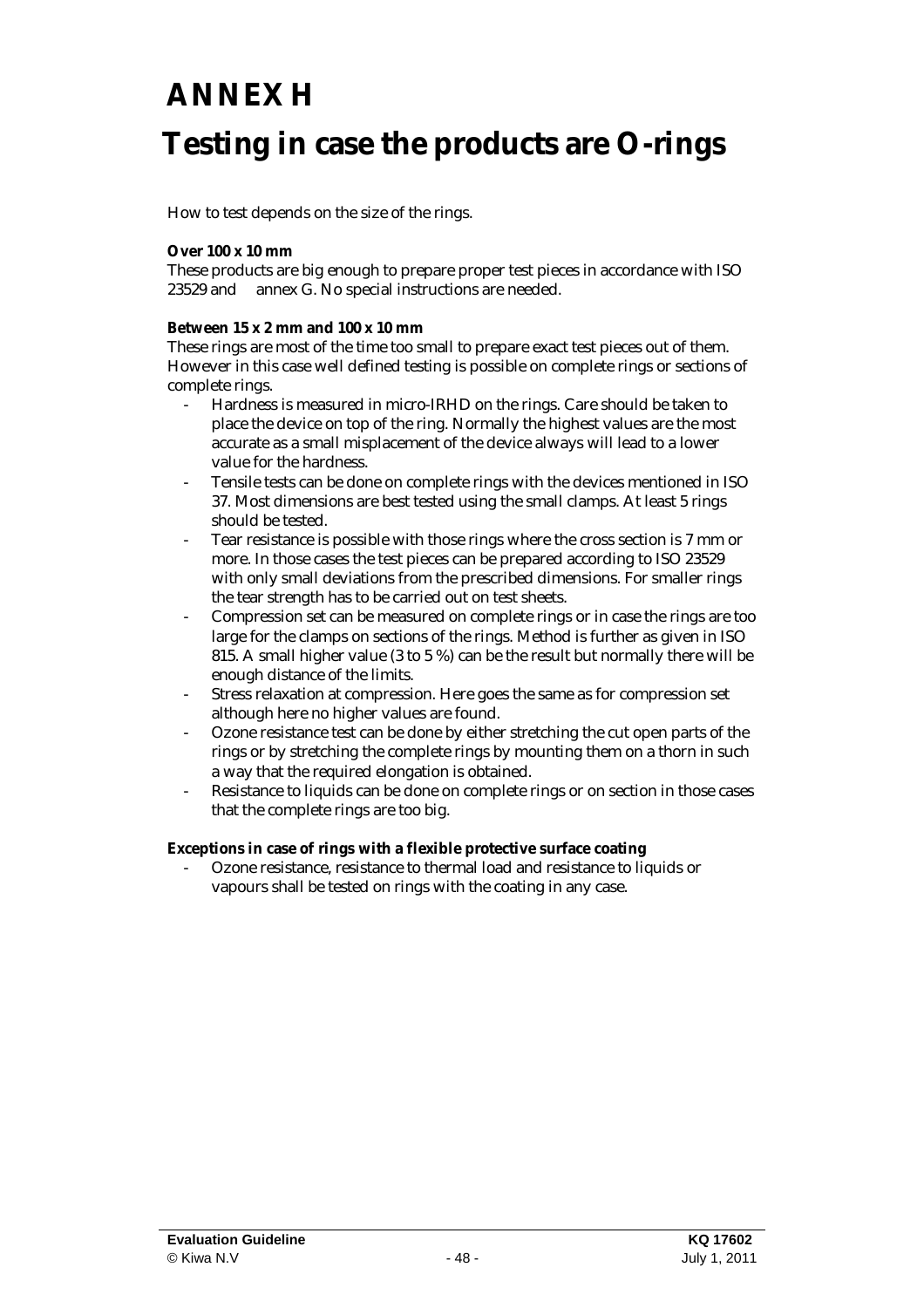## **ANNEX I**

### **Nomenclature and abbrevations of the most common rubber types according to ISO 1629 : 1996**

| <b>ACM</b>                   | Copolymer of ethyl or other acrylates and a small amount of a monomer which<br>facilitates vulcanization                                                 |
|------------------------------|----------------------------------------------------------------------------------------------------------------------------------------------------------|
| <b>AEM</b>                   | Copolymer of ethyl or other acrylate and ethylene                                                                                                        |
| AU                           | Polyester urethane                                                                                                                                       |
| <b>BIIR</b>                  | Bromo-isobutene-isoprene rubber (brominated butyl rubber)                                                                                                |
| <b>BR</b>                    | <b>Butadiene</b> rubber                                                                                                                                  |
| <b>CIIR</b>                  | Chloro-isobutene-isoprene rubber (chlorinated butyl rubber)                                                                                              |
| CM                           | <b>Chlorinated polyethylene</b>                                                                                                                          |
| $\rm CO$                     | Epichlorhydrin rubber                                                                                                                                    |
| CR                           | Chloroprene rubber                                                                                                                                       |
| <b>CSM</b>                   | Chlorosulphonated polyethylene                                                                                                                           |
| <b>ECO</b>                   | Ethylene oxide and epichlorhydrin copolymer                                                                                                              |
| <b>EAM</b>                   | Ethylene-vinyl acetate copolymer                                                                                                                         |
| <b>EPDM</b>                  | Terpolymer of ethylene, propylene and a diene with the residual unsaturated<br>portion of the diene in the side chain                                    |
| <b>EPM</b>                   | Ethylene-propylene copolymer                                                                                                                             |
| EU                           | Polyether urethane                                                                                                                                       |
| <b>FFKM</b>                  | Perfluoro rubber of the polymethylene type having all substituent groups on the<br>polymer chain either fluoro, perfluoroalkyl or perfluoroalkoxy groups |
| <b>FKM</b>                   | Fluororubber of the polymethylene type having substituent fluoro and<br>perfluoroalkoxy groups on the main chain                                         |
| <b>FVMQ</b>                  | Silicone rubber having fluorine, vinyl and methyl substituent groups on the<br>polymer chain                                                             |
| $_{\scriptstyle\rm I\!I\!R}$ | Isobutene-isoprene rubber (butyl rubber)                                                                                                                 |
| $\mathbb{R}$                 | Isoprene rubber (synthetic)                                                                                                                              |